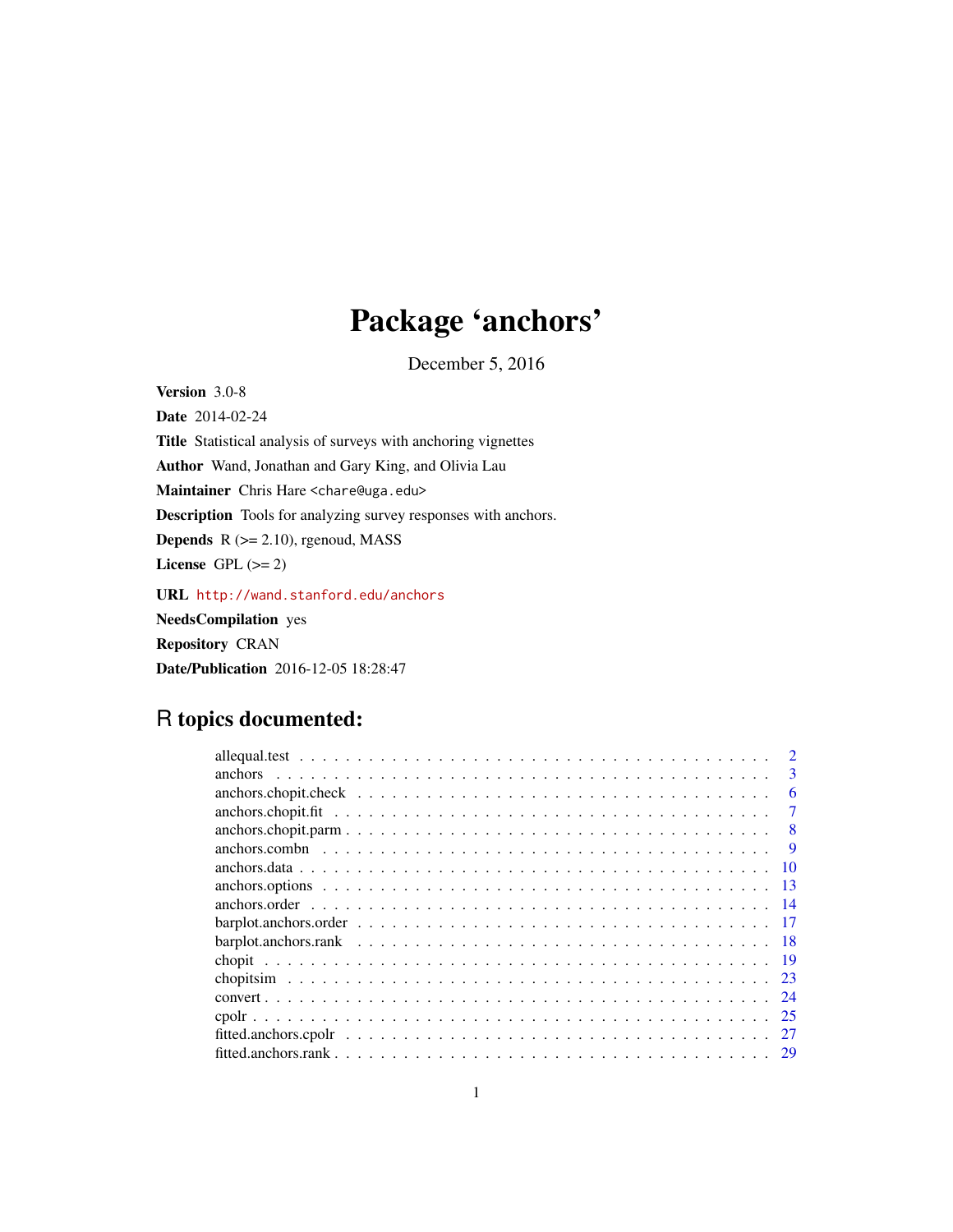<span id="page-1-0"></span>

|        | 30 |
|--------|----|
|        | 32 |
| insert | 33 |
|        | 35 |
|        | 36 |
|        | 37 |
|        |    |
|        |    |
|        | 40 |
|        | 41 |
|        | 42 |
|        | 44 |
|        | 45 |
|        | 46 |
|        | 47 |
|        | 48 |
|        | 49 |
|        | 50 |
|        | 50 |
|        |    |

#### **Index** [52](#page-51-0)

allequal.test *all.equal with expected outcome test*

# Description

Wrapper for all.equal, with ability to specify expected outcome.

# Usage

```
allequal.test(target,current,expect=TRUE)
```
# Arguments

| target  | R object                                      |
|---------|-----------------------------------------------|
| current | R object                                      |
| expect  | logical, expected result of all.equal $(x,y)$ |

# Value

stop() if all.equal $(x,y)$  != expect, else returns expect

# Note

Related materials and worked examples are available at http://wand.stanford.edu/anchors/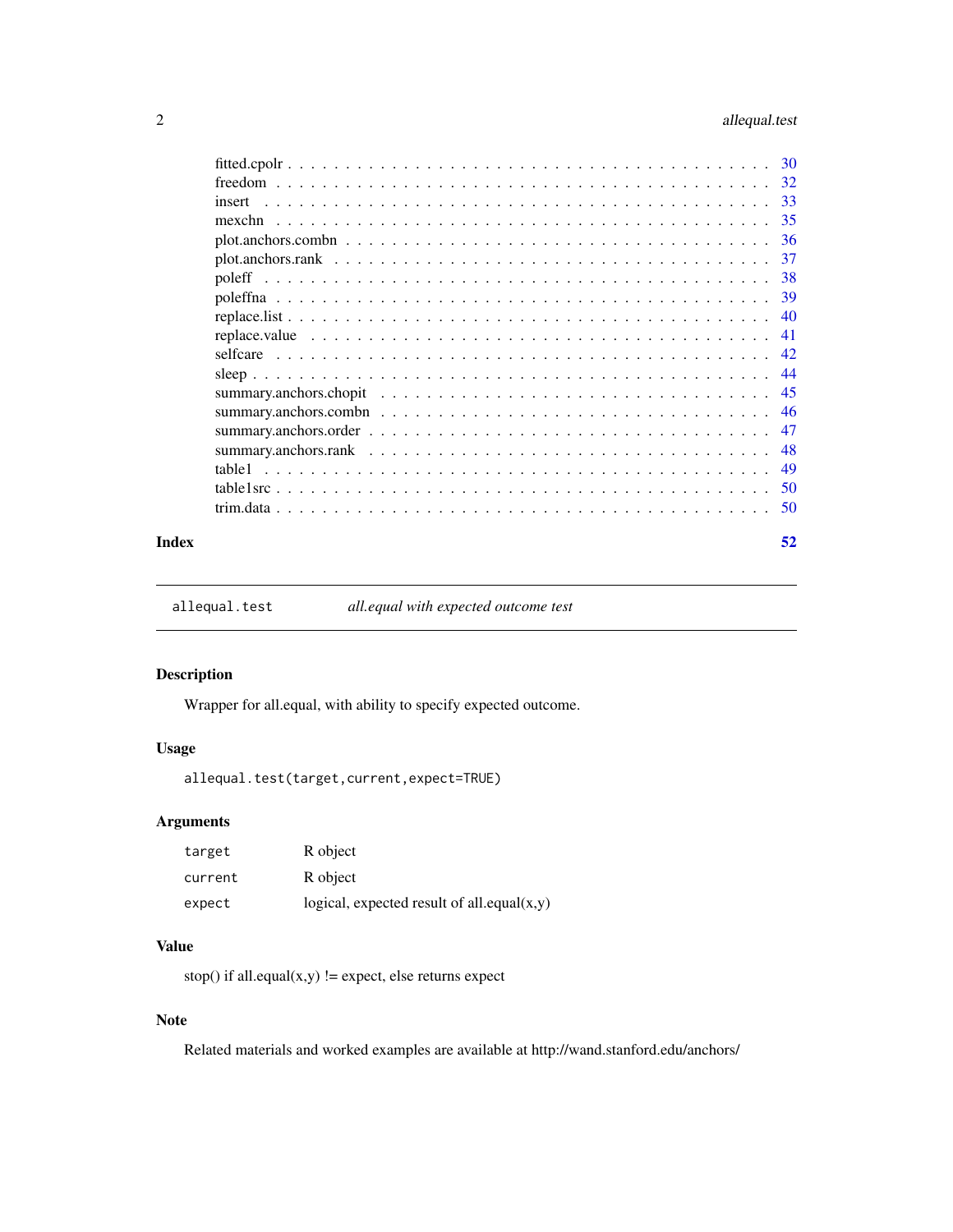#### <span id="page-2-0"></span>anchors 3

# Author(s)

Jonathan Wand <http://wand.stanford.edu>

#### References

Wand, Jonathan; Gary King; and Olivia Lau. (2007) "Anchors: Software for Anchoring Vignettes". *Journal of Statistical Software*. Forthcoming. copy at http://wand.stanford.edu/research/anchorsjss.pdf

Wand, Jonathan and Gary King. (2007) Anchoring Vignetttes in R: A (different kind of) Vignette copy at http://wand.stanford.edu/anchors/doc/anchors.pdf

# Examples

```
a \leftarrow c(1:5)b \leq -a+1allequal.test(a,a,expect=TRUE)
allequal.test(a,b,expect=FALSE)
## these throw stop() but here we wrap in try() for example usage
try(allequal.test(a,a,expect=FALSE))
try(allequal.test(a,b,expect=TRUE))
```
<span id="page-2-1"></span>anchors *Non-parametric analysis of surveys with vignette anchors*

#### <span id="page-2-2"></span>Description

Non-parametric analysis of surveys with vignette anchors.

#### Usage

```
anchors(formula, data, method = c("B","C"),
       options=anchors.options(),
       subset, combn = FALSE, na.action = na.omit)
```
#### Arguments

| formula | A list of named formulas giving a symbolic description of the model to be fit.<br>See Details below.                         |
|---------|------------------------------------------------------------------------------------------------------------------------------|
| data    | A data frame or matrix. See Details below.                                                                                   |
| method  | Single string indicating method of analysis. See Details below.                                                              |
| options | A list of class 'anchors.options', produced by function anchors.options;                                                     |
| subset  | Logical expression indicating elements or rows to keep: missing values are taken<br>as false; equivalent to function subset. |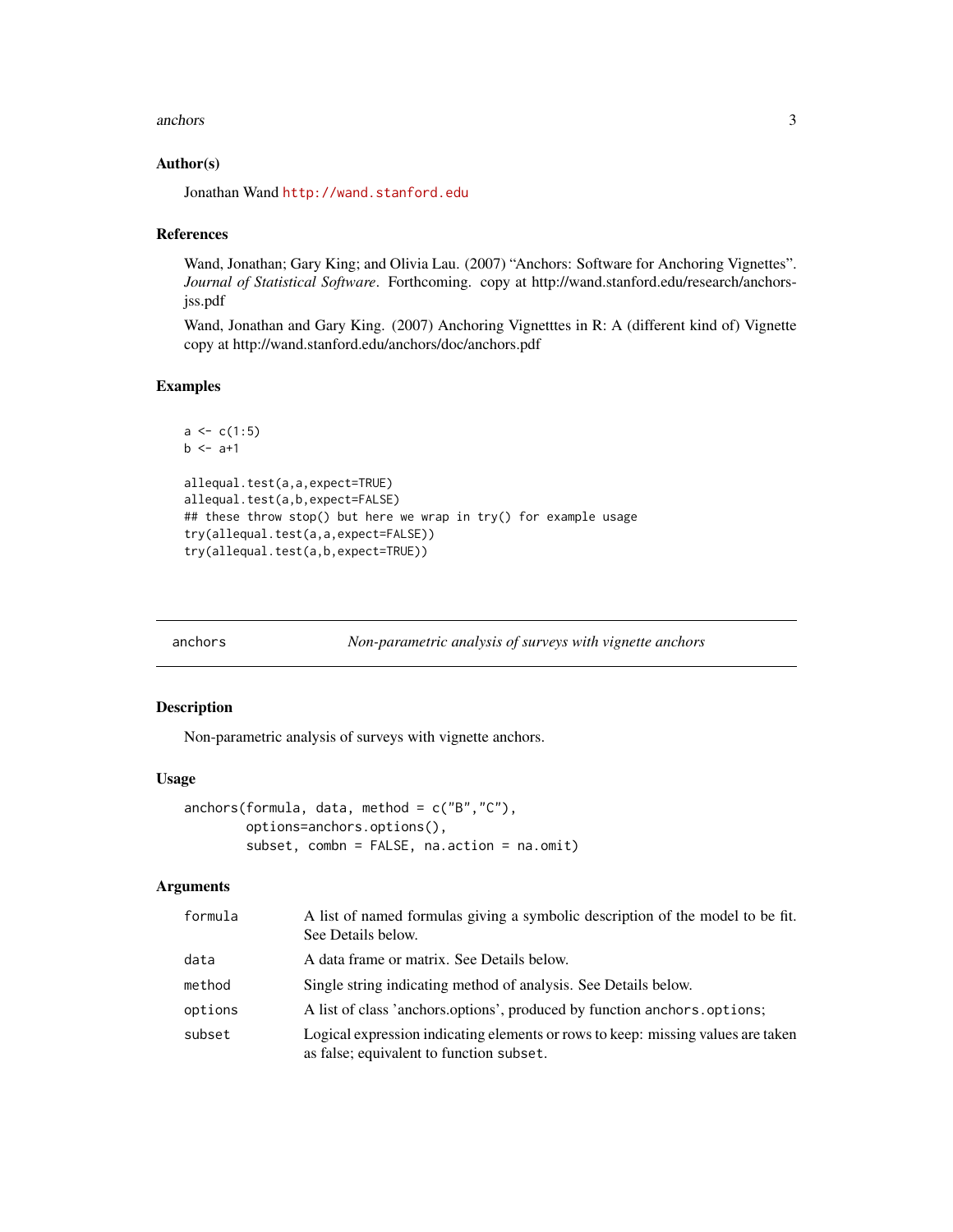**4** anchors **and** anchors **and** anchors **and** anchors **and** and **a** and **a** and **a** and **a** and **a** and **a** and **a** and **a** and **a** and **a** and **a** and **a** and **a** and **a** and **a** and **a** and **a** and **a** and **a** and **a** an

| combn     | Logical (TRUE/FALSE). Calculate key statistics for all combinations of subsets<br>of vignettes specified in formula=list(vign=cbind $()$ ) |
|-----------|--------------------------------------------------------------------------------------------------------------------------------------------|
| na.action | Specify the "NA action" which should be applied to 'data'. Default is R standard<br>option 'na.omit'; can also be set to 'na.fail'.        |

#### Details

The formula syntax is designed to allow the same list of formulas to be used for both anchors and chopit. If a user would like to use exactly the same cases with chopit as with anchors (i.e., drop cases with any missing responses or missing cpolr values), and vise versa (i.e., also drop any case with missing values in the tau=, tau1= formulae), then the user should use the same list of formula for all methods and use the option anchors.options(delete="maximal"). See example below.

Only options relevant to anchors are discussed here.

The named list() of formulas may include

self: LHS self-response variable; RHS is simply 1 (needed to define a formula); actually anything can be put on the RHS, and it will not by default be used.

vign: vignette responses, bound together by cbind (as in glm binomial syntax), with ONLY  $\sim$  1' as RHS of equation (formulas must have RHS).

cpolr: OPTIONAL. linear predictors used by the censored ordered probit, cpolr, model to break ties in rank based models, method="B" or "C". Default is cpolr  $= \sim 1$  (i.e., an intercept only).

Example:

fo  $\le$  list(self = xsayself  $\sim$  1, vign =  $cbind(xsay3,xsay1)$  ~ 1, cpolr =  $~^{\sim}$  age )

NOTE: one can also use a single formula as a short hand: specifying

```
fo \le- self \sim vign1 + vign2
```
is equivalent to

fo  $\le$  list(self = self  $\sim$  1 vign =  $cbind(vign1, vign2) \sim 1$ , cpolr=  $~1)$ 

All of the response variables must be in the form of consequetive non-negative numeric integers, i.e., 1, 2, ... K.

\*\* anchors currently does not support factor responses.\*\*

The method="B" and "C" requires that cases with any response that is missing be dropped. Any cases with missing values the covariates specified in the cpolr= formula are also dropped. BUT by default these methods ignore missing values in the covariates specified by tau=, tau1=, or the right hand side of self=.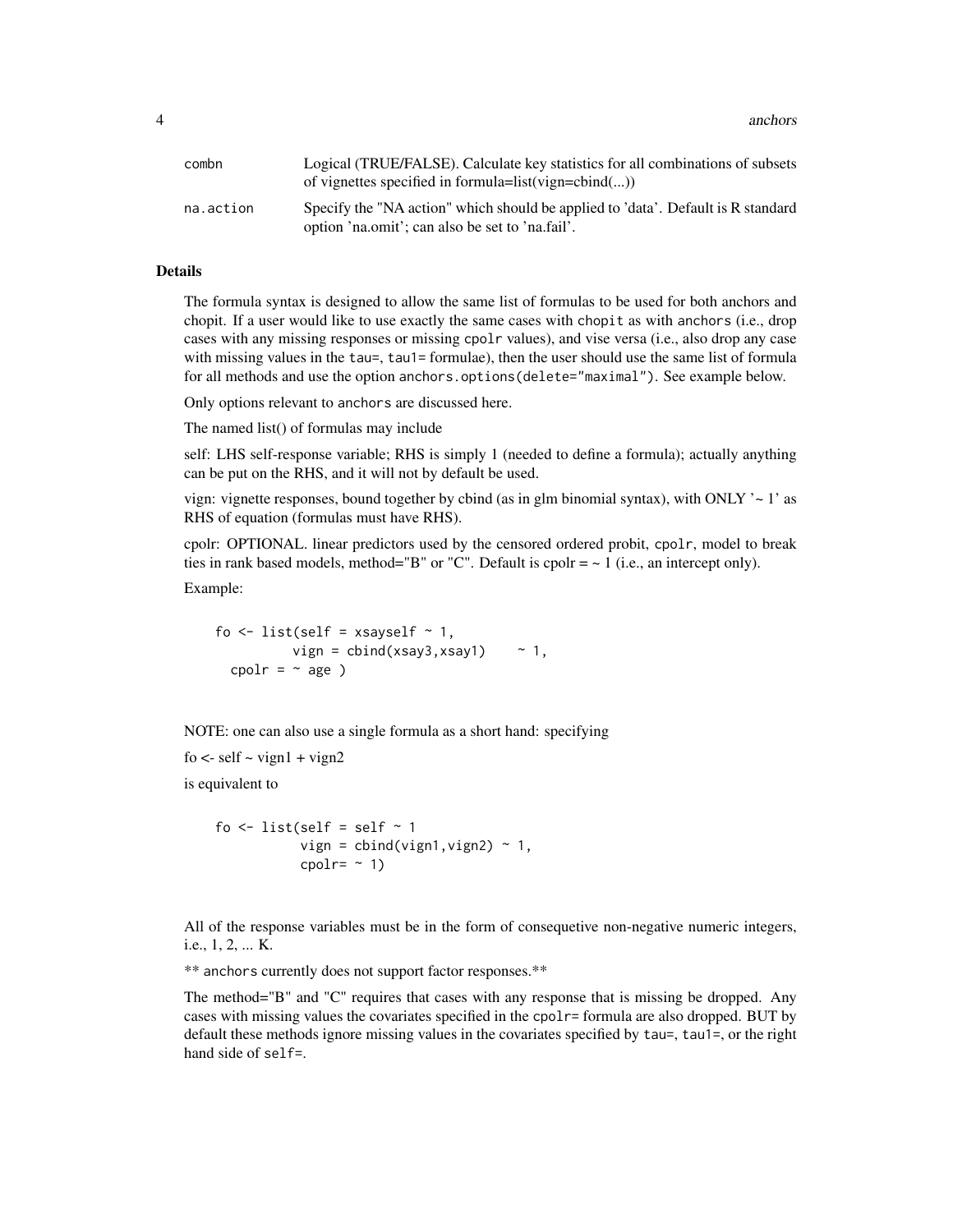#### anchors 5

#### Value

Specific values listed below are meant for programmers; data analysts should see the values produced by the summary.anchors function.

| rank                                                          | List object containing:                                                                                                                                                                                                                                                                                                                                                                                                                                                                            |  |  |  |  |  |
|---------------------------------------------------------------|----------------------------------------------------------------------------------------------------------------------------------------------------------------------------------------------------------------------------------------------------------------------------------------------------------------------------------------------------------------------------------------------------------------------------------------------------------------------------------------------------|--|--|--|--|--|
|                                                               | span A matrix with columns rows corresponding to the observations in the data<br>for which both the self-assessment and the vignettes are observed.<br>The first column contains the lower bound of the rank interval, and the<br>second column contains the upper bound. If a row has the same value in<br>both columns, then the rank value is a scalar value, otherwise the rank lies<br>somewhere in an interval.<br>The columns will be named Cs and Ce for type "C", Bs and Be for type "B". |  |  |  |  |  |
|                                                               | weight matrix of weights, inverse proportion to span of interval values                                                                                                                                                                                                                                                                                                                                                                                                                            |  |  |  |  |  |
|                                                               | max Maximum rank possible for non-parametric method<br>For "C" max is $2J+1$ , where J is the number of vignettes.<br>For "B" max is $J+1$ .                                                                                                                                                                                                                                                                                                                                                       |  |  |  |  |  |
|                                                               | <b>n.interval</b> Number of cases that have interval values of C                                                                                                                                                                                                                                                                                                                                                                                                                                   |  |  |  |  |  |
| summary                                                       | list of summary statistics about ranks                                                                                                                                                                                                                                                                                                                                                                                                                                                             |  |  |  |  |  |
| minentropy                                                    | Matrix specifying how interval rank values would be allocated to scalar rank<br>values to minimize entropy.                                                                                                                                                                                                                                                                                                                                                                                        |  |  |  |  |  |
| cpolr                                                         | a cpolr model that was used to estimate how to allocate interval rank values to<br>scalar rank values                                                                                                                                                                                                                                                                                                                                                                                              |  |  |  |  |  |
| The type of nonparamtric analysis $(B \text{ or } C)$<br>type |                                                                                                                                                                                                                                                                                                                                                                                                                                                                                                    |  |  |  |  |  |

# Note

Related materials and worked examples are available at http://wand.stanford.edu/anchors/

#### Author(s)

Jonathan Wand <http://wand.stanford.edu>

#### References

Wand, Jonathan; Gary King; and Olivia Lau. (2007) "Anchors: Software for Anchoring Vignettes". *Journal of Statistical Software*. Forthcoming. copy at http://wand.stanford.edu/research/anchorsjss.pdf

Wand, Jonathan. (2007) "Credible Comparisons Using Interpersonally Incomparable Data: Ranking self-evaluations relative to anchoring vignettes or other common survey questions". copy at [http://wand.stanford.edu/anchors/wand\\_anchors.pdf](http://wand.stanford.edu/anchors/wand_anchors.pdf)

Wand, Jonathan and Gary King. (2007) Anchoring Vignetttes in R: A (different kind of) Vignette copy at http://wand.stanford.edu/anchors/doc/anchors.pdf

Gary King and Jonathan Wand. "Comparing Incomparable Survey Responses: New Tools for Anchoring Vignettes," Political Analysis, 15, 1 (Winter, 2007): Pp. 46-66, copy at http://gking.harvard.edu/files/abs/cabs.shtml.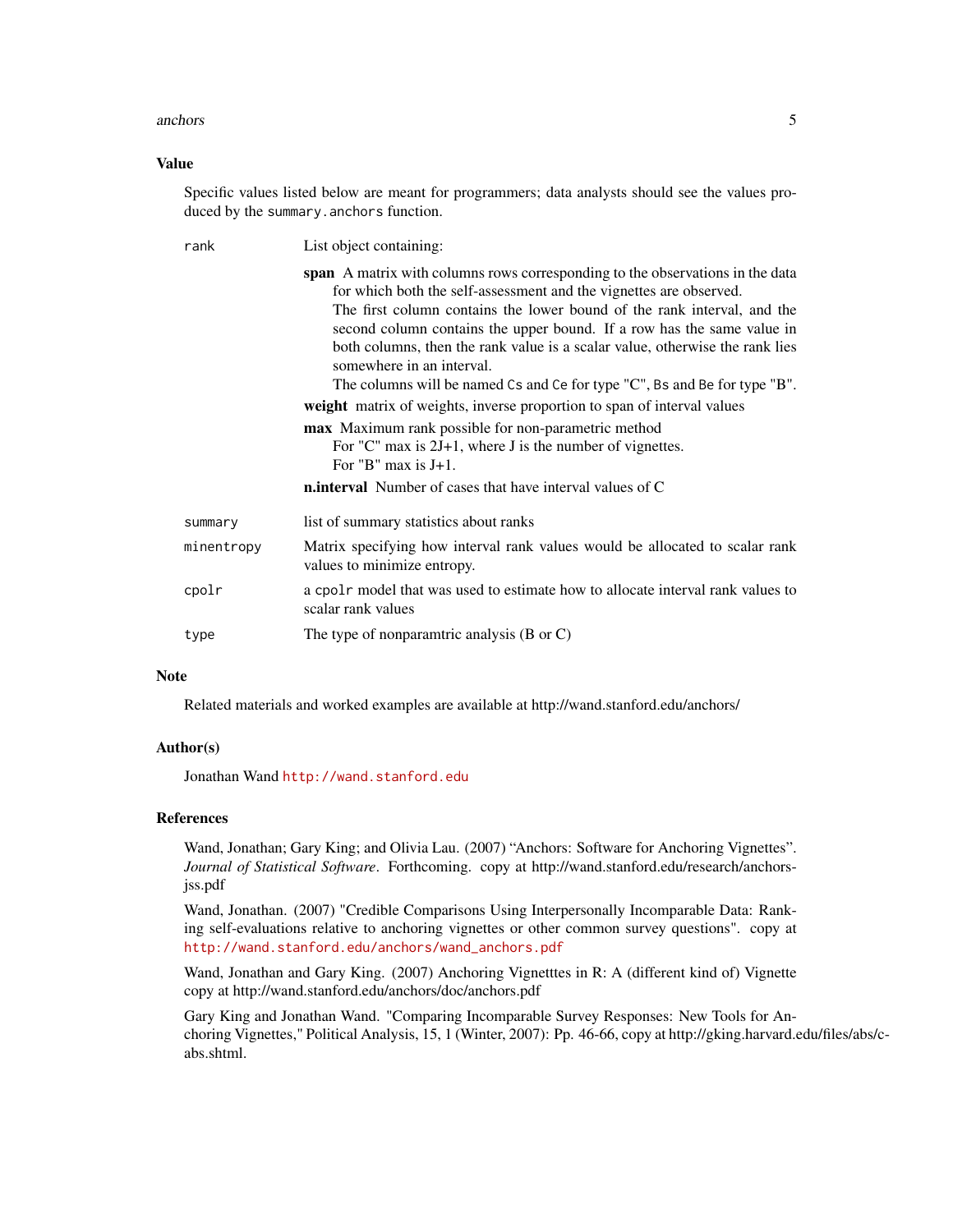King, Gary; Christopher J.L. Murray; Joshua A. Salomon; and Ajay Tandon. "Enhancing the Validity and Cross-cultural Comparability of Survey Research," American Political Science Review, Vol. 98, No. 1 (February, 2004): 191-207, copy at http://gking.harvard.edu/files/abs/vign-abs.shtml

# See Also

[anchors.order](#page-13-1), [anchors.options](#page-12-1), [chopit](#page-18-1),

# Examples

data(mexchn)

```
fo \le list(self = xsayself \sim age,
           vign = cbind(xsay3,xsay1) ~ 1,
            tau = \sim age + china,
            tau1 = \sim age + china + male,
            cpolr= ~ china + male
    \mathcal{L}a2 \le - anchors(fo, data = mexchn, method="B")
summary(a2)
a3 \le - anchors(fo, data = mexchn, method="C")
summary(a3)
```
anchors.chopit.check *Compound Hierarchical Ordered Probit (CHOPIT)*

# Description

Check internal consistency of options to be used by chopit.

# Usage

```
anchors.chopit.check(count, options )
```
#### Arguments

| count   | object of class anchors.data.count. |
|---------|-------------------------------------|
| options | object of class anchors options.    |

# Details

This function is unlikely to be used directly by a user. Related materials and worked examples are available at http://wand.stanford.edu/anchors/

<span id="page-5-0"></span>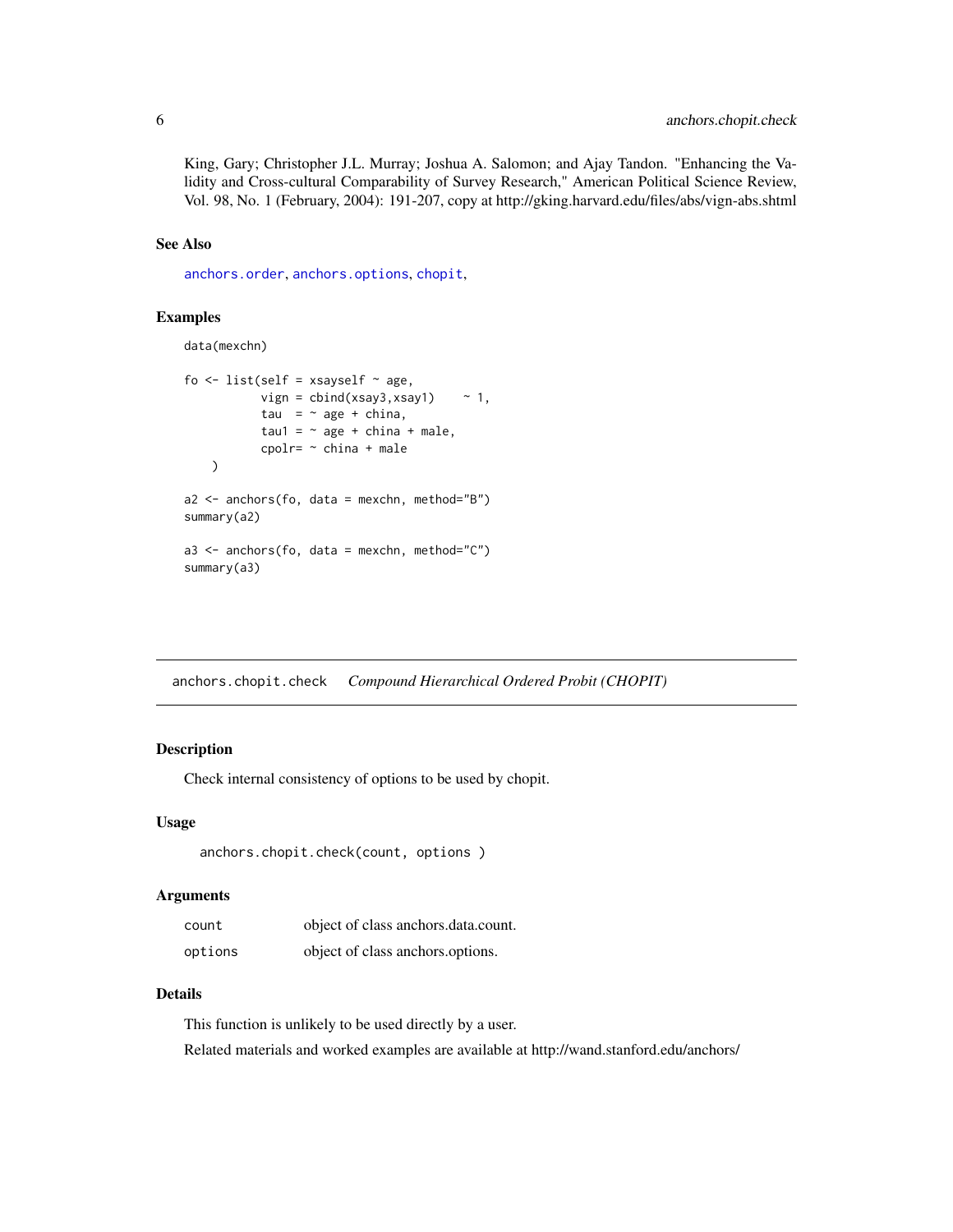# <span id="page-6-0"></span>Author(s)

Jonathan Wand <http://wand.stanford.edu>

#### References

Wand, Jonathan; Gary King; and Olivia Lau. (2007) "Anchors: Software for Anchoring Vignettes". *Journal of Statistical Software*. Forthcoming. copy at http://wand.stanford.edu/research/anchorsjss.pdf

Wand, Jonathan and Gary King. (2007) Anchoring Vignetttes in R: A (different kind of) Vignette copy at http://wand.stanford.edu/anchors/doc/anchors.pdf

King, Gary; Christopher J.L. Murray; Joshua A. Salomon; and Ajay Tandon. "Enhancing the Validity and Cross-cultural Comparability of Survey Research," American Political Science Review, Vol. 98, No. 1 (February, 2004): 191-207, copy at http://gking.harvard.edu/files/abs/vign-abs.shtml

# See Also

[anchors](#page-2-1),[chopit](#page-18-1)

anchors.chopit.fit *Compound Hierarchical Ordered Probit (CHOPIT)*

#### Description

Fit function for pooled ordered probits

# Usage

anchors.chopit.fit(data, parm, count, options )

#### Arguments

| data    | object of class anchors data. See help(anchors data) for requirements. |
|---------|------------------------------------------------------------------------|
| parm    | object of class anchors.chopit.parm.                                   |
| count   | object of class anchors.data.count.                                    |
| options | object of class anchors options.                                       |

# Details

This function is unlikely to be used directly by a user. Related materials and worked examples are available at http://wand.stanford.edu/anchors/

#### Author(s)

Jonathan Wand <http://wand.stanford.edu>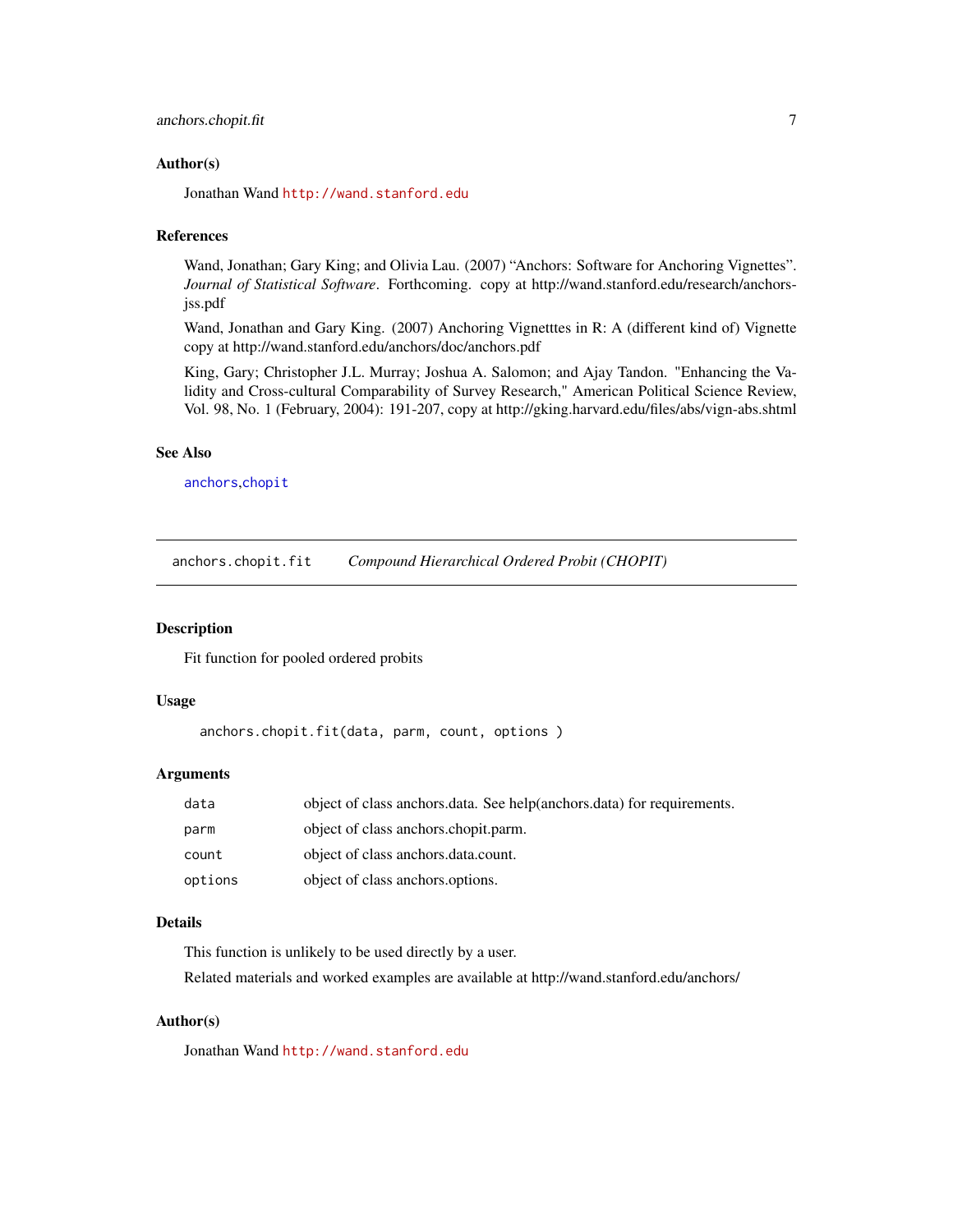#### <span id="page-7-0"></span>References

Wand, Jonathan; Gary King; and Olivia Lau. (2007) "Anchors: Software for Anchoring Vignettes". *Journal of Statistical Software*. Forthcoming. copy at http://wand.stanford.edu/research/anchorsjss.pdf

Wand, Jonathan and Gary King. (2007) Anchoring Vignetttes in R: A (different kind of) Vignette copy at http://wand.stanford.edu/anchors/doc/anchors.pdf

King, Gary; Christopher J.L. Murray; Joshua A. Salomon; and Ajay Tandon. "Enhancing the Validity and Cross-cultural Comparability of Survey Research," American Political Science Review, Vol. 98, No. 1 (February, 2004): 191-207, copy at http://gking.harvard.edu/files/abs/vign-abs.shtml

# See Also

[anchors](#page-2-1),[chopit](#page-18-1)

anchors.chopit.parm *Compound Hierarchical Ordered Probit (CHOPIT)*

# Description

Create object for handling parameters used by chopit.

#### Usage

```
anchors.chopit.parm(data, count, options )
```
# Arguments

| data    | object of class anchors. data. See help(anchors. data) for requirements. |
|---------|--------------------------------------------------------------------------|
| count   | object of class anchors.data.count.                                      |
| options | object of class anchors options.                                         |

# Details

This function is unlikely to be used directly by a user.

Related materials and worked examples are available at http://wand.stanford.edu/anchors/

# Author(s)

Jonathan Wand <http://wand.stanford.edu>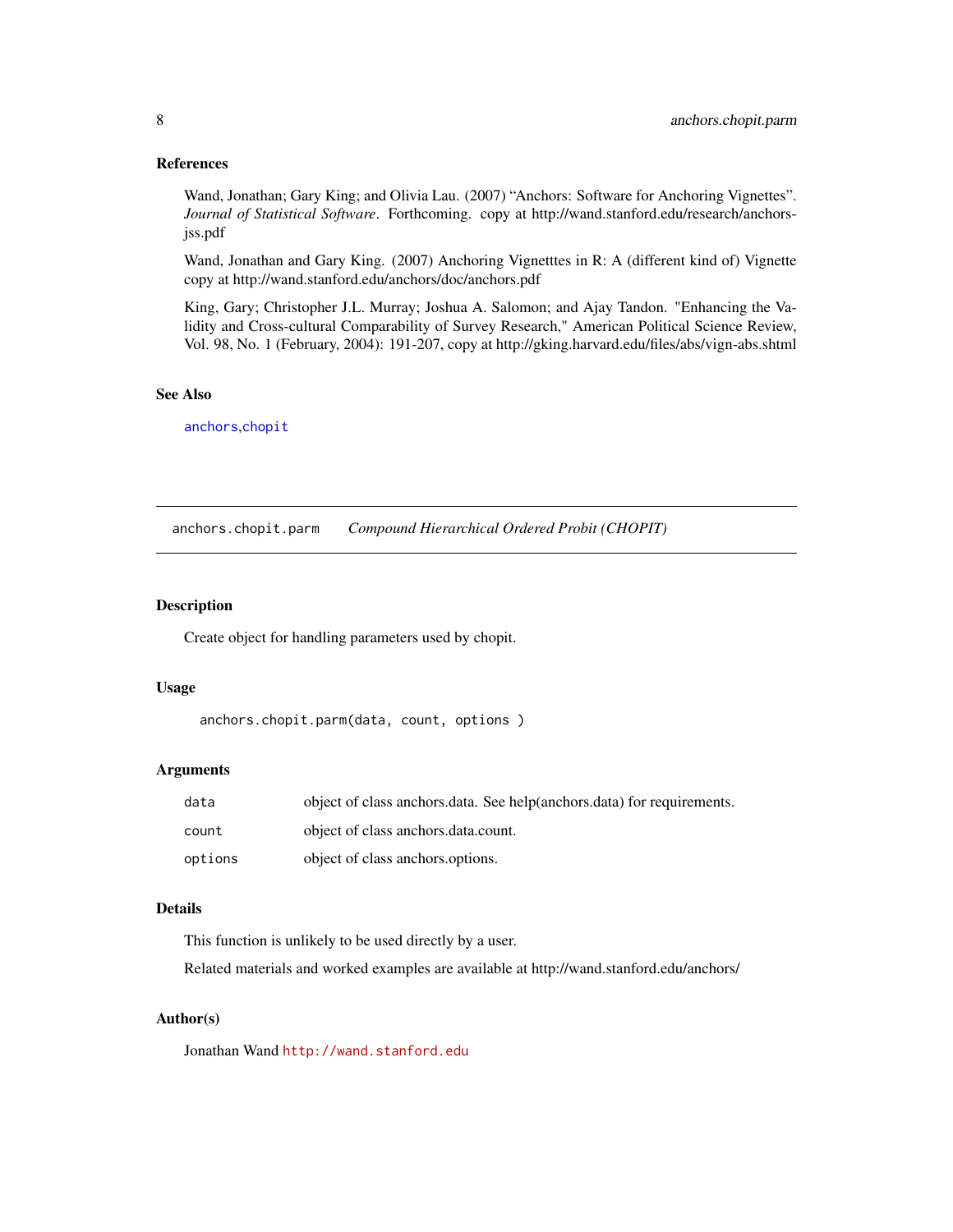# <span id="page-8-0"></span>anchors.combn 9

# References

Wand, Jonathan; Gary King; and Olivia Lau. (2007) "Anchors: Software for Anchoring Vignettes". *Journal of Statistical Software*. Forthcoming. copy at http://wand.stanford.edu/research/anchorsjss.pdf

Wand, Jonathan and Gary King. (2007) Anchoring Vignetttes in R: A (different kind of) Vignette copy at http://wand.stanford.edu/anchors/doc/anchors.pdf

King, Gary; Christopher J.L. Murray; Joshua A. Salomon; and Ajay Tandon. "Enhancing the Validity and Cross-cultural Comparability of Survey Research," American Political Science Review, Vol. 98, No. 1 (February, 2004): 191-207, copy at http://gking.harvard.edu/files/abs/vign-abs.shtml

#### See Also

[anchors](#page-2-1),[chopit](#page-18-1)

<span id="page-8-1"></span>anchors.combn *Calculate known minimum or estimated entropy for survey vignettes*

# Description

Calculate known minimum or estimated entropy for survey vignettes

#### Usage

anchors.combn(adata, fdata, type, options)

# Arguments

| adata   | object of class anchors.data                       |
|---------|----------------------------------------------------|
| fdata   | data frame from which adata was built              |
| type    | either "B" or "C", specifying nonparametric method |
| options | object of class anchors options                    |

#### Value

A list of class anchors.combn, containing elements

| vign.rank | a matrix with columns corresponding to the vignette selection, the estimated<br>entropy (if covar is specified), the known entropy, the number of cases with<br>intervals for that particular vignette selection, and 2J+1 number of categories<br>for the given vignettes. |
|-----------|-----------------------------------------------------------------------------------------------------------------------------------------------------------------------------------------------------------------------------------------------------------------------------|
| N         | the number of observations after list-wise deletion                                                                                                                                                                                                                         |
| self      | a character string containing the variable name of the self-response question                                                                                                                                                                                               |
| vign      | a character vector containing the variable names of the vignette questions. The<br>first element of the vector corresponds to vignette 1, the second vignette 2, etc.                                                                                                       |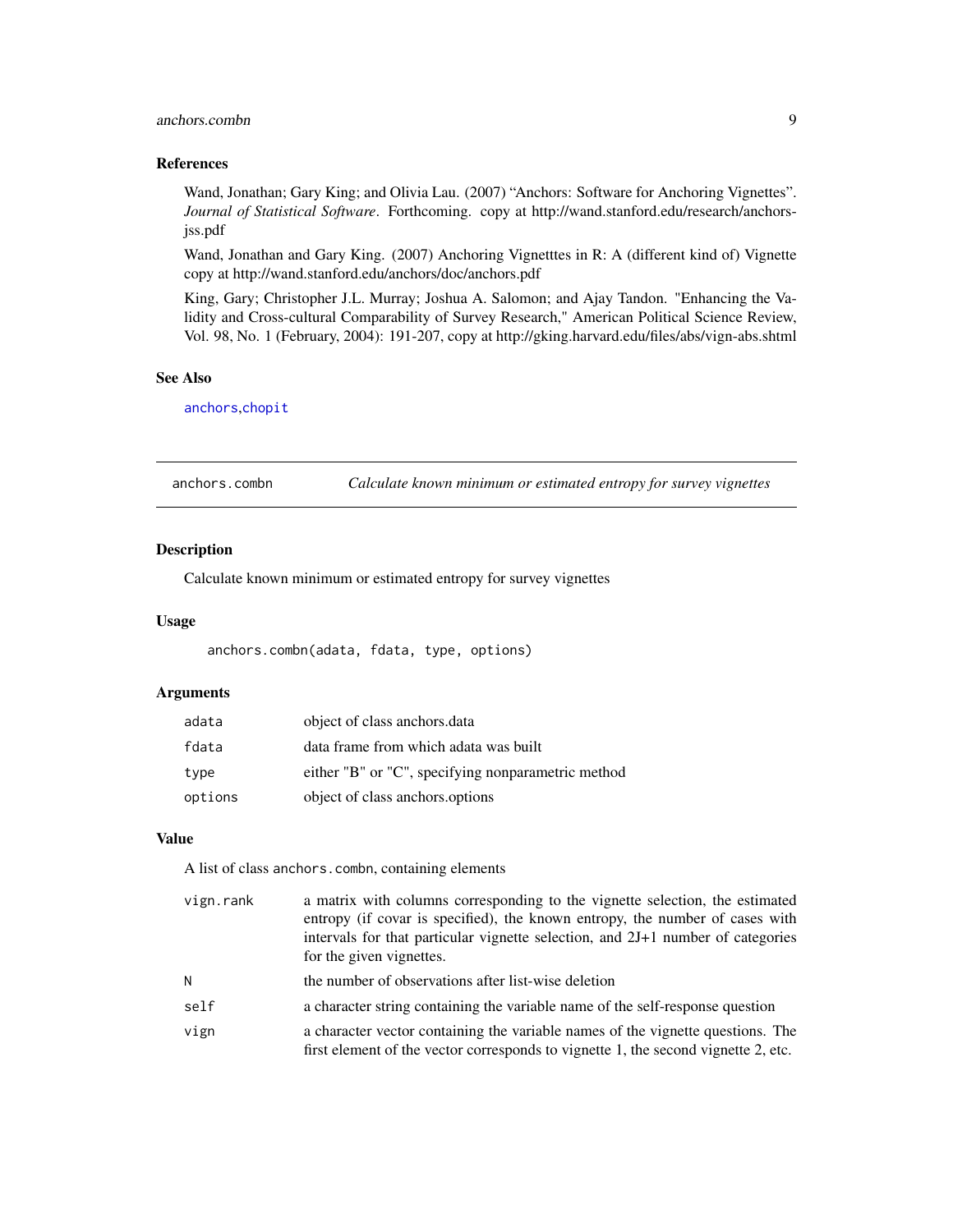# <span id="page-9-0"></span>Note

Related materials and worked examples are available at http://wand.stanford.edu/anchors/

# Author(s)

Jonathan Wand <http://wand.stanford.edu> with Dan Hopkins and Olivia Lau

# References

Wand, Jonathan; Gary King; and Olivia Lau. (2007) "Anchors: Software for Anchoring Vignettes". *Journal of Statistical Software*. Forthcoming. copy at http://wand.stanford.edu/research/anchorsjss.pdf

Wand, Jonathan and Gary King. (2007) Anchoring Vignetttes in R: A (different kind of) Vignette copy at http://wand.stanford.edu/anchors/doc/anchors.pdf

Gary King and Jonathan Wand. "Comparing Incomparable Survey Responses: New Tools for Anchoring Vignettes," Political Analysis, 15, 1 (Winter, 2007): Pp. 46-66, copy at http://gking.harvard.edu/files/abs/cabs.shtml.

#### See Also

[anchors](#page-2-1)

#### Examples

```
## ra <- anchors( fo, data, method="C", combn=TRUE)
## summary( ra , combn = "Minimum" )
## plot( ra, type="xy", xy = c("minimum","intervals"))
```
<span id="page-9-1"></span>anchors.data *Organized data from surveys with anchoring vignettes*

#### Description

Create data object that will be used by anchors().

#### Usage

```
anchors.data(formula,
             data,
             method,
             subset,
             na.action = na.omit,
             na.response = c(NA, \theta),
             min.response = 1,
             delete = c("minimal","maximal"), debug=0)
```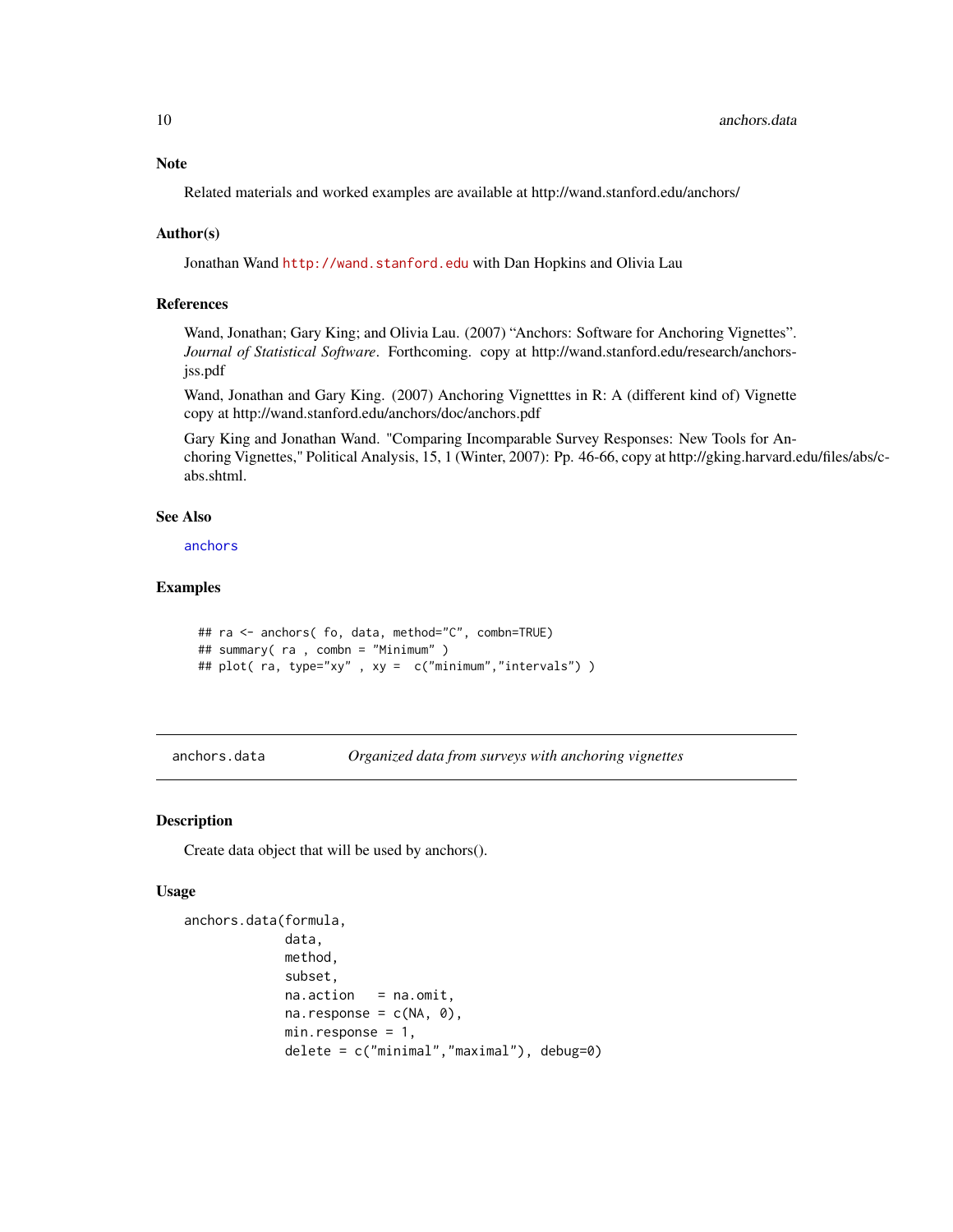#### anchors.data 11

#### **Arguments**

| formula      | A list of named formulas giving a symbolic description of the model to be fit.<br>See help(anchors) for details.                                                                                                  |
|--------------|-------------------------------------------------------------------------------------------------------------------------------------------------------------------------------------------------------------------|
| data         | A data frame or matrix                                                                                                                                                                                            |
| method       | Single string indicating method of analysis. See help(anchors) for details.                                                                                                                                       |
| subset       | Logical statement as used by function subset.                                                                                                                                                                     |
| na.action    | a function which indicates what should happen when the data contain 'NA's.<br>Note also details of 'delete' in anchors.options.                                                                                   |
| na.response  | vector of numeric values that should also be considered missing in self or vi-<br>gnette responses. Default is $c(0, NA)$ .                                                                                       |
| min.response | Default=1. This is a sanity check value. The code is designed to make sure<br>that the user has not passed in values that are less than 1 and not included in<br>na.response list.                                |
| delete       | "minimal" deletes only cases with missing values that affect component of model<br>"maximal" forces listwise deletion on the basis of ALL variables in the entire<br>formula list EVEN if vars not used by method |
| debug        | Default: 0                                                                                                                                                                                                        |

#### Details

All of the response variables must be in the form of consequetive non-negative numeric integers, i.e., 1, 2, ... K.

\*\* anchors currently does not support factor responses.\*\*

The method="chopit" model does \*not\* require that every respondent answer all vignette or the self questions to be included in the model; only answers that are non-missing are used in the likelihood function.

The method="B", "C", and "order" requires that cases with any response that is missing be dropped.

By default, anchors only deletes those cases with missing values that affect the method of analysis requested. For example,

If a user would like to use exactly the same cases with method="chopit" as "B", "C" and "order" (i.e., drop cases with any missing responses), and vise versa (i.e., also drop any case with missing values in the tau=, tau1=, or self= formula), then the user should use the same list of formula for all methods and use the option anchors.options(delete="maximal").

# Value

Return function will be of class 'anchors.data'.

#### anchors() and anchors.options()

Specifying no options is equivalent to

 $anchors(..., anchors. options(delete = "minimal"))$ 

Alternative values include,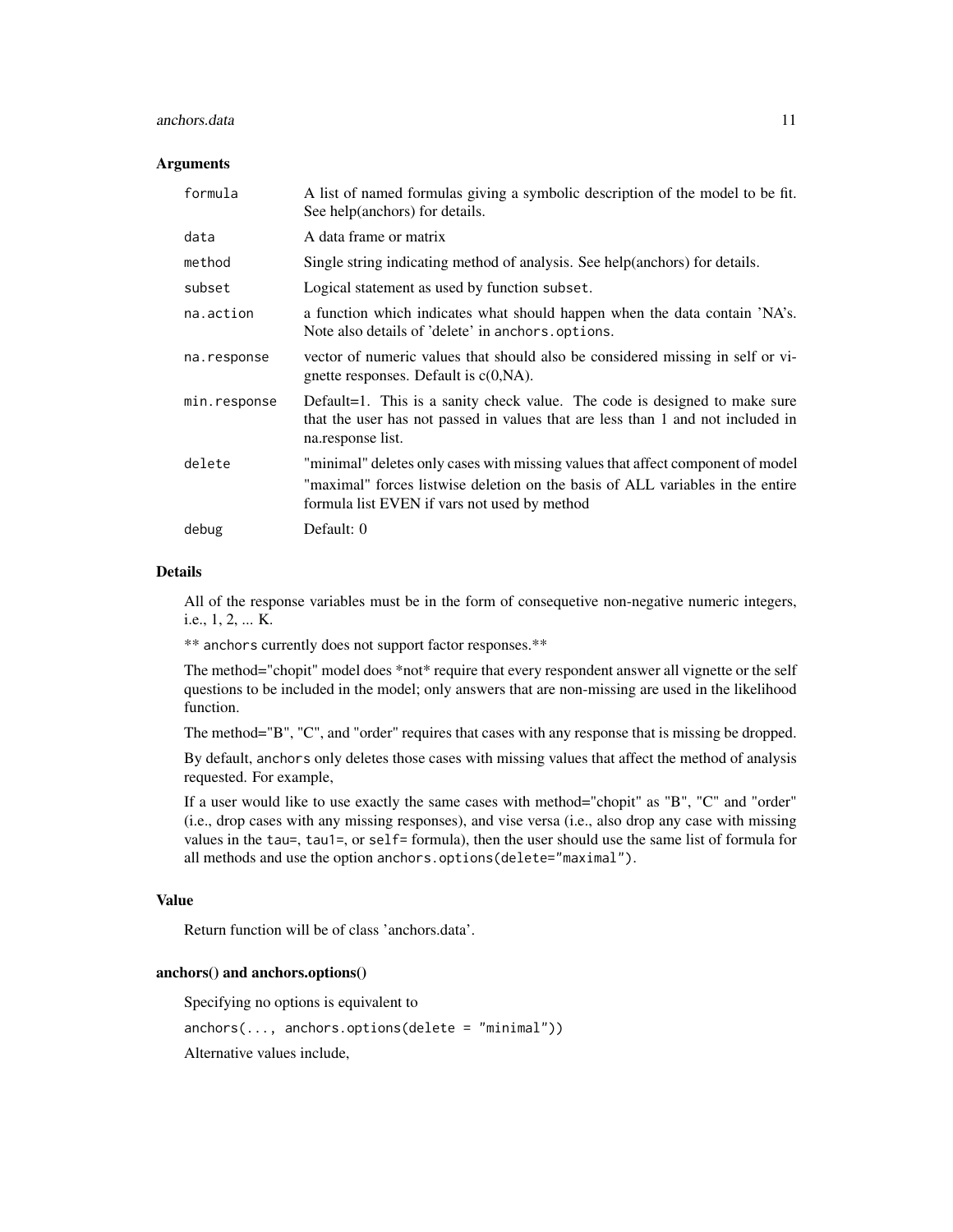<span id="page-11-0"></span>delete Choose one from:

"minimal": delete only cases with missing values in components needed for current anchors analysis

"maximal": forces listwise deletion on the basis of any missing value in ALL variables in the formula list EVEN if not vars not used by method. Also deletes cases with ANY missing values in any responses (self or vignettes). This enables method="chopit" to use the same data as used by method="B" or "C", and vice versa.

#### Author(s)

Jonathan Wand <http://wand.stanford.edu>

#### References

Wand, Jonathan; Gary King; and Olivia Lau. (2007) "Anchors: Software for Anchoring Vignettes". *Journal of Statistical Software*. Forthcoming. copy at http://wand.stanford.edu/research/anchorsjss.pdf

Wand, Jonathan and Gary King. (2007) Anchoring Vignetttes in R: A (different kind of) Vignette copy at http://wand.stanford.edu/anchors/doc/anchors.pdf

#### See Also

[anchors](#page-2-1)

#### Examples

```
## load data and make a copy
data(mexchn)
dta <- mexchn
## insert missing values into covariates for the purpose of this demonstration
dta <- replace.value( dta, "educyrs", from=1:9 , to = NA)
dta <- replace.value( dta, "age" , from=30:40, to = NA)
## formula that will be used throughout
fo \le list(self = xsayself \sim male + educyrs,
           vign = cbind(xsay3, xsay1) \sim 1,
           tau = \sim educyrs)
## 'C' uses only cases with no missing responses (self, vign)
a1 <- anchors( fo, dta, method="C")
## number of cases used:
## y0 = number of cases with self-responses
## z0 = number of cases with all vignette responses
unlist(lapply(a1$data, NROW))[1:2]
## 'chopit' keeps case with some missing responses
## but drops others with missing covariates
a2 <- chopit( fo, dta)
## number of cases used:
## y0 = number of cases with self-responses
```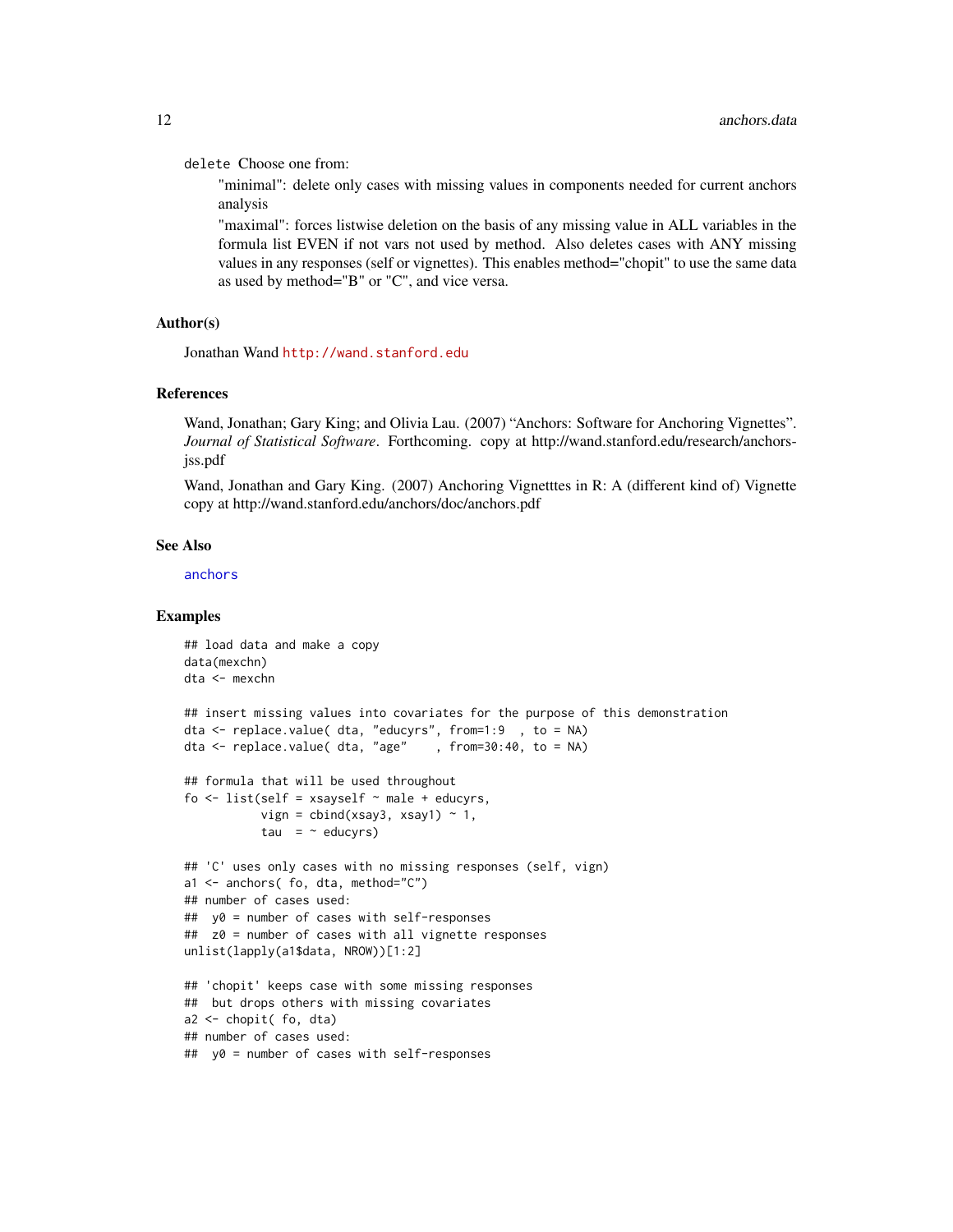# <span id="page-12-0"></span>anchors.options 13

```
## AND no missing covariates
## z0 = number of cases with AT LEAST ONE vignette response
## and no missing covariates
unlist(lapply(a2$data, NROW))[1:2]
## with ' delete = "maximal" '
## both procedures use the exact same cases
## (IF the same formula is used for both methods)
## y0 and z0 here
a3 <- anchors( fo, dta, method="C", anchors.options(delete="maximal"))
unlist(lapply(a3$data, NROW))[1:2]
## is the same as y0 and z0 for chopit:
a4 <- chopit( fo, dta, options=anchors.options(delete="maximal"))
unlist(lapply(a4$data, NROW))[1:2]
```
<span id="page-12-1"></span>anchors.options *Set or query anchors() parameters*

# **Description**

'anchors.options' can be used to set or query parameters passed to anchors functions. Parameters can be set by specifying them as arguments to 'anchors.options' in 'tag = value' form, and will return an updated list of parameters.

#### Usage

```
anchors.options(...)
```
#### **Arguments**

... arguments in 'tag = value' form. The tags must come from the anchors parameters described below.

#### anchors.options()

Options specific to each method are described in their respective help pages.

Options generic to all functions are:

verbose FALSE, if TRUE more detailed run-type printing

silence FALSE, if TRUE turns off even some standard printing

debug 0, if >0 show gory details for debugging. Caution: high numbers can produce very high volume output.

#### Author(s)

Jonathan Wand <http://wand.stanford.edu>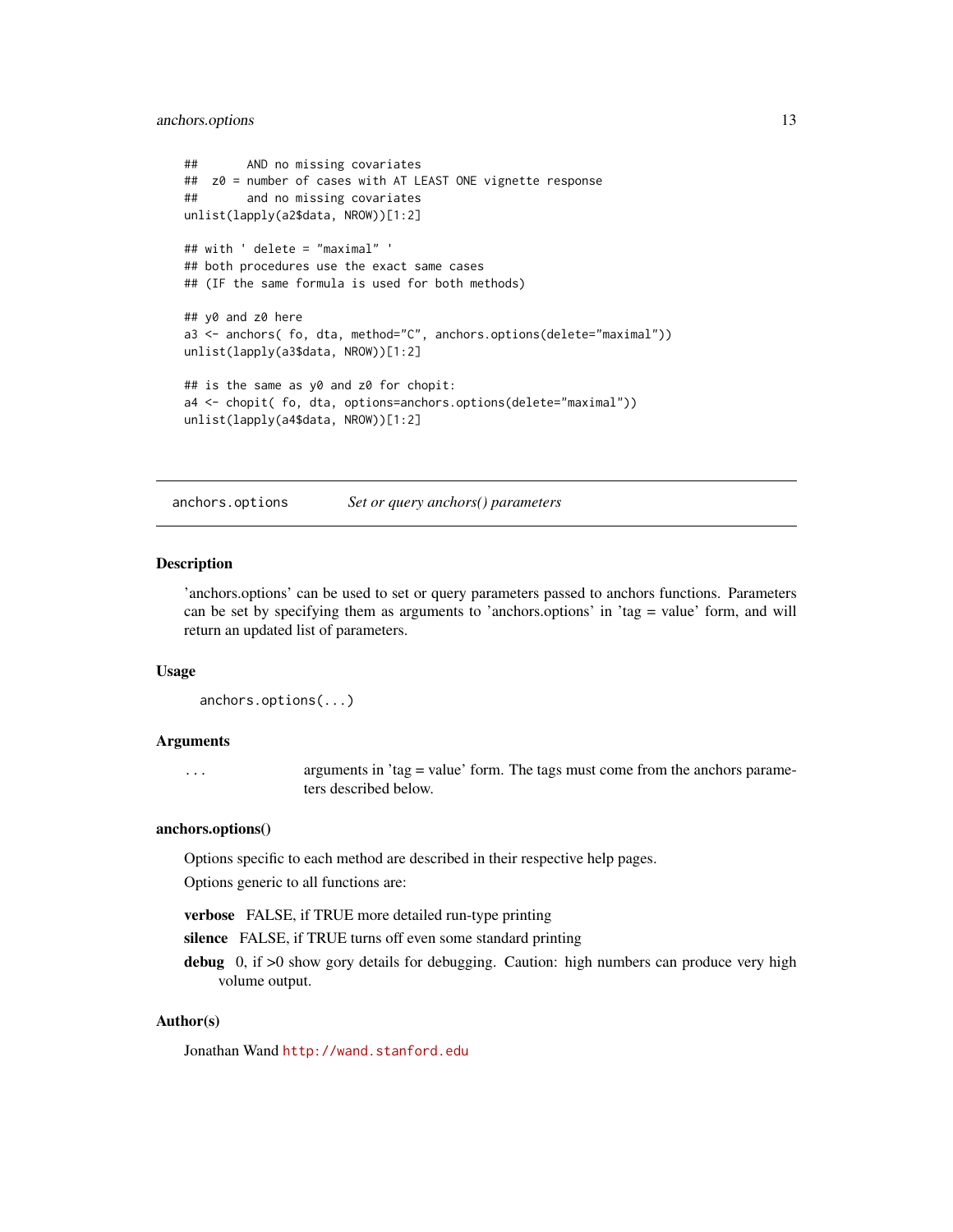# <span id="page-13-0"></span>References

Wand, Jonathan; Gary King; and Olivia Lau. (2007) "Anchors: Software for Anchoring Vignettes". *Journal of Statistical Software*. Forthcoming. copy at http://wand.stanford.edu/research/anchorsjss.pdf

Wand, Jonathan and Gary King. (2007) Anchoring Vignetttes in R: A (different kind of) Vignette copy at http://wand.stanford.edu/anchors/doc/anchors.pdf

# See Also

[anchors](#page-2-1), [chopit](#page-18-1), [anchors.data](#page-9-1), [anchors.order](#page-13-1)

# Examples

```
data(mexchn)
fo \le list(self = xsayself \sim 1,
           vign = xsay3 ~ 1,
           tau = ~1)out1 <- chopit( fo, mexchn, options= anchors.options( vign.var = "hetero", normalize="hilo" ))
summary(out1)
```
<span id="page-13-1"></span>

| anchors.order | Calculate frequency of vignette orderings |  |  |  |  |
|---------------|-------------------------------------------|--|--|--|--|
|               |                                           |  |  |  |  |

## Description

Calculate frequency of vignette orderings

#### Usage

```
anchors.order(formula, data, ties = c("set", "nominal", "random",
               "mset"), subset, na.action = na.omit)
```
# Arguments

| formula   | A list of named formulas giving a symbolic description of the model to be fit.<br>See Details below.                                |
|-----------|-------------------------------------------------------------------------------------------------------------------------------------|
| data      | A data frame or matrix. See Details below.                                                                                          |
| ties      | "set": Groups ties as sets                                                                                                          |
|           | "nominal": Breaks ties by order of vignettes given                                                                                  |
|           | "random": Breaks ties randomly                                                                                                      |
| subset    | Logical expression indicating elements or rows to keep: missing values are taken<br>as false; equivalent to function subset.        |
| na.action | Specify the "NA action" which should be applied to 'data'. Default is R standard<br>option 'na.omit'; can also be set to 'na.fail'. |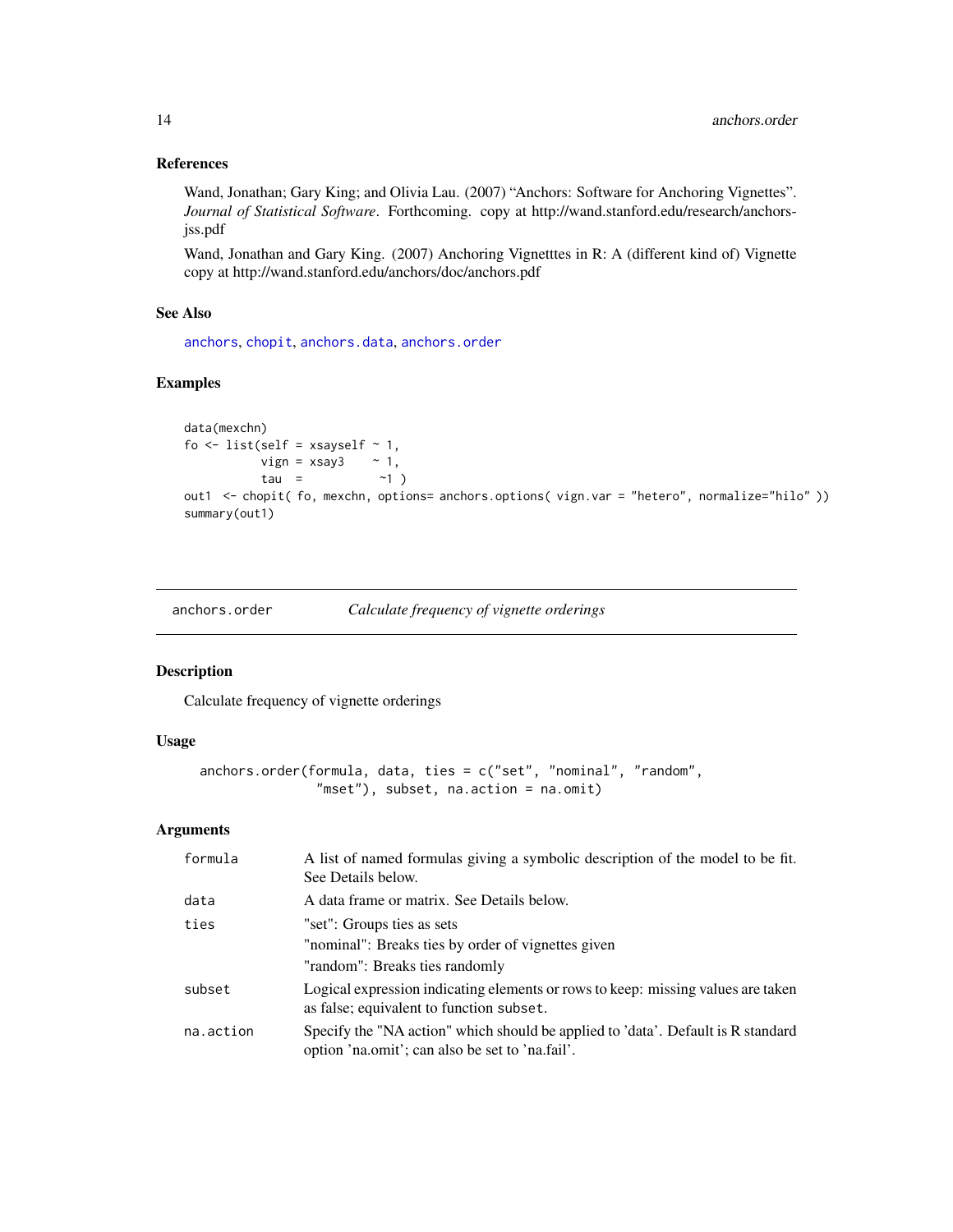#### anchors.order 15

#### Details

The formula syntax is designed to allow the same list of formulas to be used for both anchors and chopit and anchors.order. If a user would like to use exactly the same cases with chopit as with anchors.order (i.e., drop cases with any missing responses or missing cpolr values), and vise versa (i.e., also drop any case with missing values in the tau=, tau1= formulae), then the user should use the same list of formula for all methods and use the option anchors.options(delete="maximal"). See example below.

Only options relevant to anchors.order are discussed here.

The named list() of formulas may include

self: LHS self-response variable; RHS is simply 1 (needed to define a formula); actually anything can be put on the RHS, and it will not by default be used.

vign: vignette responses, bound together by cbind (as in glm binomial syntax), with ONLY  $\sim$  1' as RHS of equation (formulas must have RHS).

Example:

$$
fo \leftarrow list(self = xsayself \sim 1, \\
 \text{vign = chind(xsay3, xsay1)} \sim 1)
$$

One can also use a single formula as a short hand: specifying

fo  $\le$ - self  $\sim$  vign1 + vign2

is equivalent to

fo  $\le$  list(self = self  $\sim$  1 vign =  $cbind(vign1, vign2)$  ~ 1)

All of the response variables must be in the form of consequetive non-negative numeric integers, i.e., 1, 2, ... K.

\*\* anchors currently does not support factor responses.\*\*

The method="B" and "C" requires that cases with any response that is missing be dropped. Any cases with missing values the covariates specified in the cpolr= formula are also dropped. BUT by default these methods ignore missing values in the covariates specified by tau=, tau1=, or the right hand side of self=.

#### Value

Each vignette is represented by the integer indexing it's place as passed to the function. For example, let

 $f$ o <- list(vign = cbind(vign1,vign2,vign3))

then 1=vign1, 2=vign2, 3=vign3. In the case of an anchors.order object produced with the option ties="set", tied variables are represented by being included in brackets.

```
anchors.order( fo, data, ties="set")
```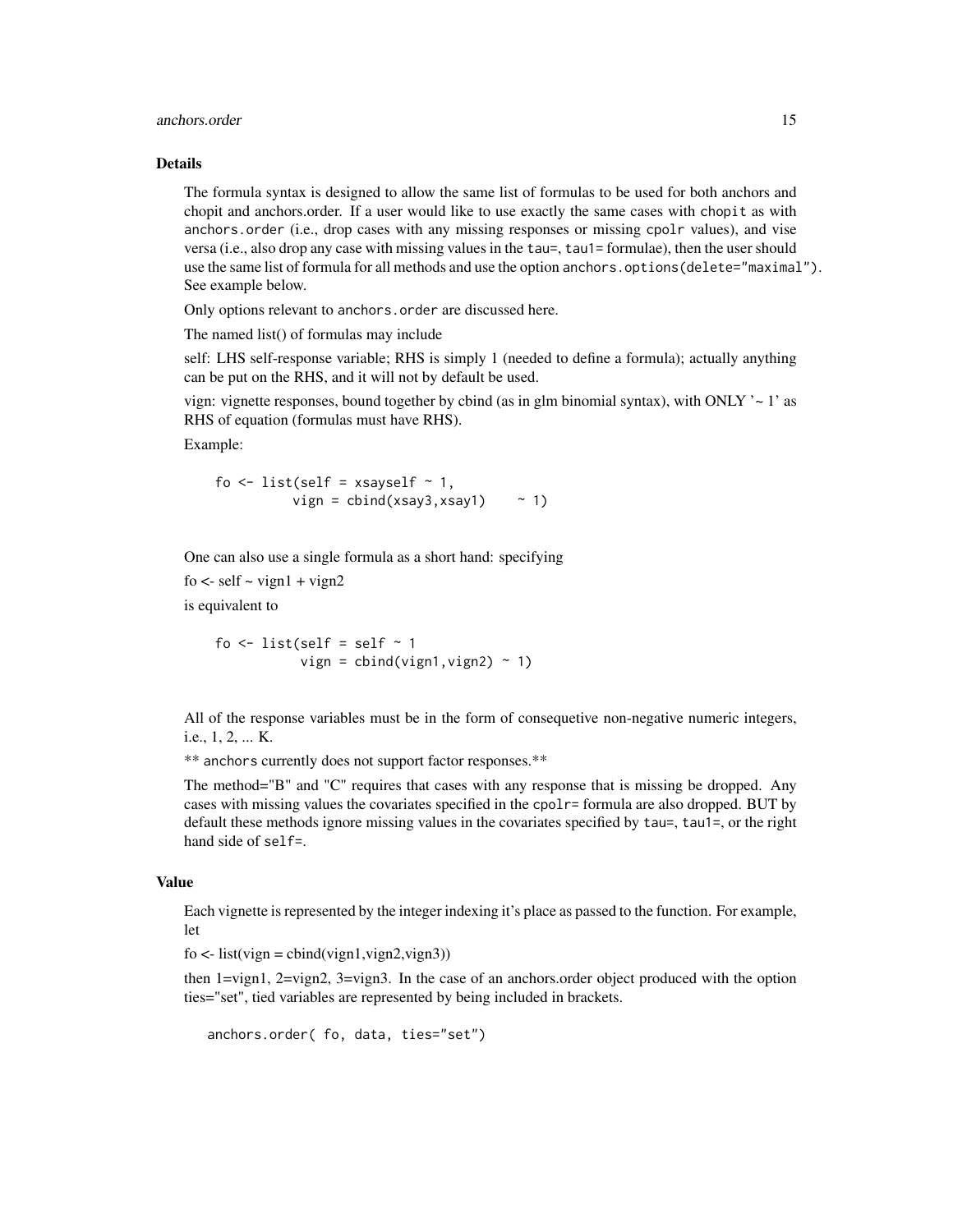<span id="page-15-0"></span>then a row with " $\{1,3\}$ ,2" indicates that vign1 and vign3 are tied, and vign2 has a higher value than both of them.

| labels | Description of order of vignettes |
|--------|-----------------------------------|
| freg   | Frequency of order of vignettes   |

#### **Note**

Related materials and worked examples are available at http://wand.stanford.edu/anchors/

#### Author(s)

Jonathan Wand and Dan Hopkins

#### References

Wand, Jonathan; Gary King; and Olivia Lau. (2007) "Anchors: Software for Anchoring Vignettes". *Journal of Statistical Software*. Forthcoming. copy at http://wand.stanford.edu/research/anchorsjss.pdf

Wand, Jonathan and Gary King. (2007) Anchoring Vignetttes in R: A (different kind of) Vignette copy at http://wand.stanford.edu/anchors/doc/anchors.pdf

Gary King and Jonathan Wand. "Comparing Incomparable Survey Responses: New Tools for Anchoring Vignettes," Political Analysis, 15, 1 (Winter, 2007): Pp. 46-66, copy at http://gking.harvard.edu/files/abs/cabs.shtml.

# See Also

[anchors](#page-2-1),[barplot.anchors.order](#page-16-1)

#### Examples

```
data(mexchn)
z <- anchors.order( ~ xsay1 + xsay2 + xsay3 + xsay4 + xsay5, mexchn, ties = "set")
summary(z,top=10,digits=3)
barplot(z)
z \le anchors.order( \sim xsay5 + xsay4 + xsay3 + xsay2 + xsay1, mexchn, ties = "set")
summary(z,top=10,digits=3)
## other option
z <- anchors.order( ~ xsay5 + xsay4 + xsay3 + xsay2 + xsay1, mexchn, ties = "nominal")
summary(z,top=10,digits=3)
barplot(z)
```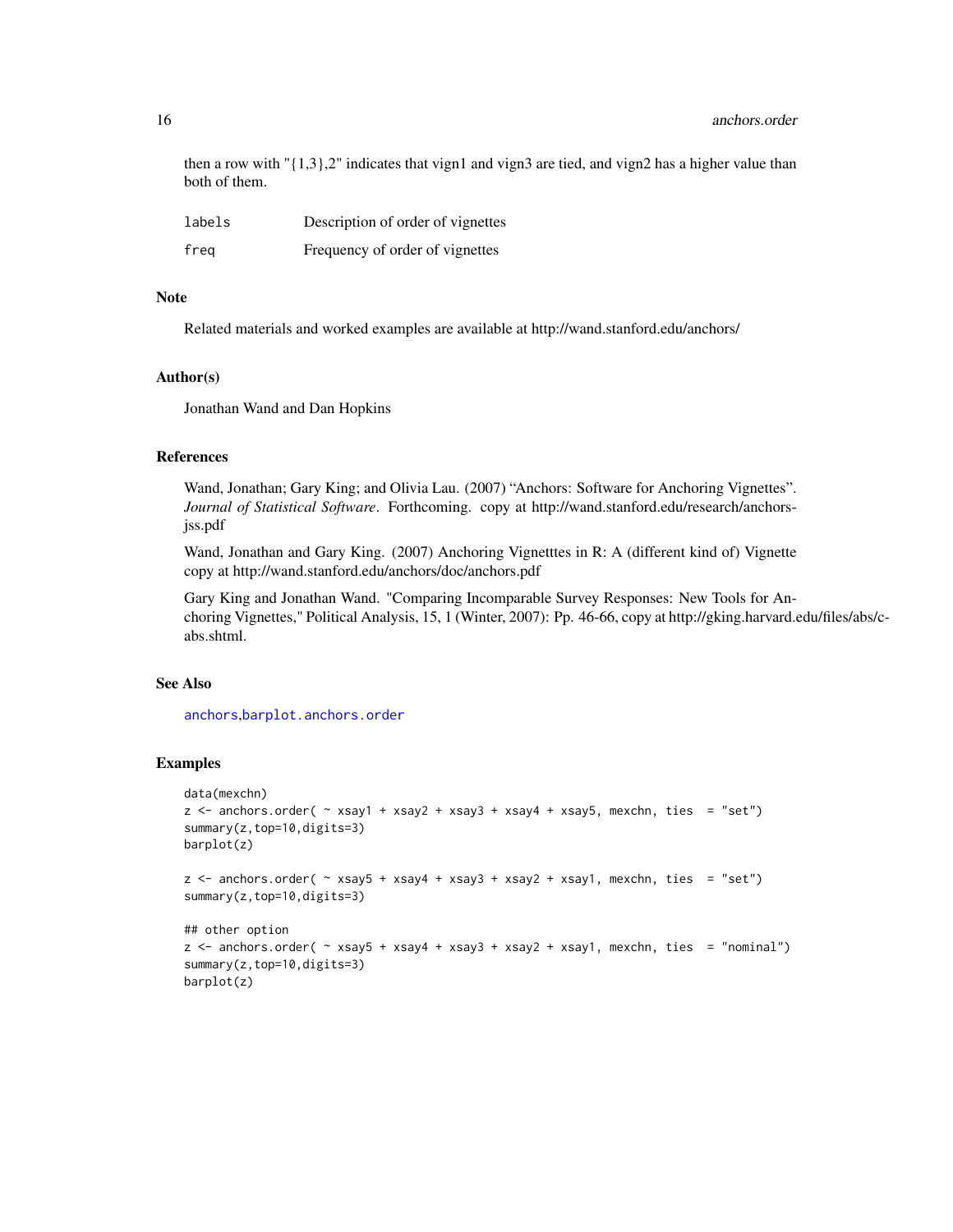<span id="page-16-1"></span><span id="page-16-0"></span>barplot.anchors.order *Barplot of frequency of vignette orderings*

#### Description

Barplot of frequency of vignette orderings

#### Usage

## S3 method for class 'anchors.order' barplot(height, ..., top=20)

#### Arguments

| height                  | anchors.order object                |
|-------------------------|-------------------------------------|
| $\cdot$ $\cdot$ $\cdot$ | arguments for barplot               |
| top                     | Show 'top' most common combinations |

#### Details

Each vignette is represented by the integer indexing it's place as passed to the function. For example, let

 $f$ o <- list(vign = cbind(vign1,vign2,vign3))

then 1=vign1, 2=vign2, 3=vign3. In the case of an anchors.order object produced with the option ties="interval", tied variables are represented by being included in brackets.

z <- anchors( fo, data, method="order", options=anchors.options(ties="interval"))

then a row with " $\{1,3\}$ ,2" indicates that vign1 and vign3 are tied, and vign2 has a higher value than both of them.

# Note

Related materials and worked examples are available at http://wand.stanford.edu/anchors/

# Author(s)

Jonathan Wand <http://wand.stanford.edu>

#### References

Wand, Jonathan; Gary King; and Olivia Lau. (2007) "Anchors: Software for Anchoring Vignettes". *Journal of Statistical Software*. Forthcoming. copy at http://wand.stanford.edu/research/anchorsjss.pdf

Wand, Jonathan and Gary King. (2007) Anchoring Vignetttes in R: A (different kind of) Vignette copy at http://wand.stanford.edu/anchors/doc/anchors.pdf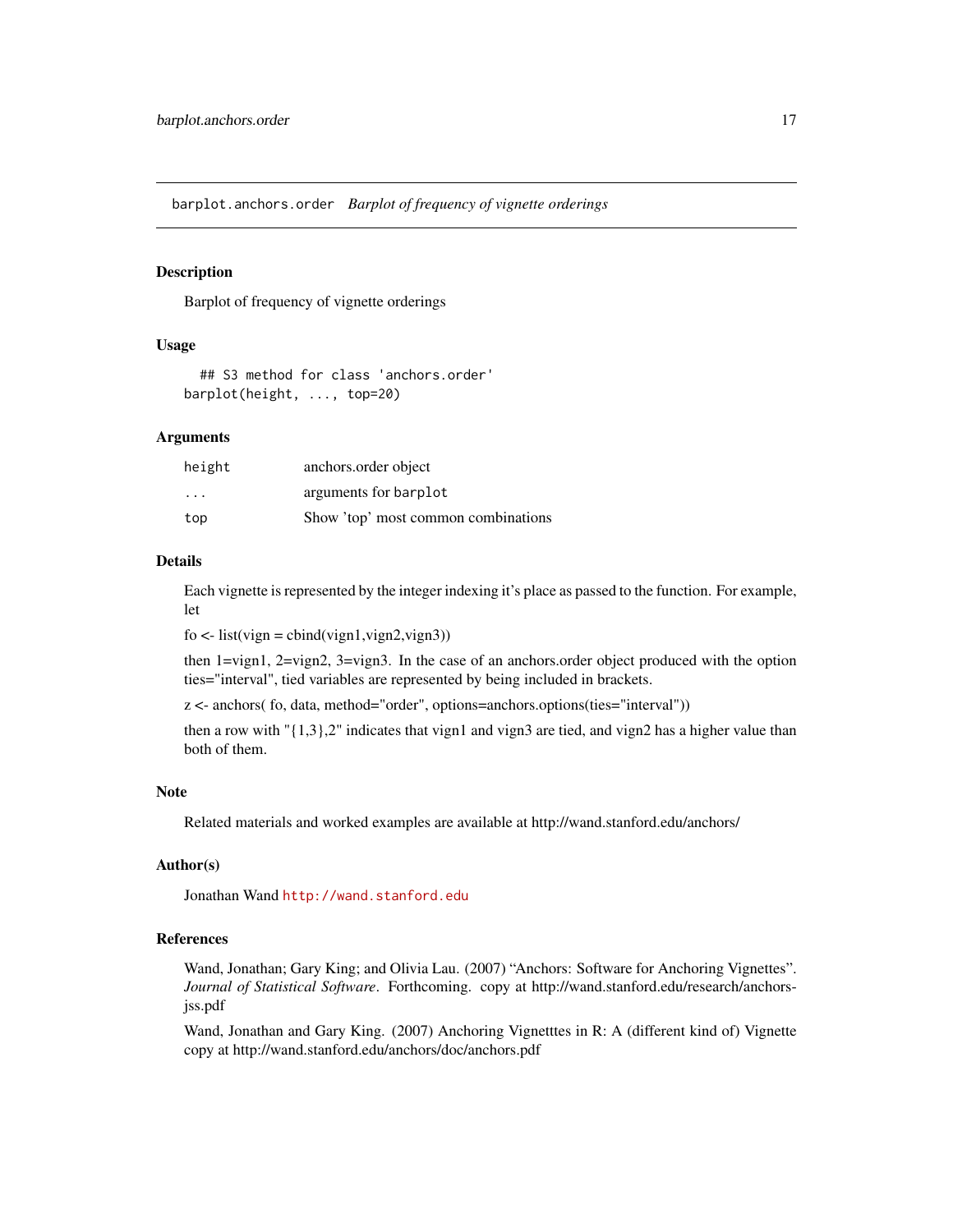# See Also

[anchors](#page-2-1),[anchors.order](#page-13-1)

#### Examples

## see help(anchors.order) and demo(anchors.plot) for examples

barplot.anchors.rank *Barlot of distribution of non-parametric ranks*

# Description

Barplot of distribution of non-parametric ranks

# Usage

```
## S3 method for class 'anchors.rank'
barplot(height, ...,
                               ties = c("uniform","minentropy","omit","cpolr"))
```
#### Arguments

| height | anchors.rank object                                                                                                                               |
|--------|---------------------------------------------------------------------------------------------------------------------------------------------------|
| .      | may include additional anchors.rank objects that will plotted beside x, but these<br>MUST be listed in consecutive order immediately following x. |
|        | in addition, may list extra arguments for barplot function                                                                                        |
| ties   | shows distribution of ranks by method for allocating ties/interval valued cases                                                                   |
|        | to a scalar value                                                                                                                                 |
|        | "uniform": allocates in equal proportions among scalar values                                                                                     |
|        | "omit": drops cases with interval values                                                                                                          |
|        | "cpolr": uses censored ordered probit model to allocate ties                                                                                      |
|        | "minentropy": allocates ties to produce minimum entropy                                                                                           |

#### Note

Related materials and worked examples are available at http://wand.stanford.edu/anchors/

#### Author(s)

Jonathan Wand <http://wand.stanford.edu>

## References

Wand, Jonathan; Gary King; and Olivia Lau. (2007) "Anchors: Software for Anchoring Vignettes". *Journal of Statistical Software*. Forthcoming. copy at http://wand.stanford.edu/research/anchorsjss.pdf

Wand, Jonathan and Gary King. (2007) Anchoring Vignetttes in R: A (different kind of) Vignette copy at http://wand.stanford.edu/anchors/doc/anchors.pdf

<span id="page-17-0"></span>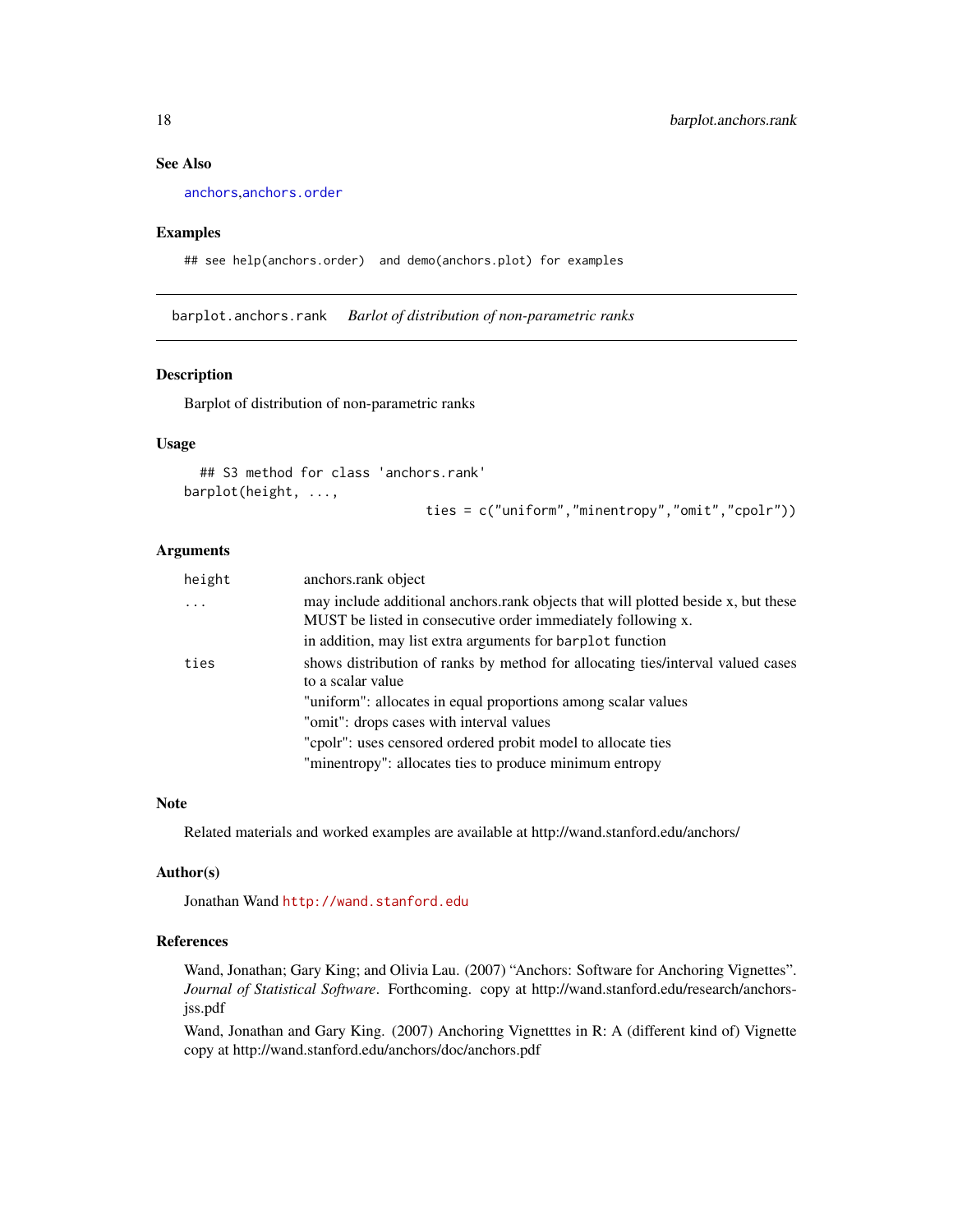#### <span id="page-18-0"></span>chopit and the choping of the choping of the choping of the choping of the choping of the choping of the choping of the choping of the choping of the choping of the choping of the choping of the choping of the choping of t

# See Also

[anchors](#page-2-1),[plot.anchors.rank](#page-36-1)

#### Examples

## see demo(anchors.freedom3) and demo(anchors.plot) for examples

<span id="page-18-1"></span>

| cnop. |  |
|-------|--|
|       |  |

**Compound Hierarchical Ordered Probit (CHOPIT)** 

# Description

Estimate Compound Hierarchical Ordered Probit (CHOPIT) model

#### Usage

```
chopit(formula, data, subset,
      options=anchors.options(),
       na.action = na.omit)
```
# Arguments

| formula   | A list of named formulas giving a symbolic description of the model to be fit.<br>See 'Details' below.                              |
|-----------|-------------------------------------------------------------------------------------------------------------------------------------|
| data      | An anchors data class object. See 'Details' below.                                                                                  |
| subset    | Logical expression indicating elements or rows to keep: missing values are taken<br>as false; equivalent to function subset.        |
| options   | An anchors options class object. See 'Details' below.                                                                               |
| na.action | Specify the "NA action" which should be applied to 'data'. Default is R standard<br>option 'na.omit'; can also be set to 'na.fail'. |

#### Details

The formula syntax is designed to allow the same list of formulas to be used for both anchors and chopit. If a user would like to use exactly the same cases with chopit as with anchors (i.e., drop cases with any missing responses or missing cpolr values), and vise versa (i.e., also drop any case with missing values in the tau=, tau1= formulae), then the user should use the same list of formula for all methods and use the option anchors.options(delete="maximal"). See example below.

Only options relevant to chopit are discussed here.

The named list() of formulas may include

self: self-response variable and linear predictors.

vign: vignette responses, bound together by cbind (as in glm binomial syntax), with ONLY  $\sim$  1' as RHS of equation (formulas must have RHS). Must be present for all methods.

tau : linear predictors of cutpoints, NO LHS variable.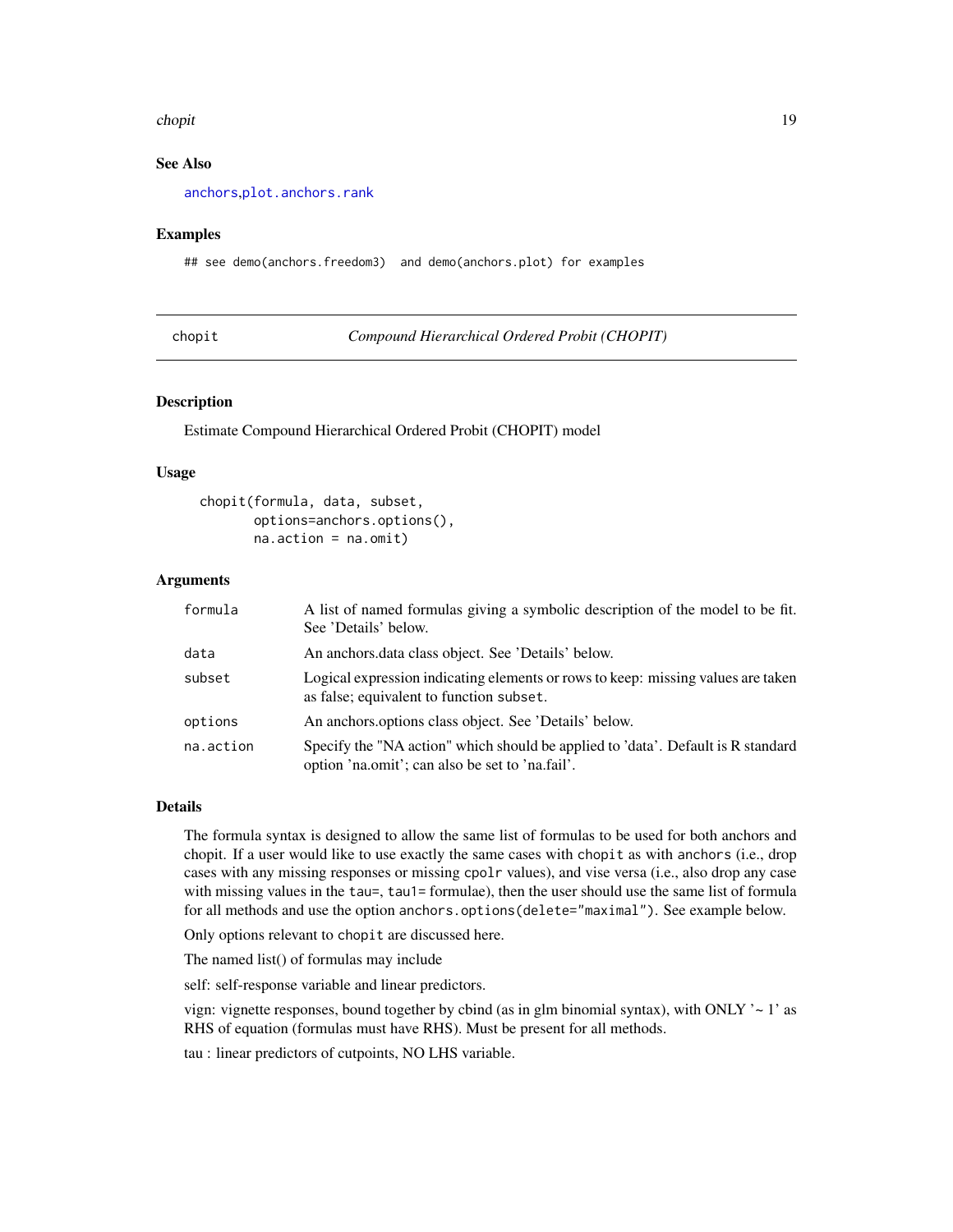tau1 : Optional. linear predictors of only the mean shift of all cutpoints NO LHS variable. Default: if omitted, set equal to formula specified in 'tau='.

Example:

```
fo \le list(self = xsayself \sim age,
          vign = cbind(xsay3,xsay1) \sim 1,
          tau = \sim age + china,
          tau1 = \sim age + china + male )
```
One can also use a single formula as a short hand: specifying

 $f$ o <- self ~ vign $1 +$ vign $2$ 

is equivalent to

```
fo \le list(self = self \sim 1
            vign = cbind(vign1, vign2) ~ 1,
            tau = \sim 1,
            tau1 = \sim 1,
            cpolr= ~1)
```
All of the response variables must be in the form of consequetive non-negative numeric integers, i.e., 1, 2, ... K.

\*\* anchors currently does not support factor responses.\*\*

The chopit model does \*not\* by default require that every respondent answer all vignette or the self questions to be included in the model; only answers that are non-missing are used in the likelihood function.

# Value

| data    | list of class anchors.data                                                                                          |
|---------|---------------------------------------------------------------------------------------------------------------------|
| parm    | list which contains MLEs                                                                                            |
| count   | list containing summary of data dimensions                                                                          |
| options | list of options, possibly modified from original call to anchors () or internal con-<br>sistency with use of chopit |
| optim   | complete object returned by optim() or genoud() call                                                                |
| hess    | Hessian                                                                                                             |
| LL.vign | likelihood values for the vignette component of model                                                               |
| LL.self | likelihood values fo rthe self component of model                                                                   |
| gr      | gradients of fitted model                                                                                           |
| time    | timing information for estimation                                                                                   |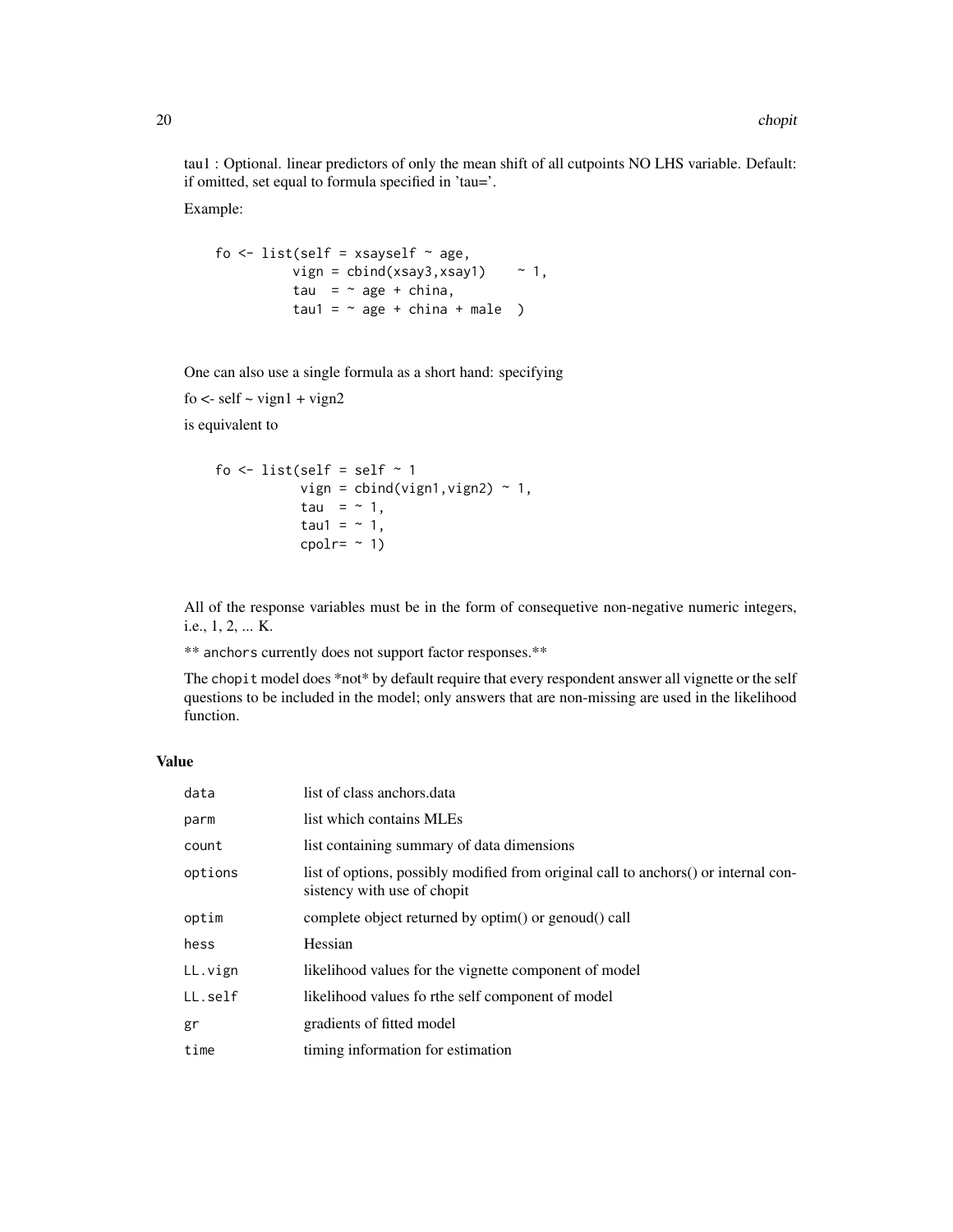#### <span id="page-20-0"></span>chopit 21

#### options and anchors.options()

Invoking the chopit model without options,

```
chopit(formula, data)
```
is equivalent to,

```
chopit(formula, data,
                 options = anchors.options( normalize ="self",
                                            vign.var = "hetero",
                                            linear = TRUE,analytical= TRUE,
                                            optimizer= "optim"))
```
To change an option setting, pass one or more of the following tagged values to the options argument via the anchors.options() function. Alternative vluaes for options are passed using the tag=new.value syntax (same with the par() function.

To see all default values, type anchors.options() without arguments.

- normalize Normalization constraints imposed.
	- "self" = location is set by removing any intercept from x0 vector and constraining variance of first self question to be 1.

"hilo" = sets location and scale by setting first theta to  $0$  and last theta to  $1$ .

- vign.var "homo" constrains all vignettes to have a single, common variance. "hetero" allows variances to differ for each vignette
- linear TRUE: (default) use additive linear formulation of taus if true.

FALSE: uses additive exponentiated values to force each cutpoint to be positive.

NOTE: Analytical gradients only availabe with linear formulation.

analytical TRUE; (default) use analytical gradients–much faster than numerical.

FALSE: use numerical gradients

Currently analytical gradients are only available for model with normalize='self' and linear=TRUE options.

- optimizer "optim": (default) estimate using optim "genoud": estimate chopit using [genoud](#page-0-0) optimizer
- With [optim](#page-0-0)izer = "optim", there are additional options for specifying how optimis invoked.
- optim.method This sets the 'method' of [optim](#page-0-0) and can be one of

optim.method = c("BFGS", "Nelder-Mead", "CG", "L-BFGS-B", "SANN") "BFGS" is the default.

The Details section of [optim](#page-0-0) gives the precise definition of each method.

maxit This option controls the maximum number of interations that optim will perform before stopping, even if a solution has not been found. Default: 500.

With optimizer = "genoud", there are additional options for specifying how [genoud](#page-0-0) is invoked.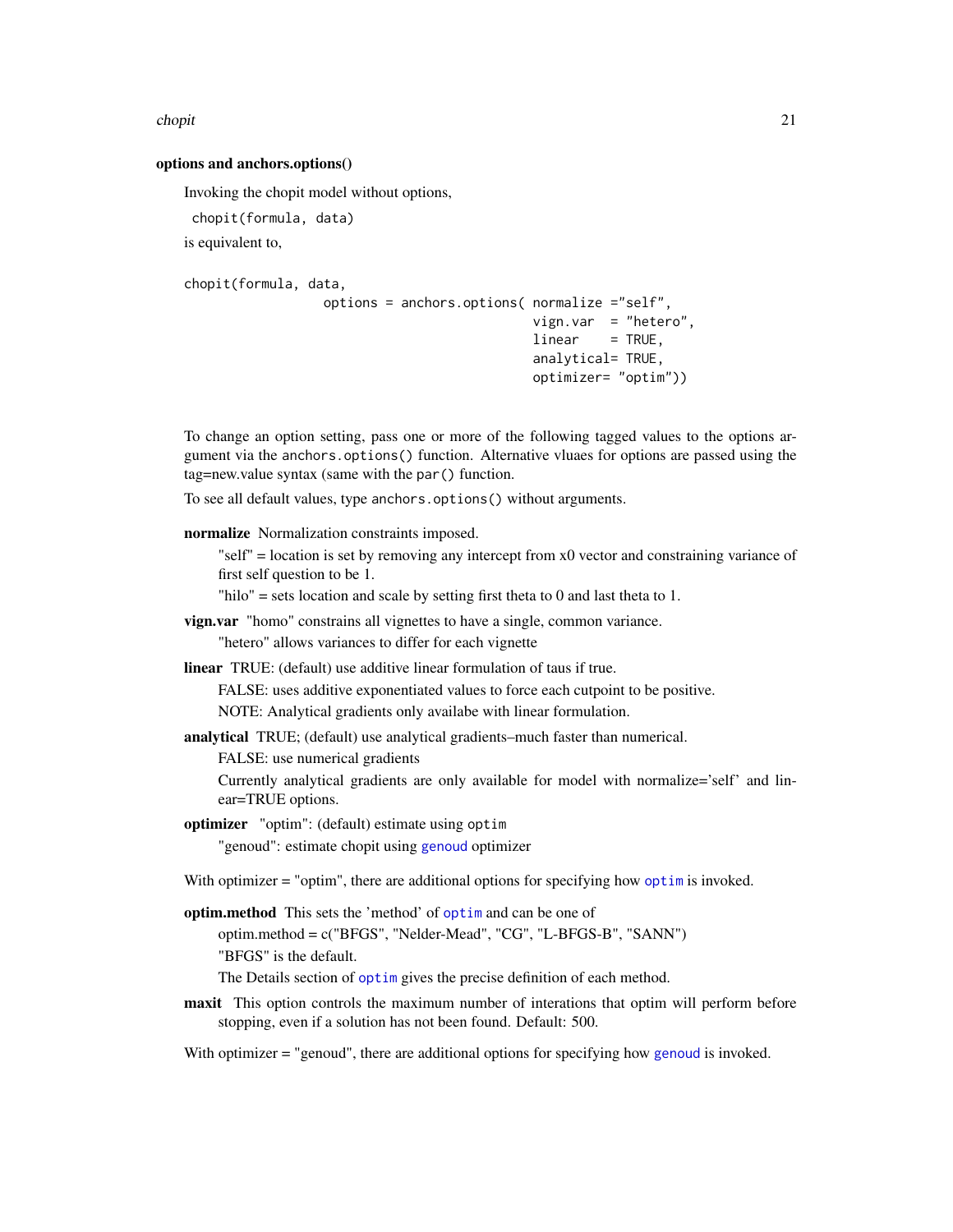- <span id="page-21-0"></span>wait.generations If there is no improvement in the objective function in this number of generations, 'genoud' will think that it has found the optimum. Default: 1
- pop.size Population Size. This is the number of individuals 'genoud' uses to solve the optimization problem. Default: 500
- MemoryMatrix This variable controls if 'genoud' sets up a memory matrix. Such a matrix ensures that 'genoud' will request the fitness evaluation of a given set of parameters only once. The variable may be 'TRUE' or 'FALSE'. If it is 'FALSE', 'genoud' will be aggressive in conserving memory. Default: TRUE.
- max.generations Maximum Generations. This is the maximum number of generations that 'genoud' will run when attempting to optimize a function. Default: 100.
- domain 'Genoud' will create a Domains matrix by setting the lower bound for all of the parameters equal to -1 \* 'default.domains' and the upper bound equal to 'default.domains'. Default: 5,

#### **Note**

Related materials and worked examples are available at http://wand.stanford.edu/anchors/

#### Author(s)

Jonathan Wand <http://wand.stanford.edu>

#### References

Wand, Jonathan; Gary King; and Olivia Lau. (2007) "Anchors: Software for Anchoring Vignettes". *Journal of Statistical Software*. Forthcoming. copy at http://wand.stanford.edu/research/anchorsjss.pdf

Wand, Jonathan and Gary King. (2007) Anchoring Vignetttes in R: A (different kind of) Vignette copy at http://wand.stanford.edu/anchors/doc/anchors.pdf

King, Gary; Christopher J.L. Murray; Joshua A. Salomon; and Ajay Tandon. "Enhancing the Validity and Cross-cultural Comparability of Survey Research," American Political Science Review, Vol. 98, No. 1 (February, 2004): 191-207, copy at http://gking.harvard.edu/files/abs/vign-abs.shtml

#### See Also

[anchors](#page-2-1), [anchors.data](#page-9-1), [anchors.options](#page-12-1), [optim](#page-0-0), [genoud](#page-0-0)

# Examples

```
##
data(mexchn)
fo \le list(self = xsayself \sim 1,
          vign = xsay3 ~ 1,
          tau = \sim1 )
out1 <- chopit( fo, mexchn)
summary(out1)
```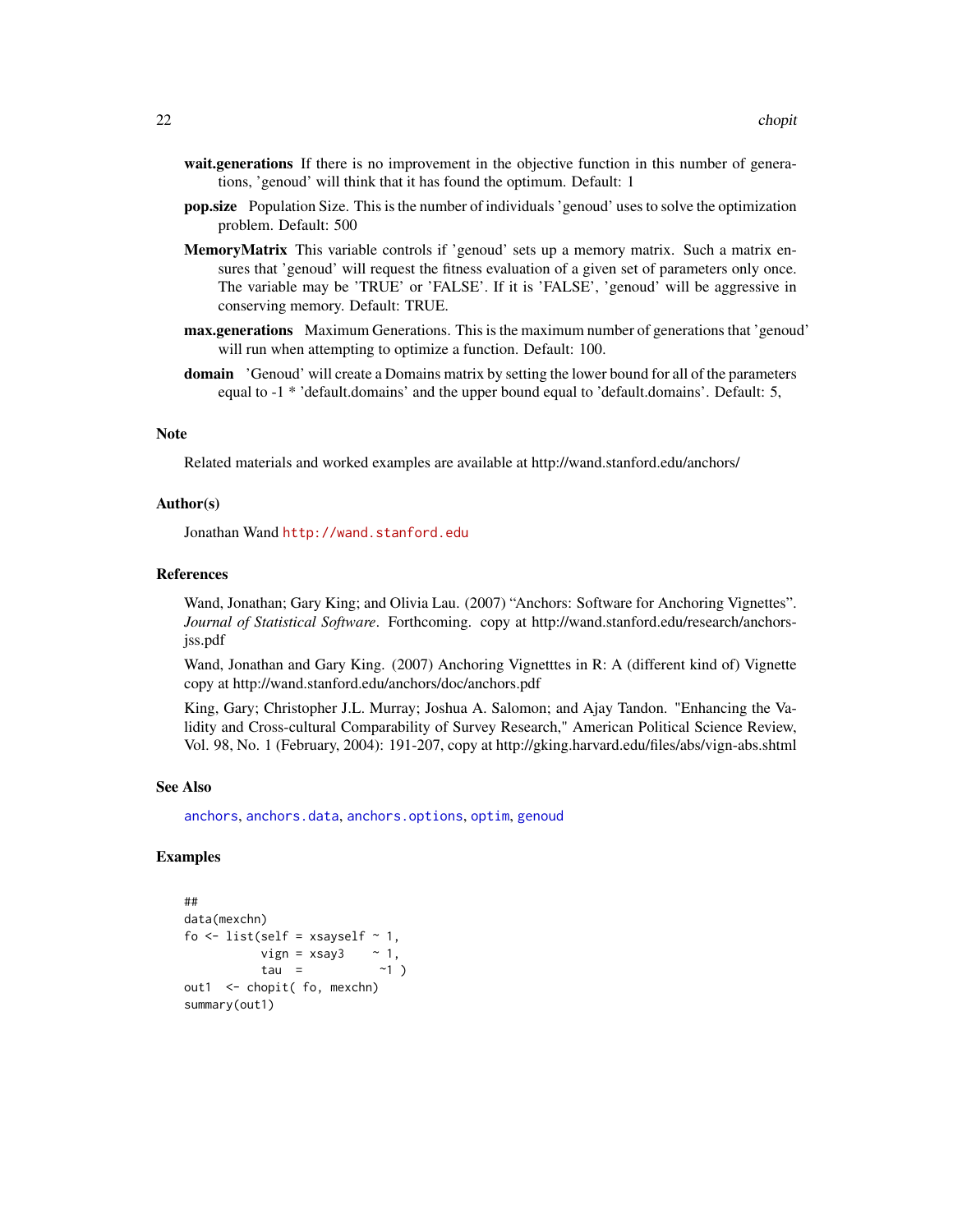<span id="page-22-0"></span>

#### Description

Simulated data with two self-response questions (qself1,qself2) and three vignettes (qvign1,qvign2,qvign3). Random effect (RE) also included.

Survey respondents were asked in almost the same language for a self-assessment and for an assessment of several hypothetical persons described by written vignettes. The vignettes for one particular domain of political efficacy were the following:

qvign1: "[Alison] lacks clean drinking water. She and her neighbors are supporting an opposition candidate in the forthcoming elections that has promised to address the issue. It appears that so many people in her area feel the same way that the opposition candidate will defeat the incumbent representative."

qvign2: "[Jane] lacks clean drinking water because the government is pursuing an industrial development plan. In the campaign for an upcoming election, an opposition party has promised to address the issue, but she feels it would be futile to vote for the opposition since the government is certain to win."

qvign3: "[Moses] lacks clean drinking water. He would like to change this, but he can't vote, and feels that no one in the government cares about this issue. So he suffers in silence, hoping something will be done in the future."

The following question is then read to the respondent for each vignette and for a self-assessment: How much say [does 'name' / do you] have in getting the government to address issues that interest [him / her / you]?

For the self-assessment and each of the vignette questions, respondents are given the same set of ordinal categories in which to respond, for example "(5) Unlimited say, (4) A lot of say, (3) Some say, (2) Little say, (1) No say at all."

#### Usage

data(chopitsim)

#### Author(s)

Jonathan Wand

#### Source

Based on R/sim/mc12rev/hopitmc.Ae.data/hopitmc.Ae.007.111.2000.1.dat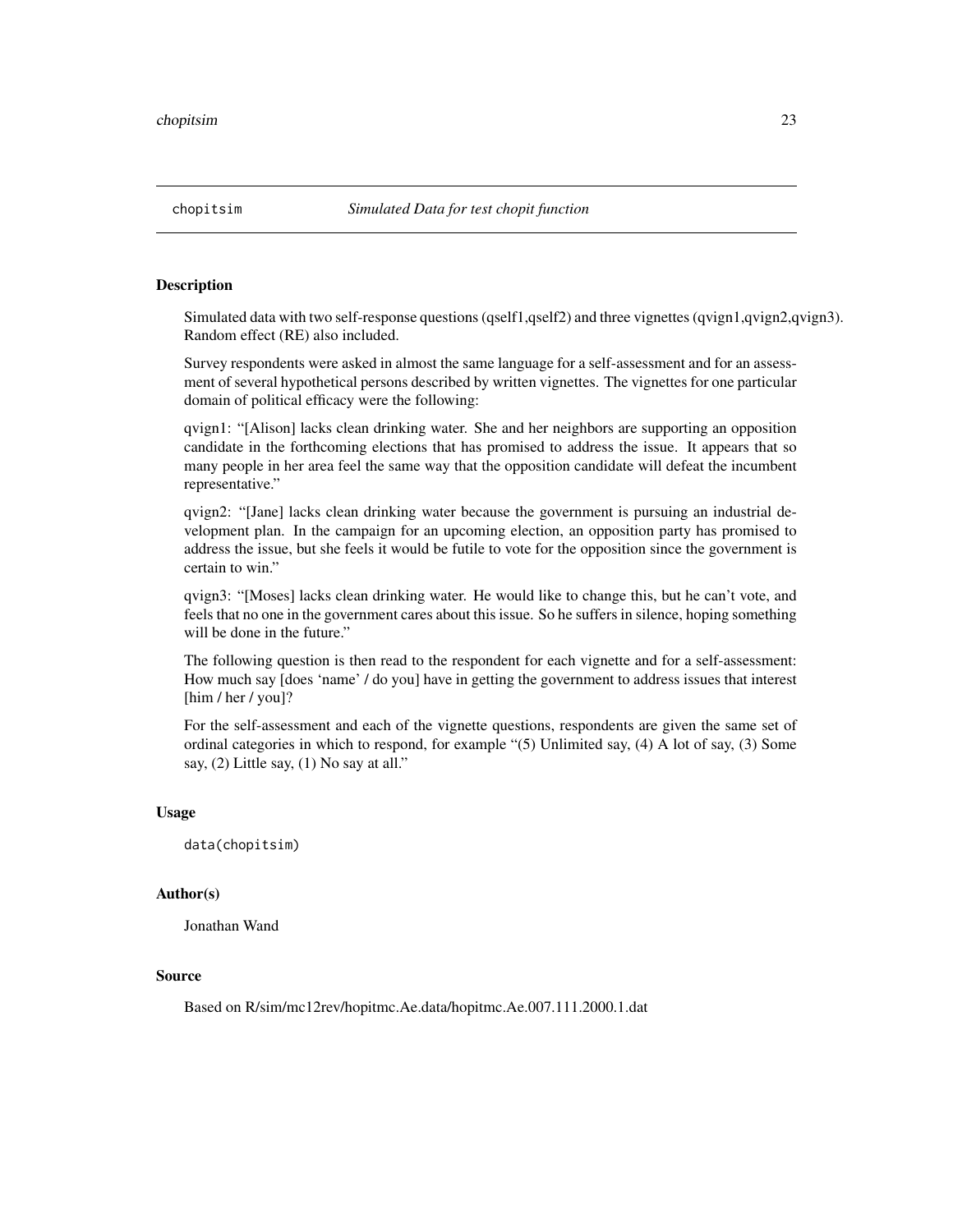<span id="page-23-0"></span>

# Description

Use convert to transform factor or character variables into ordered integer values prior to using anchors or chopit.

#### Usage

convert(vars, data, order, ...)

# Arguments

| vars  | a character vector identifying the variables in data to be converted to integers.                                                                                                                                                                                                      |
|-------|----------------------------------------------------------------------------------------------------------------------------------------------------------------------------------------------------------------------------------------------------------------------------------------|
| data  | data frame containing vars.                                                                                                                                                                                                                                                            |
| order | a character vector identifying the factor levels to be converted to integers, in<br>increasing order. If NA is omitted here (default), NA values are retained as NA. If<br>NA is included, then NA values are converted to the the last category (which can<br>be adjusted via $\dots$ |
|       | addional arguments passed to factor.                                                                                                                                                                                                                                                   |

#### Value

A data frame, with the character or factor variables identified in vars replaced by integers.

# Author(s)

Olivia Lau

# References

Jonathan Wand, Gary King and Olivia Lau. (2007) "Anchors: Software for Anchoring Vignettes". *Journal of Statistical Software*. Forthcoming. copy at http://wand.stanford.edu/research/anchorsjss.pdf

#### See Also

[anchors](#page-2-1), [chopit](#page-18-1)

# Examples

```
set.seed(391)
a <- sample(c("net gain", "little effect", "modest loss", "major loss"),
            20, replace=TRUE)
dta <- as.data.frame( list(ncost=a) , stringsAsFactors = FALSE)
```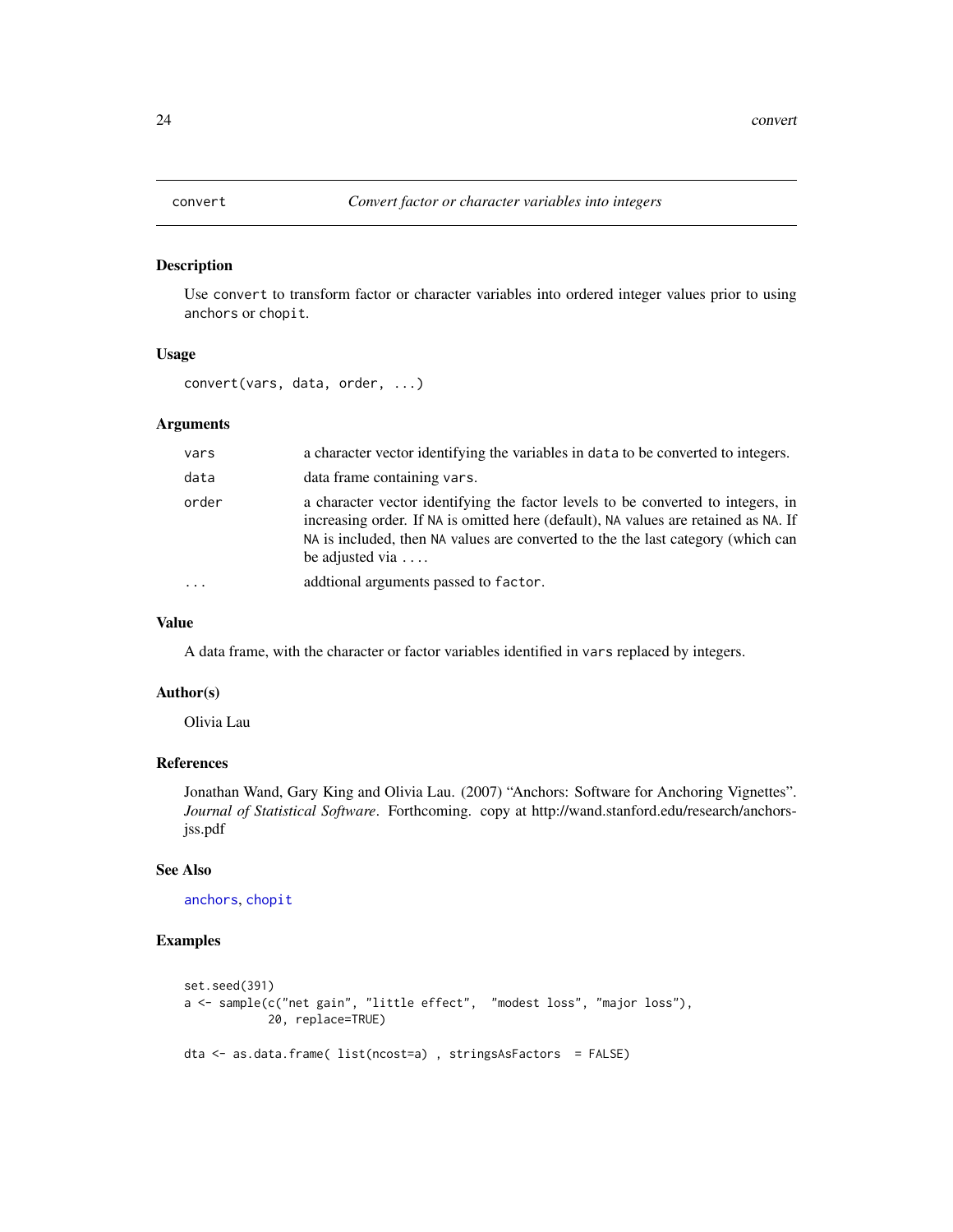#### <span id="page-24-0"></span>cpolr 25

```
print(dta)
newdat <- convert("ncost", data = dta,
                 order = c("net gain", "little effect", "modest loss", "major loss"))
print(newdat)
```
# <span id="page-24-1"></span>cpolr *Censored ordered probit*

# Description

Censored ordered probit for analysis of anchoring vignettes. Used in the context of anchoring vignettes as a parametric model for breaking ties/interval in non-parametric ranks.

#### Usage

```
cpolr(formula, data, weights, start, ..., subset, na.action,
              contrast = NULL, Hess = TRUE, model = TRUE, method =
              c("probit", "logistic", "cloglog", "cauchit"), debug = 0)
```
# Arguments

| formula   | A formula representing 'C' range produced by anchors as a function of other<br>variables: cbind(Cs, Ce) $\sim x1 + x2$                                                |
|-----------|-----------------------------------------------------------------------------------------------------------------------------------------------------------------------|
| data      | a data frame containing two columns Cs, Ce and the covariates identified in the<br>formula.                                                                           |
| weights   | optional case weights in fitting. Default to 1.                                                                                                                       |
| start     | initial values for the parameters. This is in the format 'c(coefficients, zeta)'                                                                                      |
| .         | additional arguments to be passed to optim[stats], most often a 'control' ar-<br>gument.                                                                              |
| subset    | expression saying which subset of the rows of the data should be used in the fit.<br>All observations are included by default.                                        |
| na.action | a function to filter missing data.                                                                                                                                    |
| contrasts | a list of contrasts to be used for some or all of the factors appearing as variables<br>in the model formula.                                                         |
| Hess      | logical for whether the Hessian (the observed information matrix) should be<br>returned.                                                                              |
| model     | logical for whether the model matrix should be returned.                                                                                                              |
| method    | default is probit; alternatives are logistic or complementary log-log or cauchit<br>(corresponding to a Cauchy latent variable and only available in $R \ge 2.1.0$ ). |
| debug     | additional printing if $> 0$                                                                                                                                          |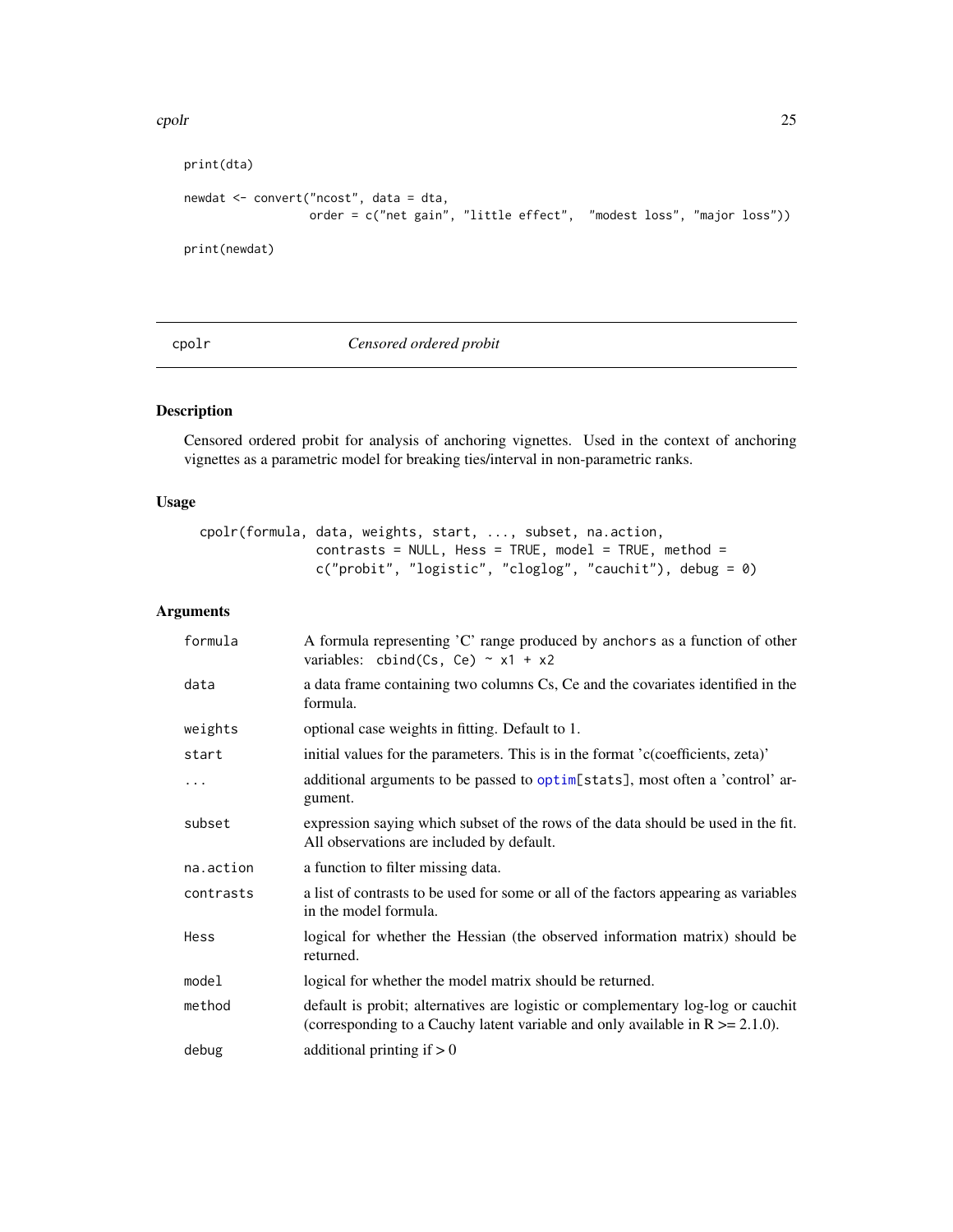# <span id="page-25-0"></span>Details

For cpolr, cpolr.method default is probit; for additional options, see method option in polr

#### Value

An object of classes c("cpolr", "polr"). This has components

| coefficients  | the coefficients of the linear predictor, which has no intercept.                                          |
|---------------|------------------------------------------------------------------------------------------------------------|
| zeta          | the intercepts for the class boundaries.                                                                   |
| deviance      | the residual deviance.                                                                                     |
| fitted.values | a matrix, with a column for each level of the response.                                                    |
| lev           | the names of the response levels.                                                                          |
| terms         | the 'terms' structure describing the model.                                                                |
| df.residual   | the number of residual degrees of freedoms, calculated using the weights.                                  |
| edf           | the (effective) number of degrees of freedom used by the model.                                            |
| n, nobs       | the (effective) number of observations, calculated using the weights. ('nobs' is<br>for use by 'stepAIC'). |
| call          | the matched call.                                                                                          |
| convergence   | the convergence code returned by optim.                                                                    |
| niter         | the number of function and gradient evaluations used by optim.                                             |
| Hessian       | Hessian matrix from optim.                                                                                 |
|               |                                                                                                            |

#### **Note**

Related materials and worked examples are available at http://wand.stanford.edu/anchors/

#### Author(s)

Based on [polr](#page-0-0) function written by Brian Ripley, modifications by Jonathan Wand

#### References

Venables, W. N. and Ripley, B. D. (2002) *Modern Applied Statistics with S.* 4th edition. Springer.

Wand, Jonathan; Gary King; and Olivia Lau. (2007) "Anchors: Software for Anchoring Vignettes". *Journal of Statistical Software*. Forthcoming. copy at http://wand.stanford.edu/research/anchorsjss.pdf

Wand, Jonathan and Gary King. (2007) Anchoring Vignetttes in R: A (different kind of) Vignette copy at http://wand.stanford.edu/anchors/doc/anchors.pdf

Gary King and Jonathan Wand. "Comparing Incomparable Survey Responses: New Tools for Anchoring Vignettes," Political Analysis, 15, 1 (Winter, 2007): Pp. 46-66, copy at http://gking.harvard.edu/files/abs/cabs.shtml.

#### See Also

[anchors](#page-2-1), [polr](#page-0-0)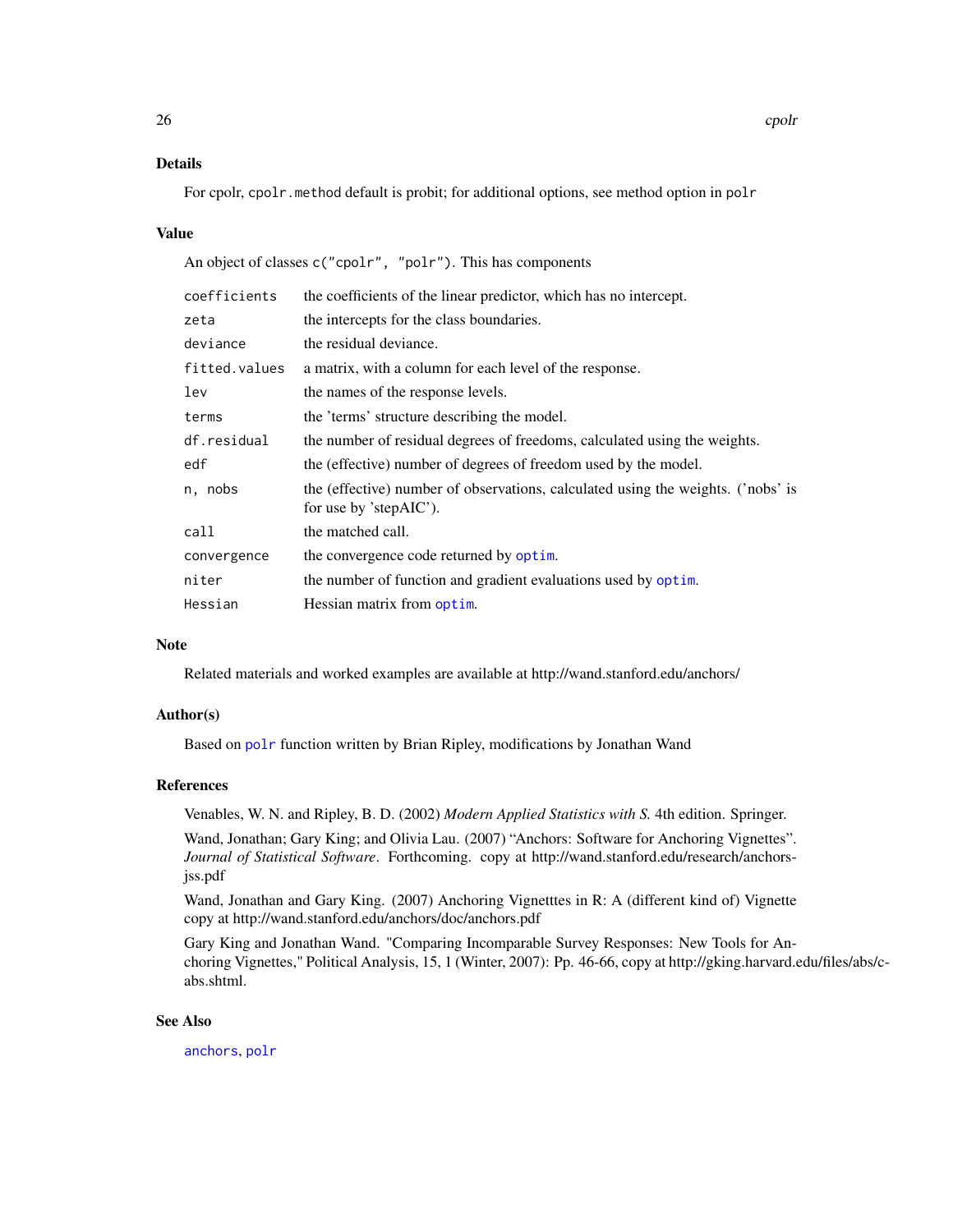#### <span id="page-26-0"></span>fitted.anchors.cpolr 27

# Examples

```
data(freedom)
```

```
## an example of directly using cpolr:
ra \le anchors(self \sim vign1 + vign3 + vign6, data = freedom, method ="C")
freedom2 <- insert(freedom, ra )
out <- cpolr(cbind(Cs, Ce) ~ as.factor(country) + sex + educ,
            data = freedom2)
summary(out)
## simplified in the context of anchors:
fo \le list(self= self \sim 1,
           vign = cbind(vign1, vign3, vign6) \sim 1,
           cpolr= \sim as.factor(country) + sex + educ)
ra2 <- anchors(self \sim vign1 + vign3 + vign6, data = freedom, method ="C")
summary(ra, ties="cpolr")
## AVERAGE fitted values
## conditional on observed
fitted(ra2, ties="cpolr", unconditional=FALSE,average=TRUE)
## unconditional prediction
fitted(ra2, ties="cpolr", unconditional=TRUE,average=TRUE)
## fitted probability for each observation
## conditional on observed
fitted(ra2, ties="cpolr", unconditional=TRUE, average=FALSE)
## unconditional prediction
fitted(ra2, ties="cpolr", unconditional=TRUE, average=FALSE)
```
fitted.anchors.cpolr *Conditional and unconditional prediction for censored ordered probit*

# Description

Conditional and unconditional prediction for censored ordered probit. Unconditional prediction returns the fitted values (predicted probabilities) from the [cpolr](#page-24-1) object. Conditional prediction takes the observed range of the diff-corrected self-response output from [anchors](#page-2-1) and renormalizes the predicted probabilities for each observation.

# Usage

```
## S3 method for class 'anchors.cpolr'
fitted(object, average = FALSE, unconditional = FALSE, ...)
```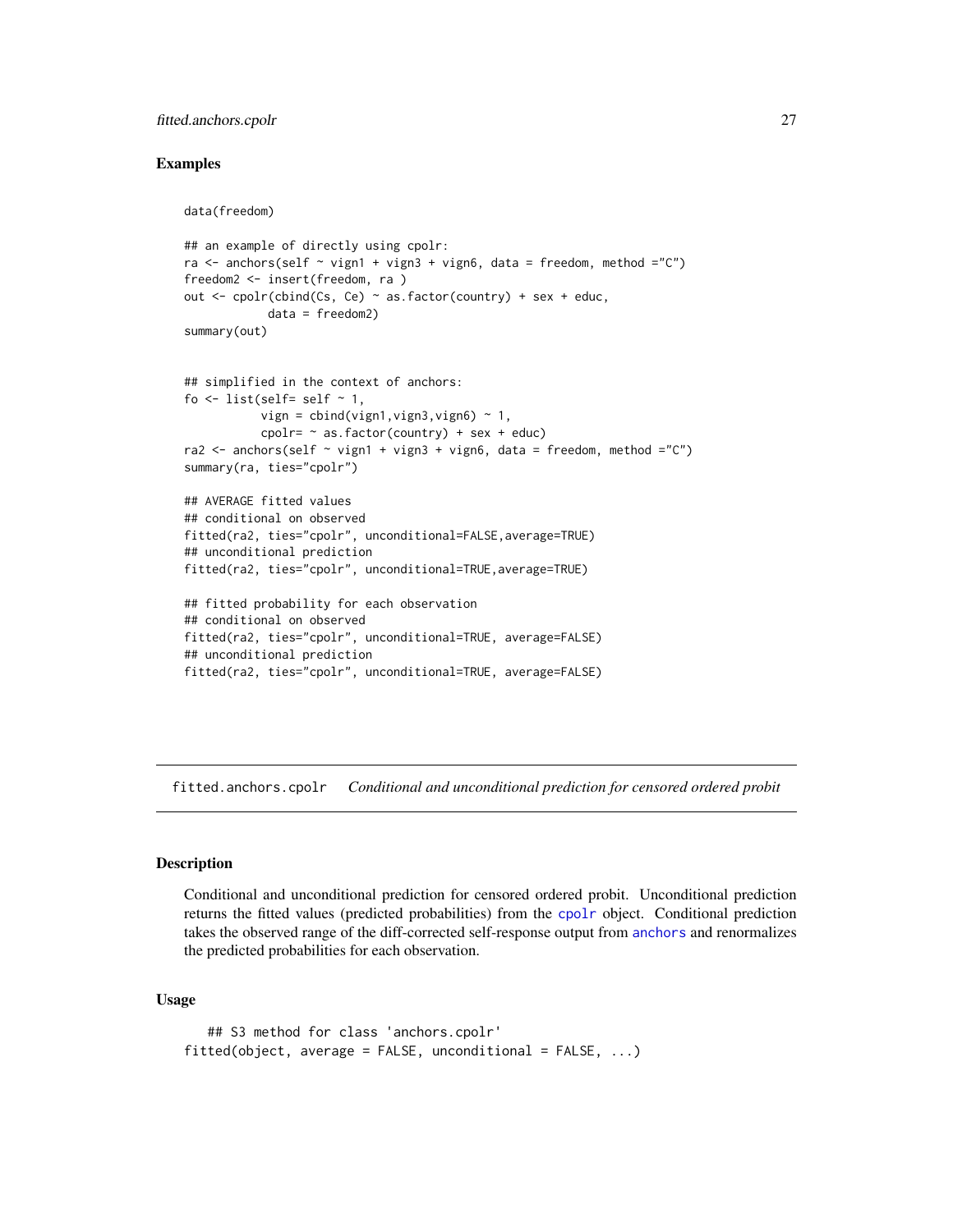#### <span id="page-27-0"></span>Arguments

| object        | anchors.cpolr object                                                                                                                                                                                                                                                                                                                |
|---------------|-------------------------------------------------------------------------------------------------------------------------------------------------------------------------------------------------------------------------------------------------------------------------------------------------------------------------------------|
| average       | a logical value. See values below for more details.                                                                                                                                                                                                                                                                                 |
| unconditional | Set to TRUE if you submit an anchors object AND want the unconditional prob-<br>abilities returned. One case that you would submit a anchors rank object is if you<br>did subsetting for the anchors object but not for the cpole object, and want the<br>intersection of the two objects used for the unconditional probabilities. |
| .             | required for S3, but any other options will be ignored.                                                                                                                                                                                                                                                                             |

#### Value

If average = FALSE, a matrix of predicted probabilities with rows corresponding to observations, and columns corresponding to categories.

If average = TRUE, the matrix of predicted probabilities (conditional or unconditional) is summarized to a vector (summed by categories, then renormalized to sum to 1).

If anchors object has been specified, then each observation is renormalized to fall into the range of the diff-corrected self-response for that observation. If there are no ties for a given observation, then that observation is a vector consisting of (k-1) zeros and 1 one. If there are ties, then the predicted probabilities for that observation are renormalized to fall within the diff-corrected range.

If anchors object is omitted, identical to the matrix of predicted probabilities from the [cpolr](#page-24-1) output.

#### **Note**

Related materials and worked examples are available at http://wand.stanford.edu/anchors/

#### Author(s)

Jonathan Wand <http://wand.stanford.edu>

# References

Venables, W. N. and Ripley, B. D. (2002) *Modern Applied Statistics with S.* 4th edition. Springer.

Wand, Jonathan; Gary King; and Olivia Lau. (2007) "Anchors: Software for Anchoring Vignettes". *Journal of Statistical Software*. Forthcoming. copy at http://wand.stanford.edu/research/anchorsjss.pdf

Wand, Jonathan and Gary King. (2007) Anchoring Vignetttes in R: A (different kind of) Vignette copy at http://wand.stanford.edu/anchors/doc/anchors.pdf

Gary King and Jonathan Wand. "Comparing Incomparable Survey Responses: New Tools for Anchoring Vignettes," Political Analysis, 15, 1 (Winter, 2007): Pp. 46-66, copy at http://gking.harvard.edu/files/abs/cabs.shtml.

# See Also

[anchors](#page-2-1), [cpolr](#page-24-1)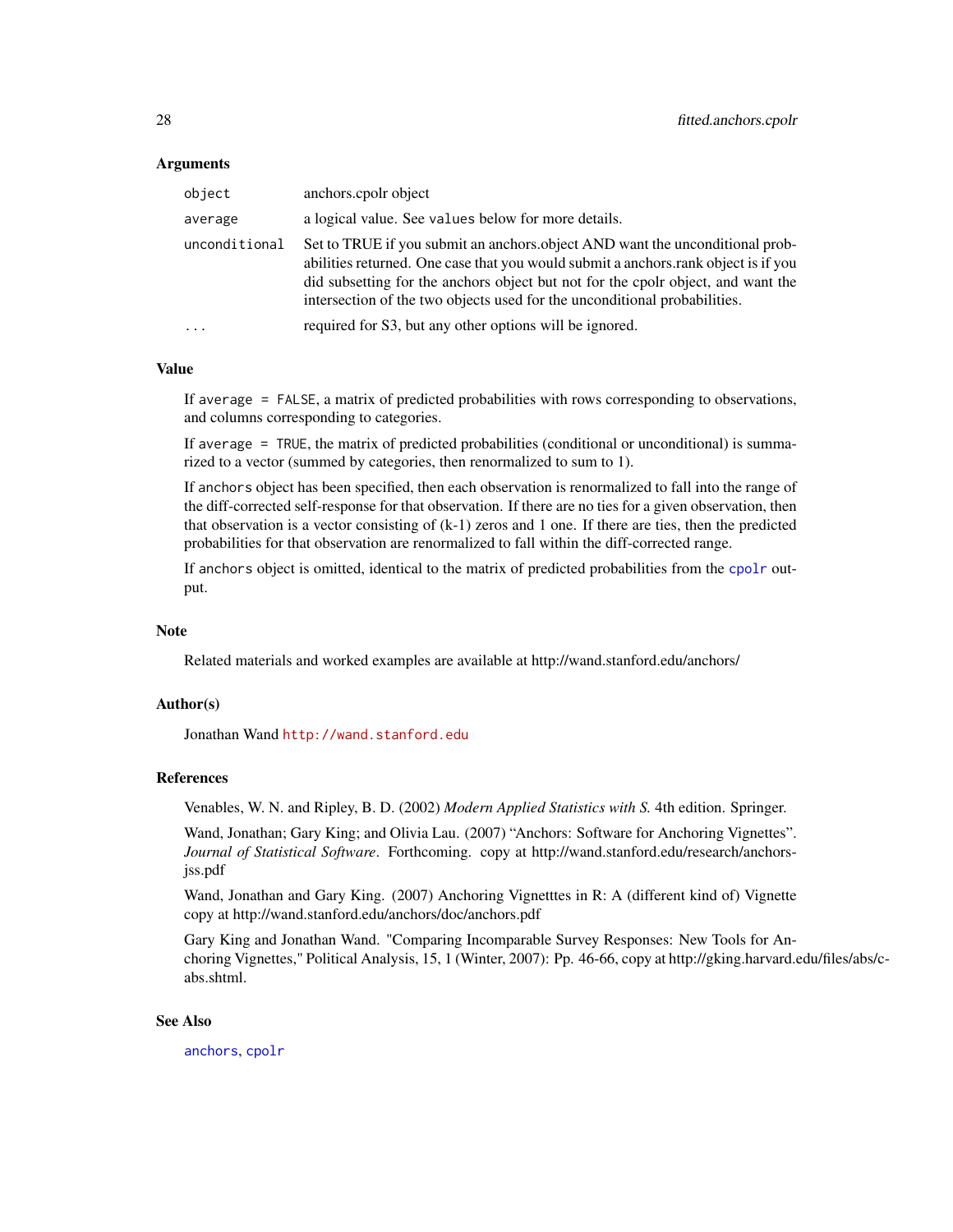# <span id="page-28-0"></span>fitted.anchors.rank 29

# Examples

## see examples in anchors

fitted.anchors.rank *Fitted values of non-parametric models*

#### Description

Fitted values of non-parametric models

### Usage

```
## S3 method for class 'anchors.rank'
fitted(object, ..., ties = c("omit", "uniform", "cpolr",
                 "minentropy"), average = FALSE, unconditional = FALSE)
```
# Arguments

| object        | object of class anchors. rank.                                                                                                                                                                                                                                                                                                      |
|---------------|-------------------------------------------------------------------------------------------------------------------------------------------------------------------------------------------------------------------------------------------------------------------------------------------------------------------------------------|
| $\cdots$      | required for S3, but any other options will be ignored.                                                                                                                                                                                                                                                                             |
| ties          | method for allocating ties/interval valued cases to a scalar value                                                                                                                                                                                                                                                                  |
| average       | a logical value. See values below for more details.                                                                                                                                                                                                                                                                                 |
| unconditional | Set to TRUE if you submit an anchors object AND want the unconditional prob-<br>abilities returned. One case that you would submit a anchors rank object is if you<br>did subsetting for the anchors object but not for the cpole object, and want the<br>intersection of the two objects used for the unconditional probabilities. |

### Value

If average = FALSE, a matrix of predicted probabilities with rows corresponding to observations, and columns corresponding to categories.

If average = TRUE, the matrix of predicted probabilities (conditional or unconditional) is summarized to a vector.

#### Note

Related materials and worked examples are available at http://wand.stanford.edu/anchors/

# Author(s)

Jonathan Wand <http://wand.stanford.edu>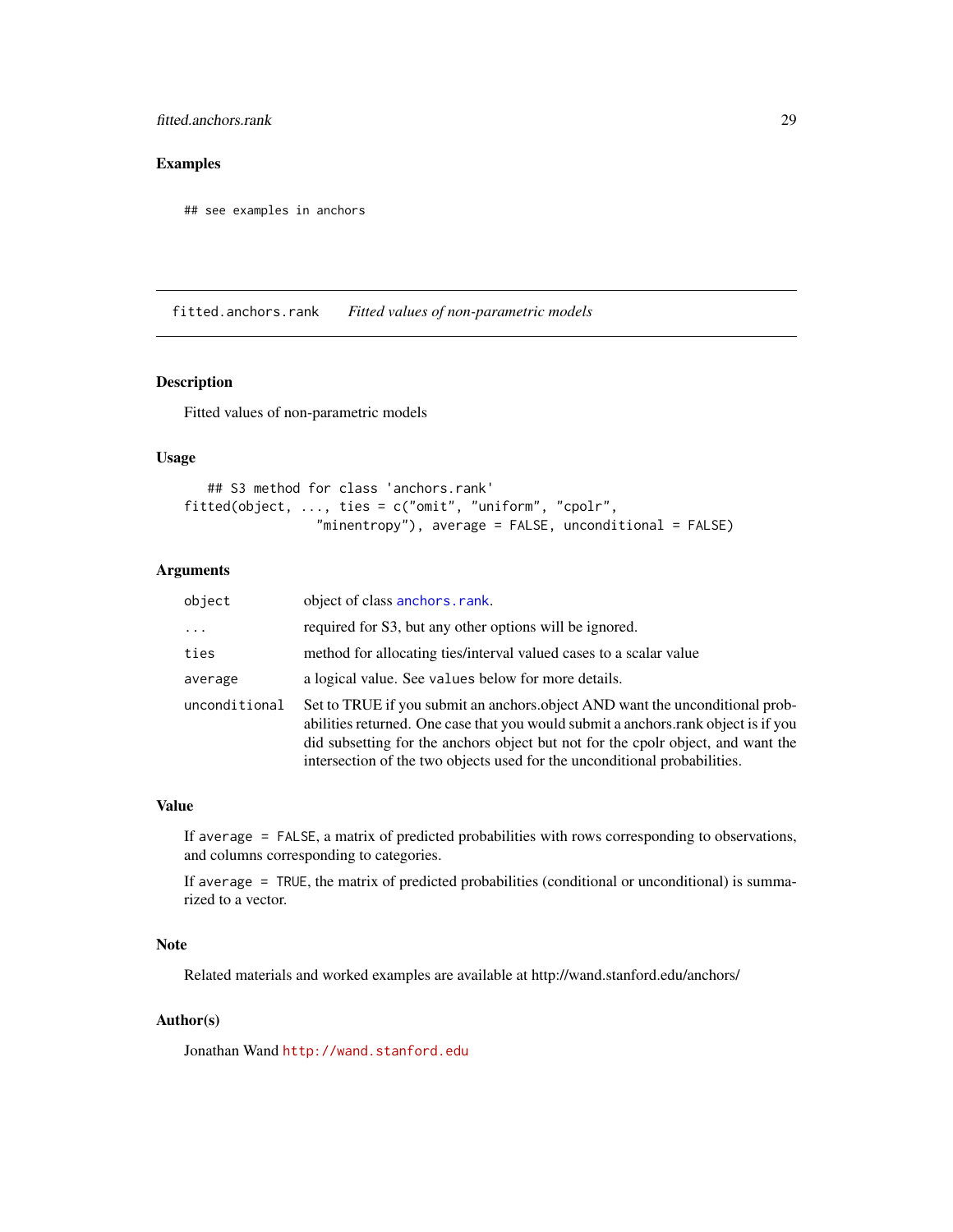#### References

Venables, W. N. and Ripley, B. D. (2002) *Modern Applied Statistics with S.* 4th edition. Springer.

Wand, Jonathan; Gary King; and Olivia Lau. (2007) "Anchors: Software for Anchoring Vignettes". *Journal of Statistical Software*. Forthcoming. copy at http://wand.stanford.edu/research/anchorsjss.pdf

Wand, Jonathan and Gary King. (2007) Anchoring Vignetttes in R: A (different kind of) Vignette copy at http://wand.stanford.edu/anchors/doc/anchors.pdf

Gary King and Jonathan Wand. "Comparing Incomparable Survey Responses: New Tools for Anchoring Vignettes," Political Analysis, 15, 1 (Winter, 2007): Pp. 46-66, copy at http://gking.harvard.edu/files/abs/cabs.shtml.

# See Also

[anchors](#page-2-1), [cpolr](#page-24-1)

#### Examples

## Basic usage: see anchors

fitted.cpolr *Conditional and unconditional prediction for censored ordered probit*

#### **Description**

Conditional and unconditional prediction for censored ordered probit. Unconditional prediction returns the fitted values (predicted probabilities) from the [cpolr](#page-24-1) object. Conditional prediction takes the observed range of the diff-corrected self-response output from [anchors](#page-2-1) and renormalizes the predicted probabilities for each observation.

# Usage

```
## S3 method for class 'cpolr'
fitted(object, anchors, average = FALSE, unconditional = FALSE, \ldots)
```
# Arguments

| object  | output from cpolr.                                                                                                                                                               |
|---------|----------------------------------------------------------------------------------------------------------------------------------------------------------------------------------|
| anchors | leave missing for unconditional prediction (or set unconditional=TRUE). For<br>conditional prediction, specify the object of class anchors.rank used to run cpolr<br>originally. |
| average | a logical value. See values below for more details.                                                                                                                              |

<span id="page-29-0"></span>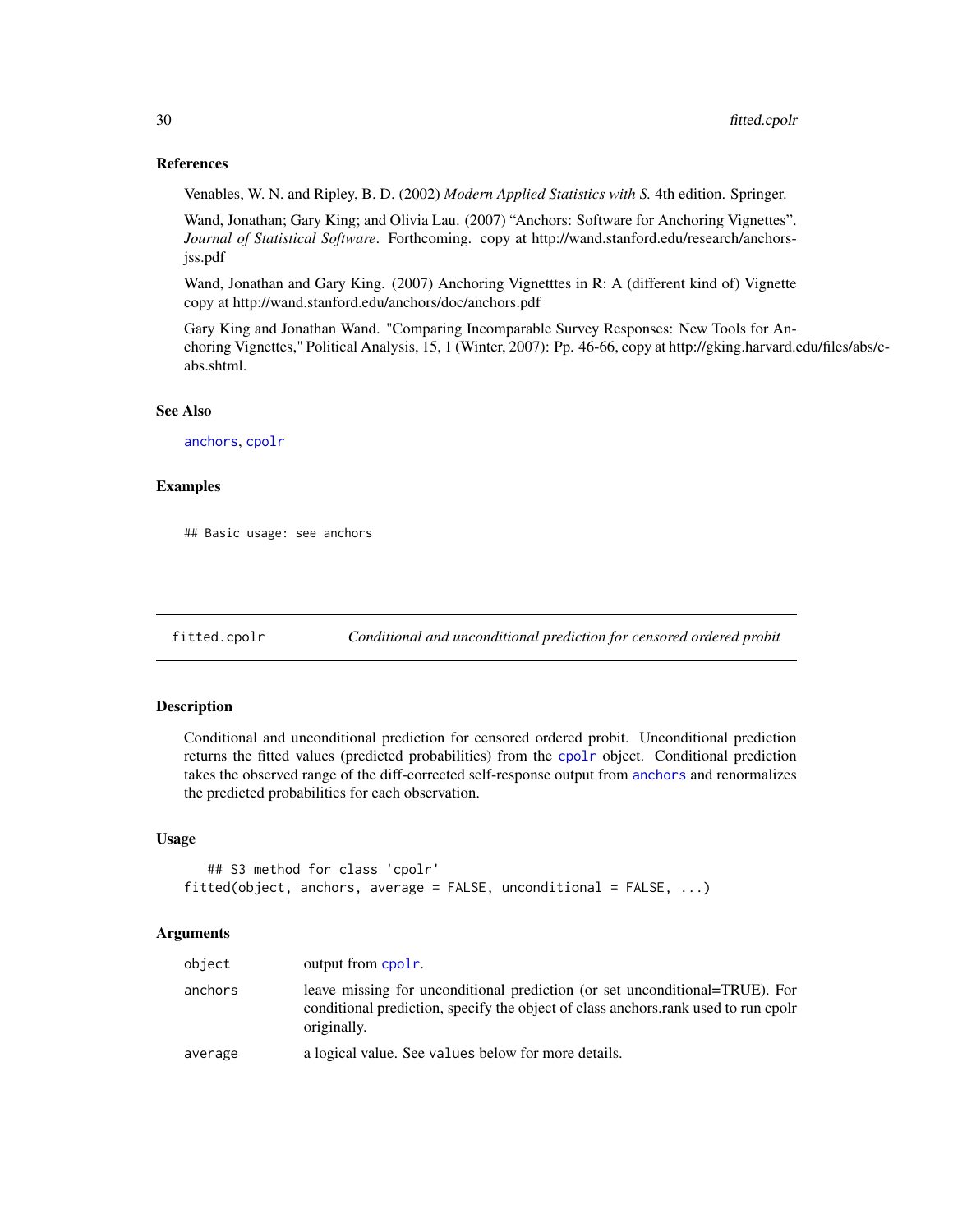#### <span id="page-30-0"></span>fitted.cpolr 31

| unconditional | Set to TRUE if you submit an anchors.object AND want the unconditional prob-       |
|---------------|------------------------------------------------------------------------------------|
|               | abilities returned. One case that you would submit a anchors rank object is if you |
|               | did subsetting for the anchors object but not for the cpolr object, and want the   |
|               | intersection of the two objects used for the unconditional probabilities.          |
| .             | required for S3, but any other options will be ignored.                            |

# Value

If average = FALSE, a matrix of predicted probabilities with rows corresponding to observations, and columns corresponding to categories.

If average = TRUE, the matrix of predicted probabilities (conditional or unconditional) is summarized to a vector (summed by categories, then renormalized to sum to 1).

If anchors object has been specified, then each observation is renormalized to fall into the range of the diff-corrected self-response for that observation. If there are no ties for a given observation, then that observation is a vector consisting of (k-1) zeros and 1 one. If there are ties, then the predicted probabilities for that observation are renormalized to fall within the diff-corrected range.

If anchors object is omitted, identical to the matrix of predicted probabilities from the [cpolr](#page-24-1) output.

# Note

If the anchors object is made using a subset of the data used to create the cpolr object, then invoking fitted.cpolr will not use the same cases in calculating the conditional probabilities as it would if the anchors object is omitted!

If you want to have the same cases used in the unconditional calculation as in the conditional with a subsetted anchors object, then include anchors object and set unconditional.override = TRUE.

Related materials and worked examples are available at http://wand.stanford.edu/anchors/

#### Author(s)

Jonathan Wand <http://wand.stanford.edu>

#### References

Venables, W. N. and Ripley, B. D. (2002) *Modern Applied Statistics with S.* 4th edition. Springer.

Wand, Jonathan; Gary King; and Olivia Lau. (2007) "Anchors: Software for Anchoring Vignettes". *Journal of Statistical Software*. Forthcoming. copy at http://wand.stanford.edu/research/anchorsjss.pdf

Wand, Jonathan and Gary King. (2007) Anchoring Vignetttes in R: A (different kind of) Vignette copy at http://wand.stanford.edu/anchors/doc/anchors.pdf

Gary King and Jonathan Wand. "Comparing Incomparable Survey Responses: New Tools for Anchoring Vignettes," Political Analysis, 15, 1 (Winter, 2007): Pp. 46-66, copy at http://gking.harvard.edu/files/abs/cabs.shtml.

#### See Also

[anchors](#page-2-1), [cpolr](#page-24-1)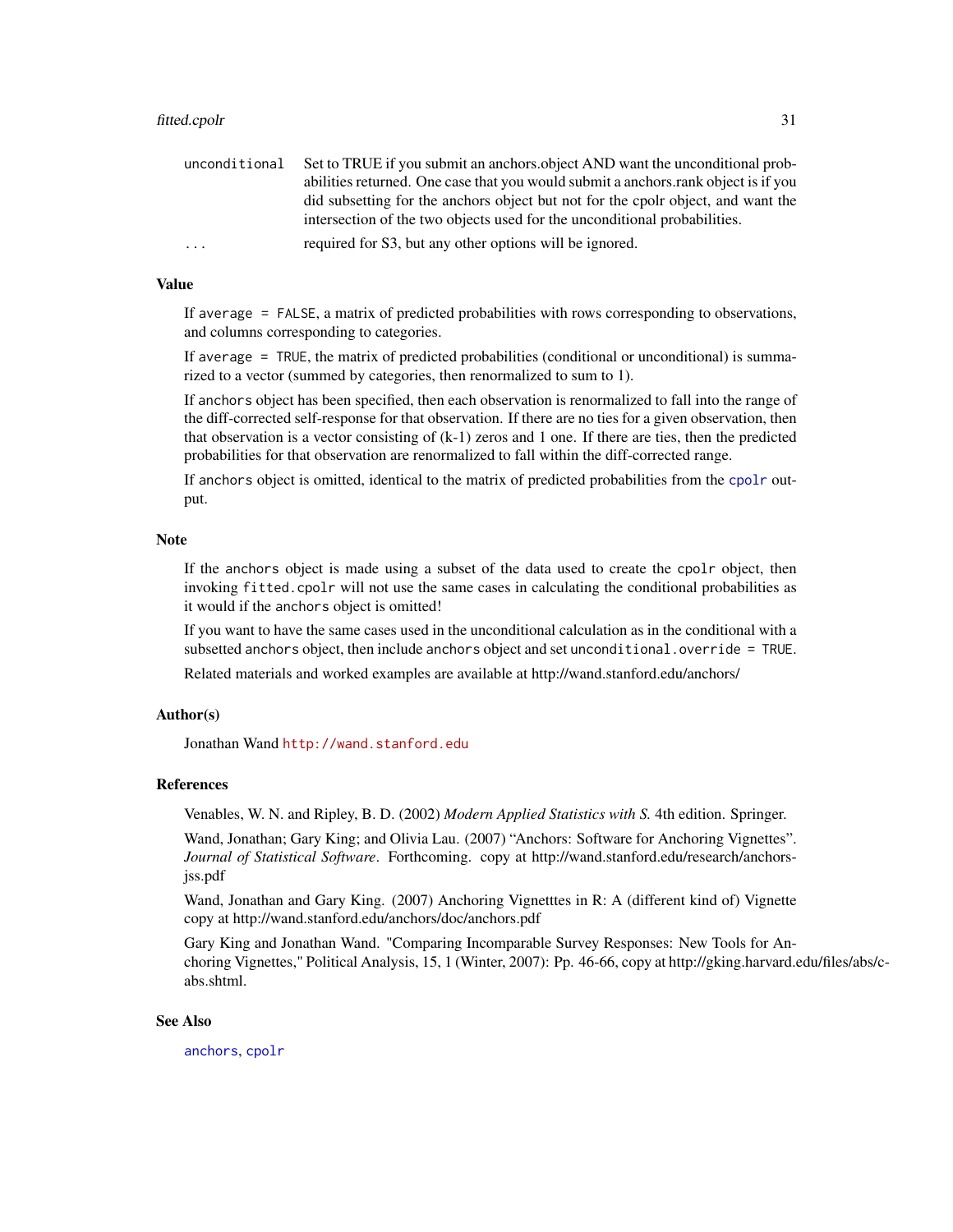# <span id="page-31-0"></span>Examples

## Basic usage: see cpolr

#### freedom *Freedom of Speech Data*

#### Description

Selection of individual-level survey data for freedom of speech.

# Usage

data(freedom)

# Details

A table with 3,500 observations and 12 variables.

- sex1 for men and 0 for women
- ageAge of respondent in years
- educLevels of education, coded as a numeric variable with
	- 1No formal education
	- 2Less than primary school education
	- 3Completed primary school
	- 4Completed secondary school
	- 5Completed high school
	- 6Completed college
	- 7Completed post-graduate degree
- countryCharacter strings consisting of "Oceana", "Eurasia", and "Eastasia", after Orwell's *1984*.
- selfSelf assessment (see below).
- vign1-vign6Response to vignettes (see below).

Survey respondents were asked in almost the same language for a self-assessment and for an assessment of several hypothetical persons described by written vignettes. The self assessment (self, in the data set), "How free do you think [name/you] [is/are] to express [him-her/your]self without fear of government reprisal?" was first asked of the survey respondent with respect to him or herself, and then after each of vignette. The possible response categories are:

- 1Completely free
- 2Very free
- 3Moderately free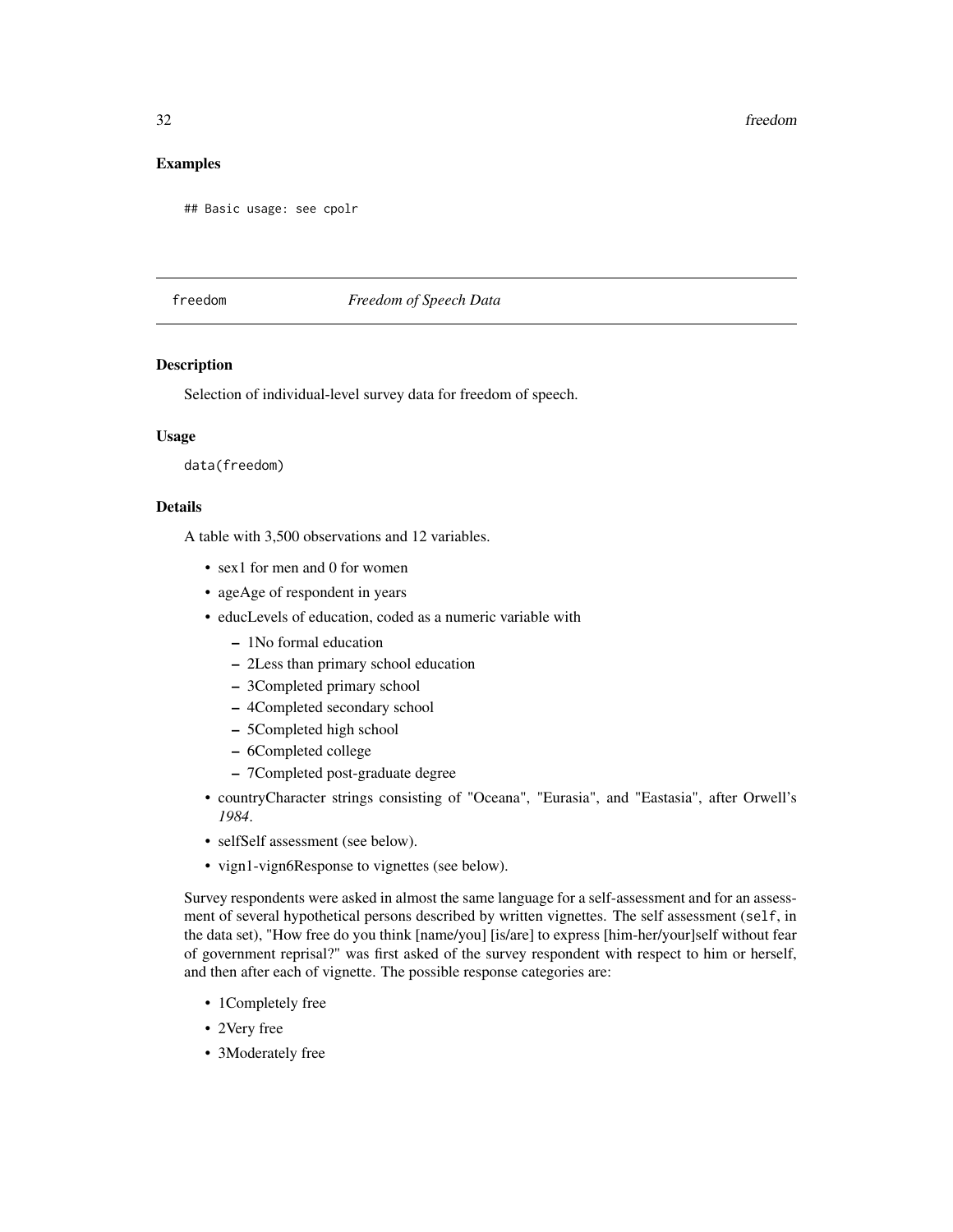#### <span id="page-32-0"></span>insert 33

- 4Slightly free
- 5Not free at all

The vignettes, ordered from most free to least free, are:

- vign1[Kay] does not like many of the government's policies. She frequently publishes her opinion in newspapers, criticizing decisions by officials and calling for change. She sees little reason these actions could lead to government reprisal.
- vign2[Michael] disagrees with many of the government's policies. Though he knows criticism is frowned upon, he doesn't believe the government would punish someone for expressing critical views. He makes his opinion known on most issues without regard to who is listening.
- vign3[Bob] has political views at odds with the government. He has heard of people occasionally being arrested for speaking out against the government, and government leaders sometimes make political speeches condemning those who criticize. He sometimes writes letters to newspapers about politics, but he is careful not to use his real name.
- vign4[Connie] does not like the government's stance on many issues. She has a friend who was arrested for being too openly critical of governmental leaders, and so she avoids voicing her opinions in public places.
- vign5[Vito] disagrees with many of the government's policies, and is very careful about whom he says this to, reserving his real opinions for family and close friends only. He knows several men who have been taken away by government officials for saying negative things in public.
- vign6[Sonny] lives in fear of being harassed for his political views. Everyone he knows who has spoken out against the government has been arrested or taken away. He never says a word about anything the government does, not even when he is at home alone with his family.

#### References

*WHO's World Health Survey* by Lydia Bendib, Somnath Chatterji, Alena Petrakova, Ritu Sadana, Joshua A. Salomon, Margie Schneider, Bedirhan Ustun, Maria Villanueva

Jonathan Wand, Gary King and Olivia Lau. (2007) "Anchors: Software for Anchoring Vignettes". *Journal of Statistical Software*. Forthcoming. copy at http://wand.stanford.edu/research/anchorsjss.pdf

Gary King and Jonathan Wand. "Comparing Incomparable Survey Responses: New Tools for Anchoring Vignettes," Political Analysis, 15, 1 (Winter, 2007): Pp. 46-66, copy at http://gking.harvard.edu/files/abs/cabs.shtml.

insert *Insert DIF-corrected variable into original data frame*

#### **Description**

Insert the DIF corrected variable into the original data frame, with missing values for observations for which it was impossible to calculate DIF correction (due to missingness in either the self-response or one or more of the vignette responses).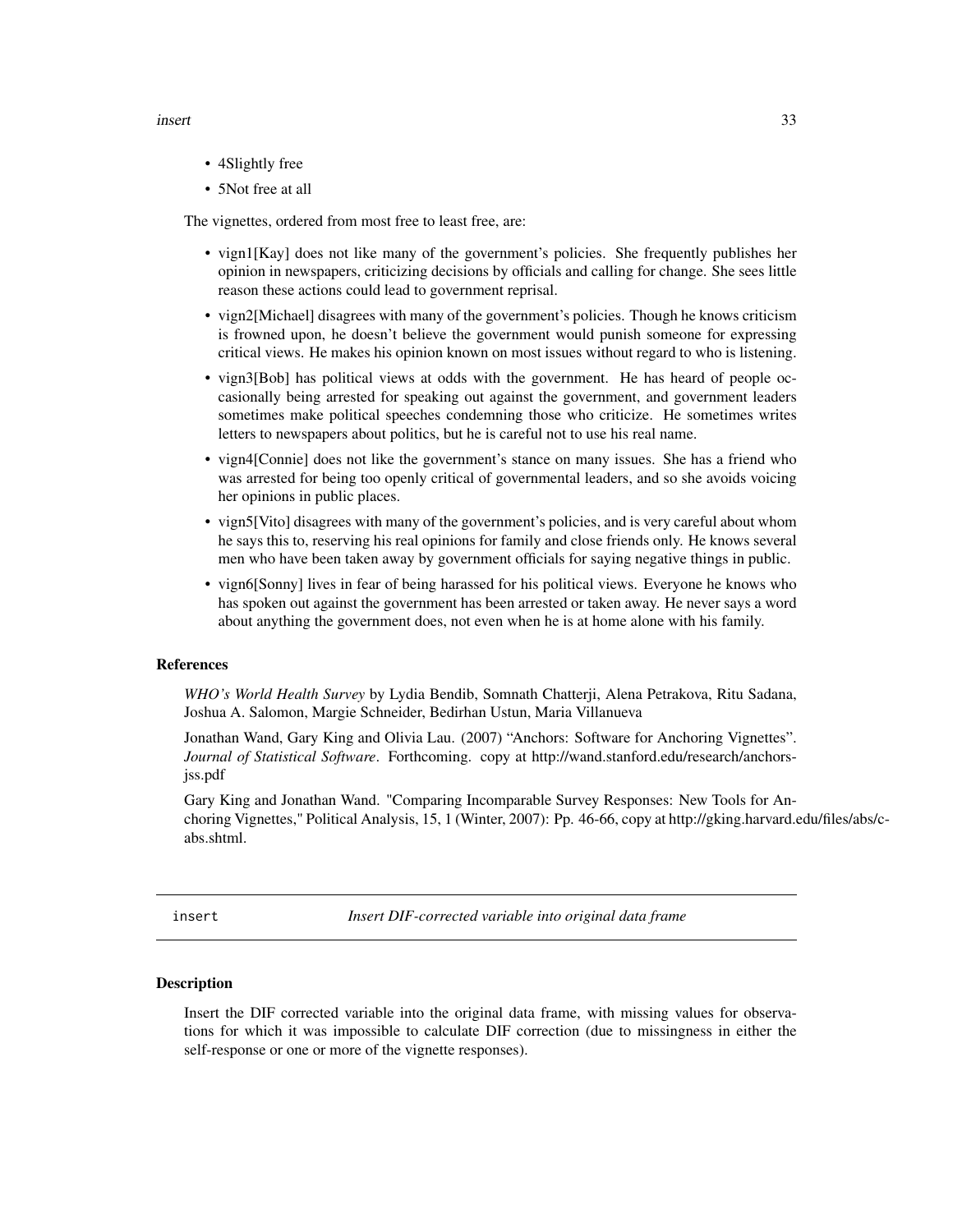<span id="page-33-0"></span>34 insert

# Usage

insert(data, obj, vnames, overwrite, debug)

#### Arguments

| data      | Original data frame                                                                                                                                                                        |  |
|-----------|--------------------------------------------------------------------------------------------------------------------------------------------------------------------------------------------|--|
| obi       | anchors.rank class object                                                                                                                                                                  |  |
| vnames    | A list of character vectors of length 2, which represent the variable names (in<br>the output data frame) for the lower and upper bounds, respectively, of the DIF<br>corrected variables. |  |
|           | By default, this will be derived from column names of B and C in the an-<br>chors.rank object: $B = c("Bs", "Be")$ , $C = c("Cs", "Ce")$ .                                                 |  |
| overwrite | A logical value (defaults to FALSE). Indicates whether to overwrite variables<br>with names the same as colnames already exist in data.                                                    |  |
| debug     | Default: 0                                                                                                                                                                                 |  |

# Value

A data frame, with the same number of observations as the input data, but with two or four additional variables, corresponding to the lower and upper bounds of the DIF corrected variable.

# Author(s)

Olivia Lau

# References

Jonathan Wand, Gary King and Olivia Lau. (2007) "Anchors: Software for Anchoring Vignettes". *Journal of Statistical Software*. Forthcoming. copy at http://wand.stanford.edu/research/anchorsjss.pdf

# See Also

[anchors](#page-2-1),[cpolr](#page-24-1)

# Examples

```
data(freedom)
ra \le anchors(self \sim vign1 + vign3 + vign6, data = freedom, method="B")
freedom <- insert(freedom, ra )
names(freedom)
```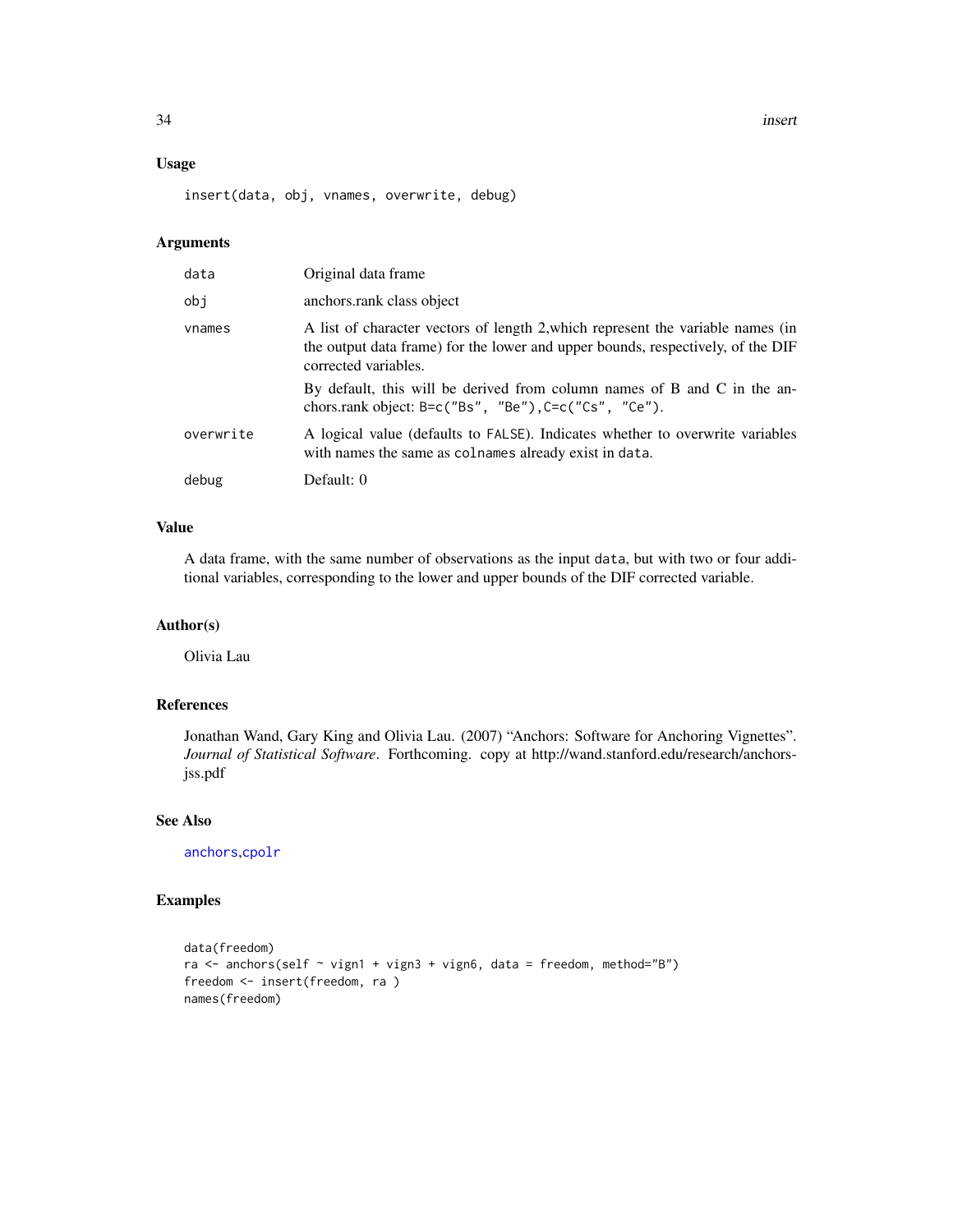#### Description

Data on political efficacy data from China and Mexico pilot surveys.

Survey respondents were asked in almost the same language for a self-assessment and for an assessment of several hypothetical persons described by written vignettes. The vignettes for one particular domain of political efficacy were the following:

xsay1: "[Alison] lacks clean drinking water. She and her neighbors are supporting an opposition candidate in the forthcoming elections that has promised to address the issue. It appears that so many people in her area feel the same way that the opposition candidate will defeat the incumbent representative."

xsay2: "[Imelda] lacks clean drinking water. She and her neighbors are drawing attention to the issue by collecting signatures on a petition. They plan to present the petition to each of the political parties before the upcoming election."

xsay3: "[Jane] lacks clean drinking water because the government is pursuing an industrial development plan. In the campaign for an upcoming election, an opposition party has promised to address the issue, but she feels it would be futile to vote for the opposition since the government is certain to win."

xsay4: "[Toshiro] lacks clean drinking water. There is a group of local leaders who could do something about the problem, but they have said that industrial development is the most important policy right now instead of clean water."

xsay5: "[Moses] lacks clean drinking water. He would like to change this, but he can't vote, and feels that no one in the government cares about this issue. So he suffers in silence, hoping something will be done in the future."

The following question is then read to the respondent for each vignette and for a self-assessment: How much say [does 'name' / do you] have in getting the government to address issues that interest [him / her / you]?

For the self-assessment and each of the vignette questions, respondents are given the same set of ordinal categories in which to respond, for example "(5) Unlimited say, (4) A lot of say, (3) Some say, (2) Little say, (1) No say at all."

Additional notes:

1. omits cases with missing values for demographics china,age,male,educyrs

2. but retains cases with missing question responses MISSING RESPONSES ARE included as ZEROES in xsayself,xsay1,xsay2,xsay3,xsay4,xsay5

3. Number of cases:

1.  $N = 5080$  (stacked data, one obs per person-question)

2. Number of unique id values in each country with valid responses CHN MEX Total  $371 + 551 =$ 922

4. Mapping of responses to values: "no say at all" 1 "little say" 2 "some say" 3 "a lot of say" 4 "unlimited say" 5

<span id="page-34-0"></span>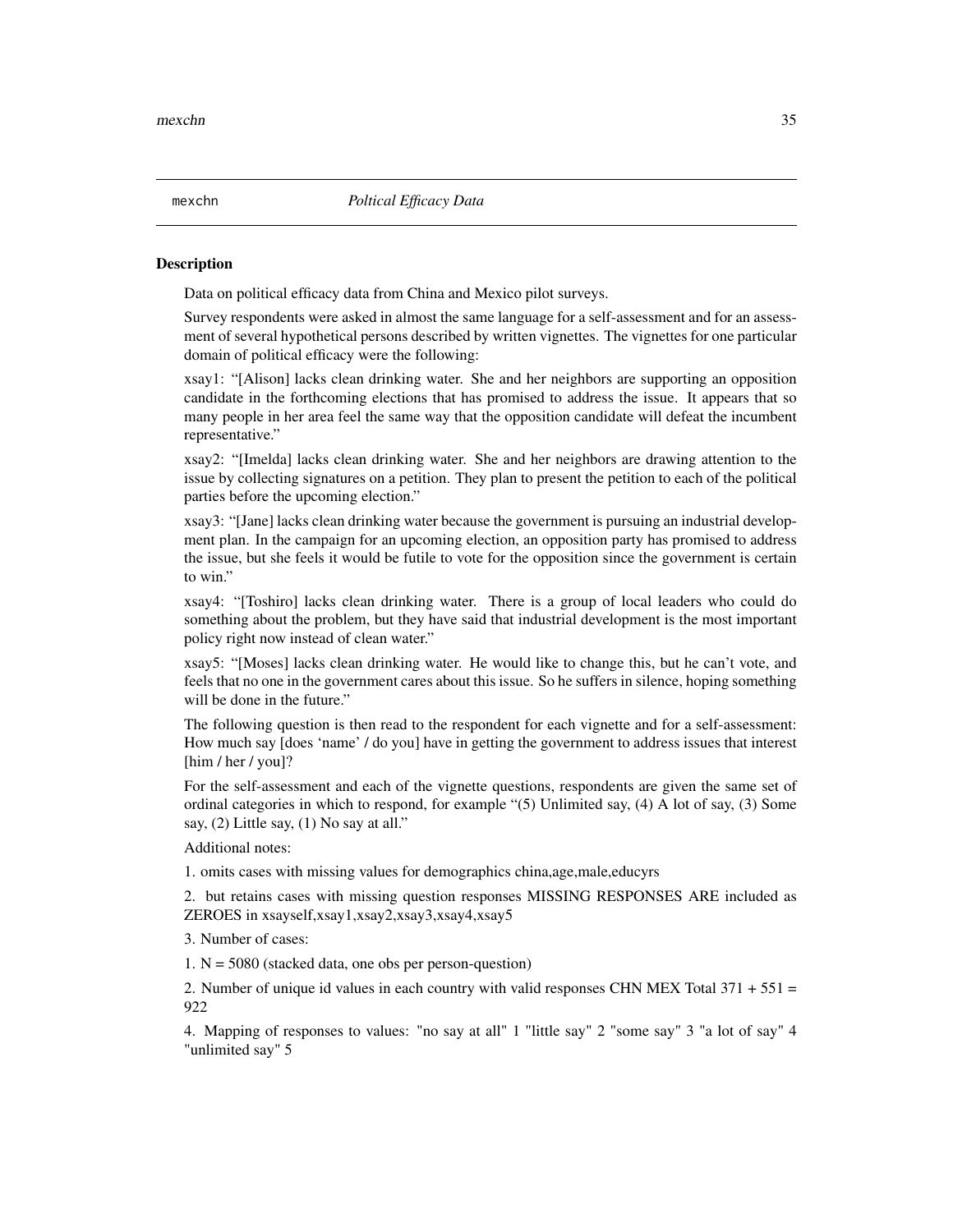#### Usage

data(mexchn)

#### References

*WHO's World Health Survey* by Lydia Bendib, Somnath Chatterji, Alena Petrakova, Ritu Sadana, Joshua A. Salomon, Margie Schneider, Bedirhan Ustun, Maria Villanueva

King, Gary; Christopher J.L. Murray; Joshua A. Salomon; and Ajay Tandon. "Enhancing the Validity and Cross-cultural Comparability of Survey Research," American Political Science Review, Vol. 98, No. 1 (February, 2004): 191-207, copy at http://gking.harvard.edu/files/abs/vign-abs.shtml

plot.anchors.combn *Plot results from anchors( method='entropy')*

#### Description

Plot results from anchors( method='entropy')

#### Usage

## S3 method for class 'anchors.combn'  $plot(x, \ldots, xy)$ 

# Arguments

| X  | anchors.combn object                                                                                                                                                          |
|----|-------------------------------------------------------------------------------------------------------------------------------------------------------------------------------|
| .  | additional options for plot                                                                                                                                                   |
| XV | name two columns from anchors.combi to plot (case insensitive, and you only<br>need to specify first three letters of each name); must be a vector of strings of<br>length 2. |

# Note

Related materials and worked examples are available at http://wand.stanford.edu/anchors/

#### Author(s)

Jonathan Wand <http://wand.stanford.edu>

#### References

Wand, Jonathan; Gary King; and Olivia Lau. (2007) "Anchors: Software for Anchoring Vignettes". *Journal of Statistical Software*. Forthcoming. copy at http://wand.stanford.edu/research/anchorsjss.pdf

Wand, Jonathan and Gary King. (2007) Anchoring Vignetttes in R: A (different kind of) Vignette copy at http://wand.stanford.edu/anchors/doc/anchors.pdf

<span id="page-35-0"></span>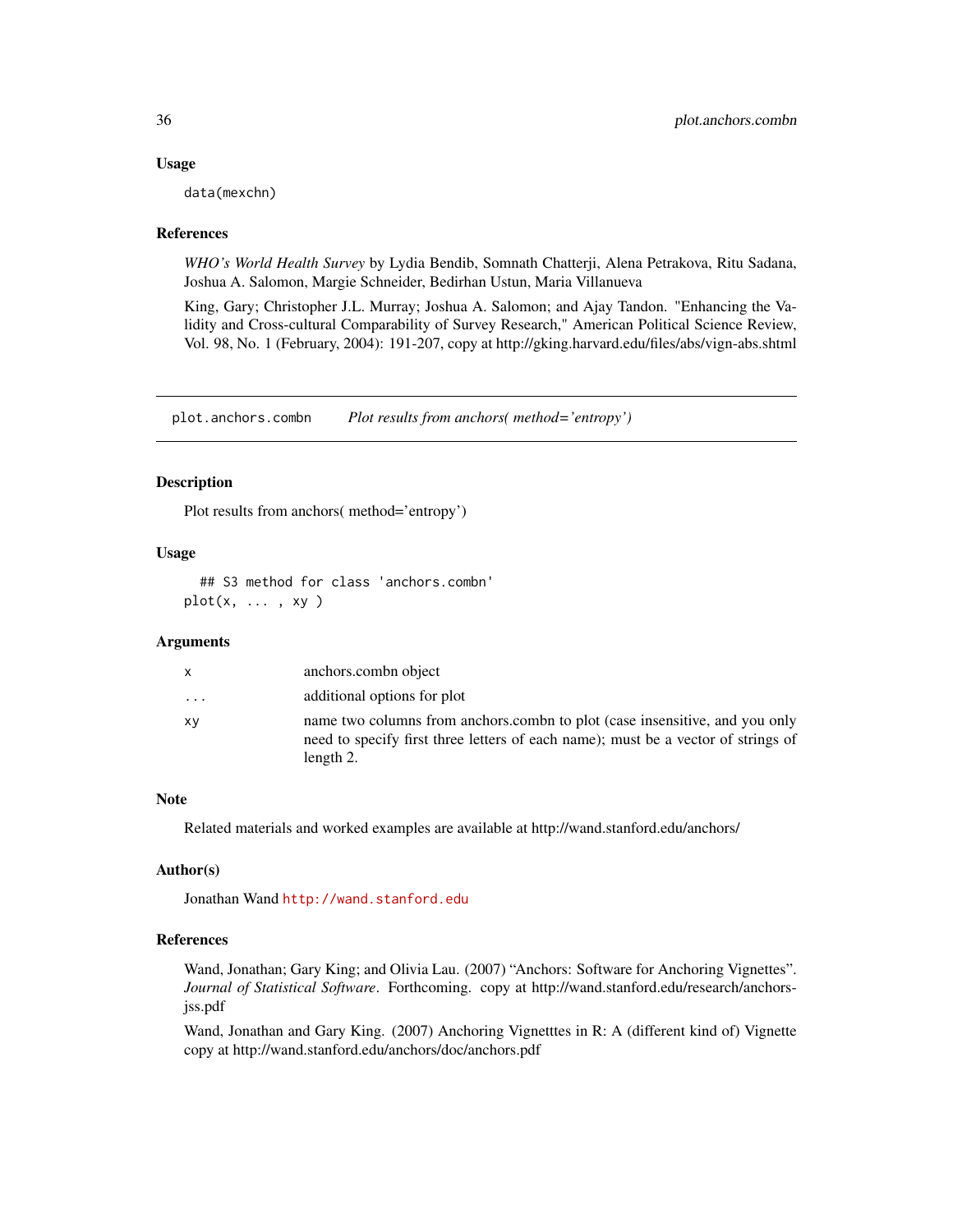# <span id="page-36-0"></span>plot.anchors.rank 37

#### See Also

[anchors](#page-2-1),[anchors.combn](#page-8-1)

# Examples

## see help(anchors.combn) and demo(anchors.plot) for examples

<span id="page-36-1"></span>plot.anchors.rank *Plot components of anchors.rank objects*

# Description

Plot components of anchors.rank objects. Currently this only makes a scatter plot if anchors(...,combn=TRUE). For plots of densities of ranks, see barplot.anchors.rank

#### Usage

## S3 method for class 'anchors.rank'  $plot(x, ..., xy)$ 

#### Arguments

| X        | anchors.rank object                                                                                                                                                                              |
|----------|--------------------------------------------------------------------------------------------------------------------------------------------------------------------------------------------------|
| $\cdots$ | for plot                                                                                                                                                                                         |
| XV       | name two columns from anchors.combi to plot (case insensitive, and you only<br>need to specify first three letters of each name); must be a vector of strings of<br>length 2; see Details below. |

# Details

Each observation in the plot is a subset of vignettes, represented by their index values as originally passed by the formula (see anchors.order for an example/description).

To define the axis of the scatter plot, the columns to choose from include:

"estimated": estimated entropy from cplor model

"minimum": minimum entropy from minimum.entropy calculation

"interval": number of cases with interval (non-scalar) ranks

"span" average span of ranks (including scalar cases)

"max" maximum B or C value for the subset of vignettes

Choose two of the above, e.g., xy=c("minimum","interval")

# Note

Related materials and worked examples are available at http://wand.stanford.edu/anchors/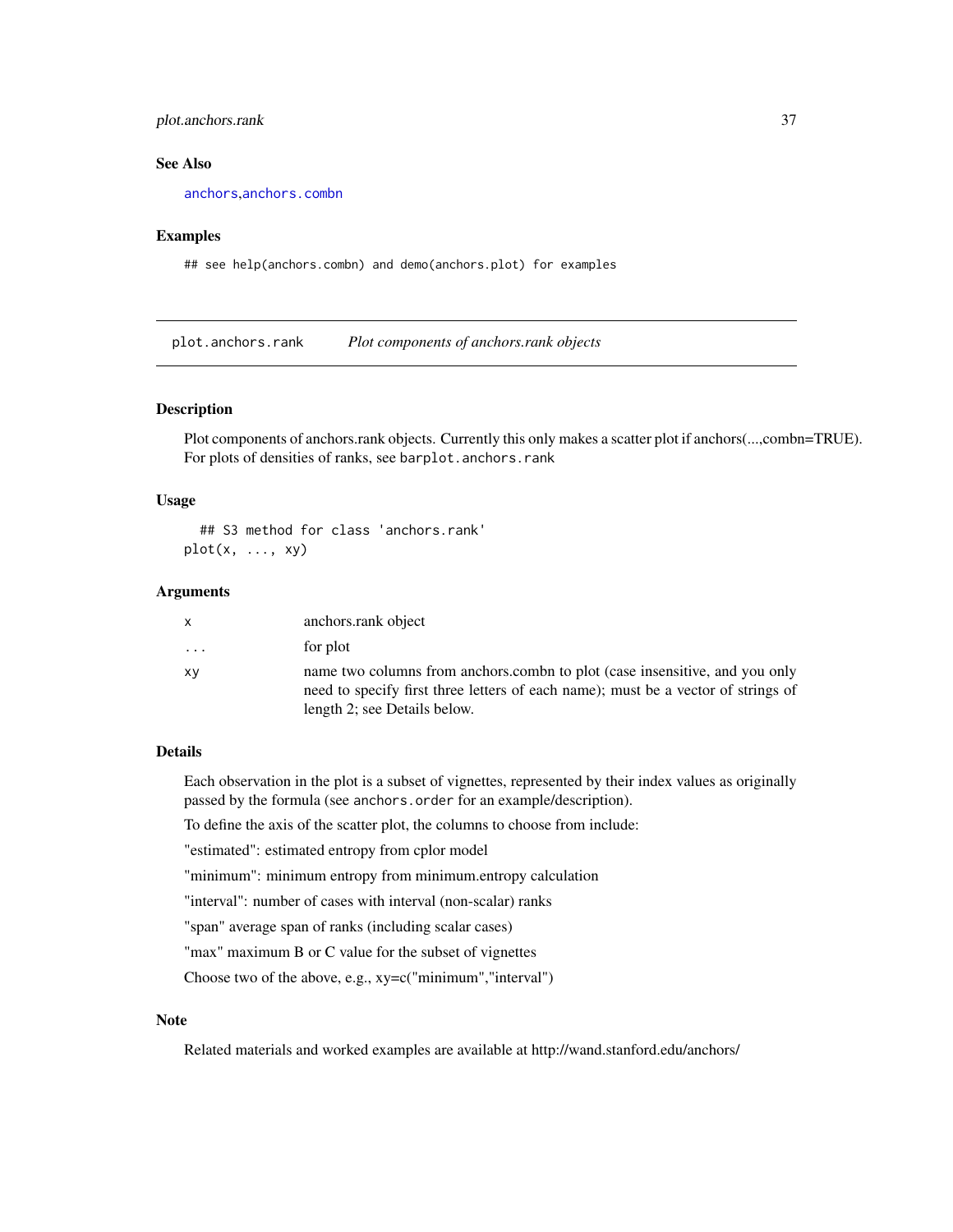#### <span id="page-37-0"></span>Author(s)

Jonathan Wand <http://wand.stanford.edu>

#### References

Wand, Jonathan; Gary King; and Olivia Lau. (2007) "Anchors: Software for Anchoring Vignettes". *Journal of Statistical Software*. Forthcoming. copy at http://wand.stanford.edu/research/anchorsjss.pdf

Wand, Jonathan and Gary King. (2007) Anchoring Vignetttes in R: A (different kind of) Vignette copy at http://wand.stanford.edu/anchors/doc/anchors.pdf

#### See Also

[anchors](#page-2-1), [anchors.order](#page-13-1)

#### Examples

## see help(anchors) and demo(anchors.plot) for examples

poleff *Simulated Poltical Efficacy Data*

#### Description

Simulated data based on political efficacy data from China and Mexico pilot surveys.

Survey respondents were asked in almost the same language for a self-assessment and for an assessment of several hypothetical persons described by written vignettes. The vignettes for one particular domain of political efficacy were the following:

xsay1: "[Alison] lacks clean drinking water. She and her neighbors are supporting an opposition candidate in the forthcoming elections that has promised to address the issue. It appears that so many people in her area feel the same way that the opposition candidate will defeat the incumbent representative."

xsay2: "[Imelda] lacks clean drinking water. She and her neighbors are drawing attention to the issue by collecting signatures on a petition. They plan to present the petition to each of the political parties before the upcoming election."

xsay3: "[Jane] lacks clean drinking water because the government is pursuing an industrial development plan. In the campaign for an upcoming election, an opposition party has promised to address the issue, but she feels it would be futile to vote for the opposition since the government is certain to win."

xsay4: "[Toshiro] lacks clean drinking water. There is a group of local leaders who could do something about the problem, but they have said that industrial development is the most important policy right now instead of clean water."

xsay5: "[Moses] lacks clean drinking water. He would like to change this, but he can't vote, and feels that no one in the government cares about this issue. So he suffers in silence, hoping something will be done in the future."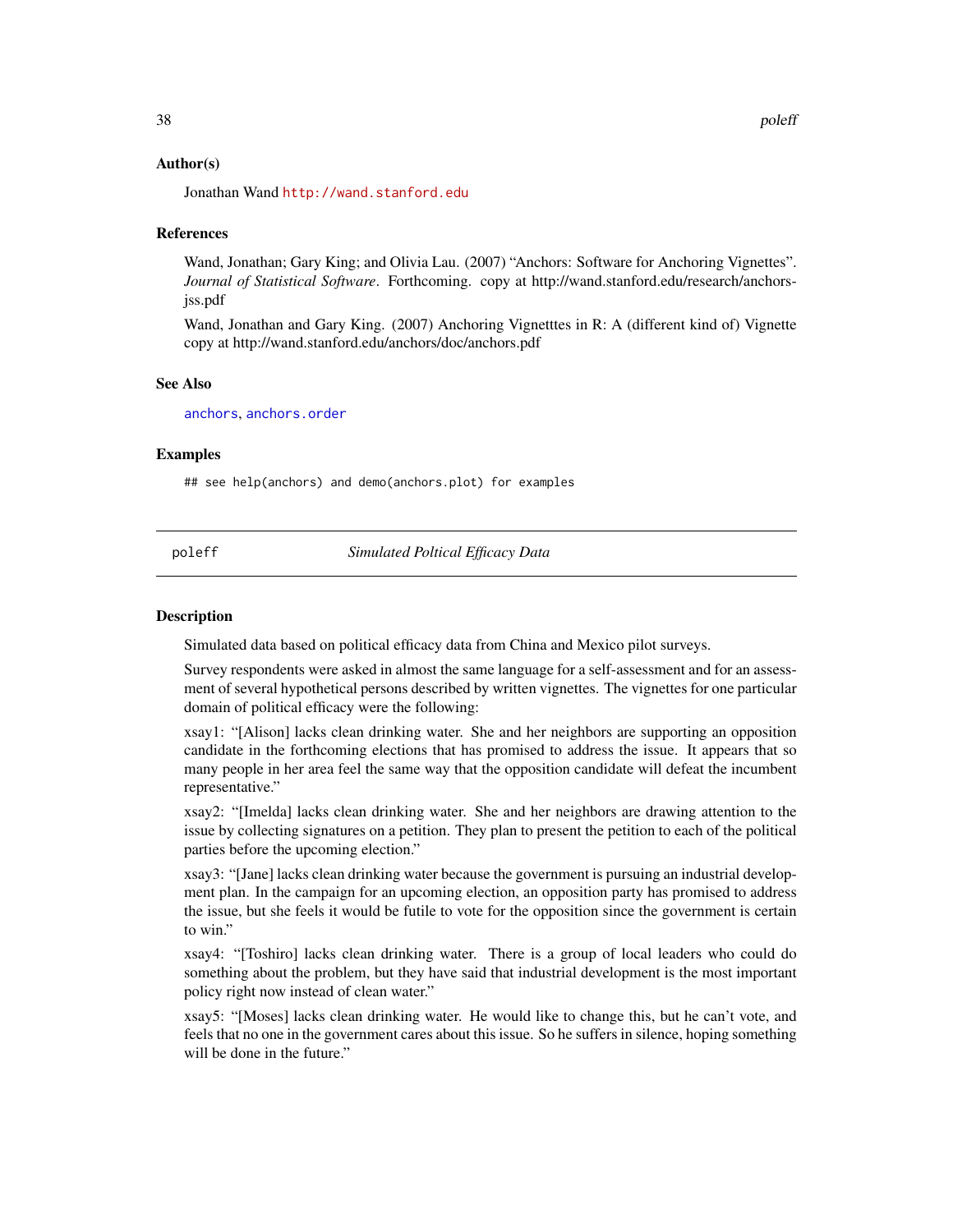#### <span id="page-38-0"></span>poleffna 39

The following question is then read to the respondent for each vignette and for a self-assessment: How much say [does 'name' / do you] have in getting the government to address issues that interest [him / her / you]?

For the self-assessment and each of the vignette questions, respondents are given the same set of ordinal categories in which to respond, for example "(5) Unlimited say, (4) A lot of say, (3) Some say, (2) Little say, (1) No say at all."

Additional notes:

1. omits cases with missing values for demographics china,age,male,educyrs

2. but retains cases with missing question responses MISSING RESPONSES ARE included as ZEROES in xsayself,xsay1,xsay2,xsay3,xsay4,xsay5

3. Number of cases:

1.  $N = 5080$  (stacked data, one obs per person-question)

2. Number of unique id values in each country with valid responses CHN MEX Total  $371 + 551 =$ 922

4. Mapping of responses to values: "no say at all" 1 "little say" 2 "some say" 3 "a lot of say" 4 "unlimited say" 5

#### Usage

data(poleff)

#### Author(s)

Jonathan Wand

poleffna *Simulated Poltical Efficacy Data—with NAs, DEMO ONLY!*

#### Description

This is only used as an example on effect of missing data coding. Missing reponses are coded with NA here instead of zeroes.

#### Usage

data(poleff)

#### Author(s)

Jonathan Wand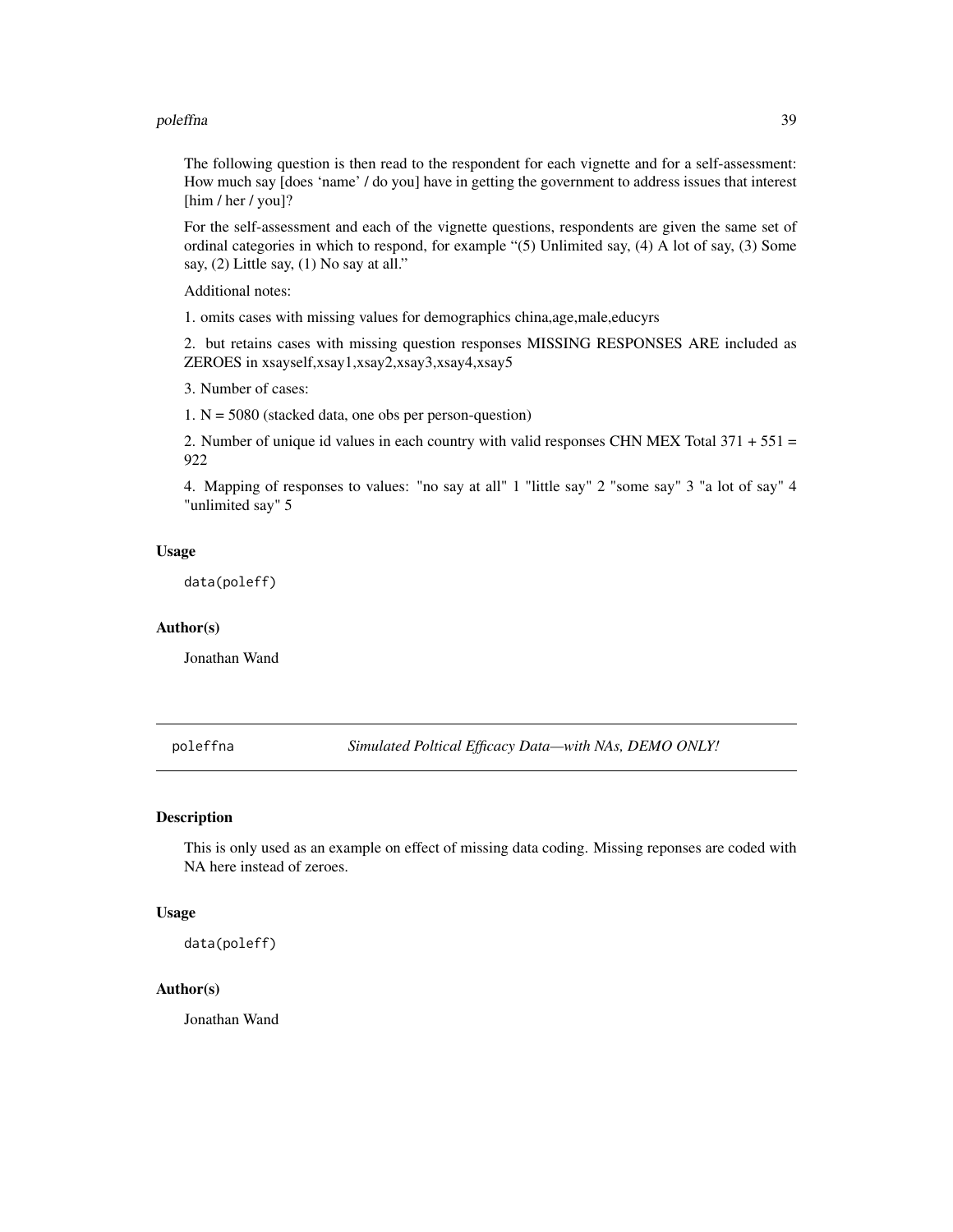<span id="page-39-0"></span>

#### Description

Update or insert named elements into a list using a second source list.

#### Usage

```
replace.list( old, new )
```
#### Arguments

| old | The target list to be updated                             |
|-----|-----------------------------------------------------------|
| new | The soure list whose elements will be inserted into 'old' |

#### Value

An updated list will be returned – note that the original

#### Note

'old' is unchanged: remember to assign the result.

Also, this is recursive function if 'new' is a list of lists.

#### Author(s)

Jonathan Wand <http://wand.stanford.edu>

# References

Wand, Jonathan; Gary King; and Olivia Lau. (2007) "Anchors: Software for Anchoring Vignettes". *Journal of Statistical Software*. Forthcoming. copy at http://wand.stanford.edu/research/anchorsjss.pdf

Wand, Jonathan and Gary King. (2007) Anchoring Vignetttes in R: A (different kind of) Vignette copy at http://wand.stanford.edu/anchors/doc/anchors.pdf

# See Also

[anchors](#page-2-1)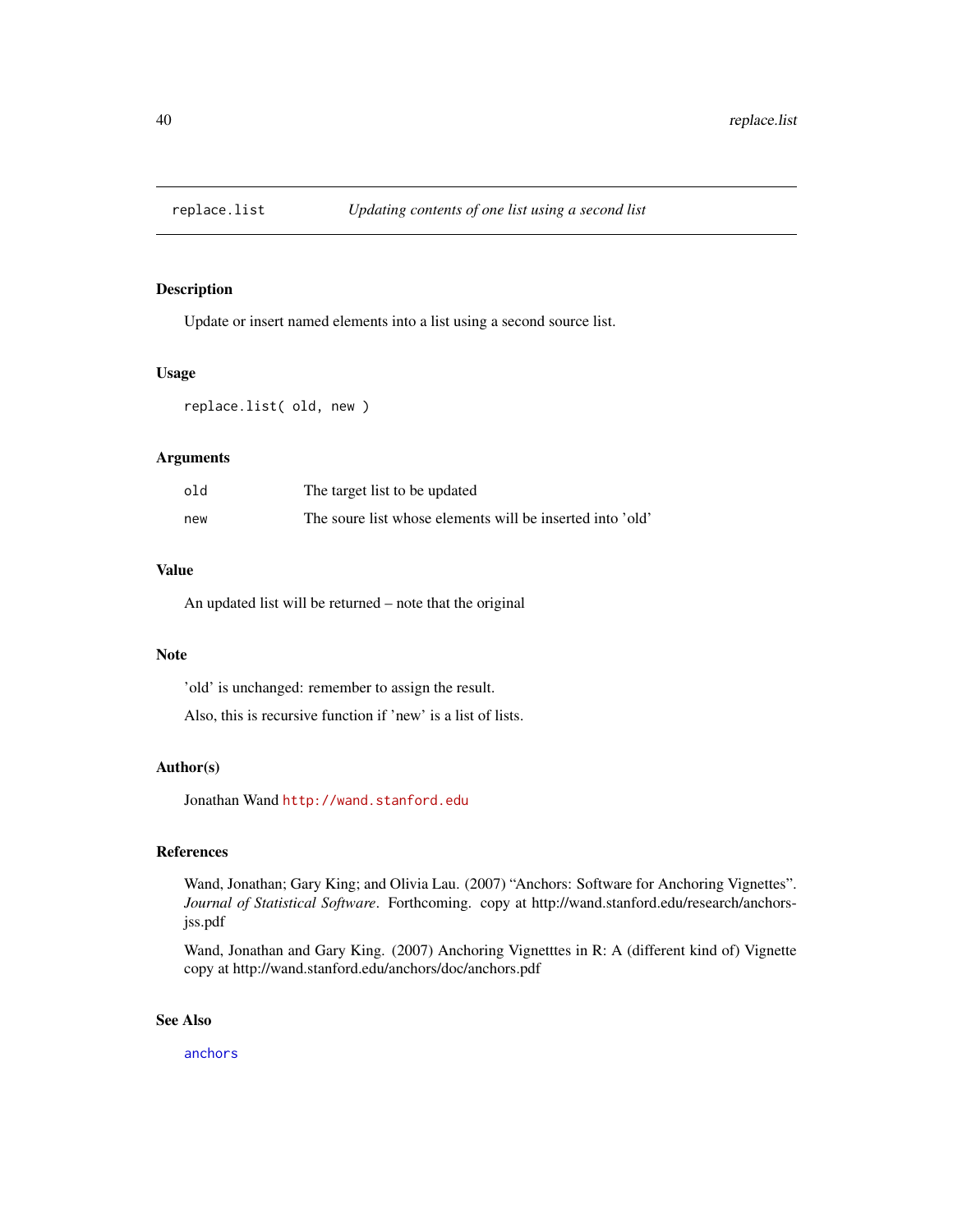# <span id="page-40-0"></span>replace.value 41

# Examples

```
## replace y, and insert w
a \leftarrow list( x = 1, y = 2, z = 3)
b \le - list( y = 4, w = 5)
replace.list( a, b)
## recursive
a \leftarrow list( x = list( y = 1, z = 2) )
b \leftarrow list( x = list( y = 2, w = 3) )
replace.list( a, b)
## if there is any disagreement between structure of old and new
## then structure of new list replaces structure of old list
a \leftarrow list(x = 1, y = list(y=1, z=2))b \leftarrow list( x = list( y = 2, w = 3), y = -9)
replace.list( a, b)
```
replace.value *Replaces occurences of a value with another value in set of columns*

#### Description

Replaces a single value in a set of columns with another given value. This makes it easy to change the default missing value indicator, for example.

# Usage

```
replace.value( data, names, from=NA, to=as.integer(0), verbose = FALSE)
```
# Arguments

| data    | data frame                                                      |
|---------|-----------------------------------------------------------------|
| names   | a vector of character strings identifying columns to be updated |
| from    | value to find and replace, can specify vectors                  |
| to      | replacement value, must be a scalar                             |
| verbose | prints warnings if typeof(from) $!=$ typeof(to)                 |

# Details

Will replace storage mode of 'to' with mode of 'from' in dataset.

#### Value

A data frame, with the same number of observations as the input data, but with replaced values as specified.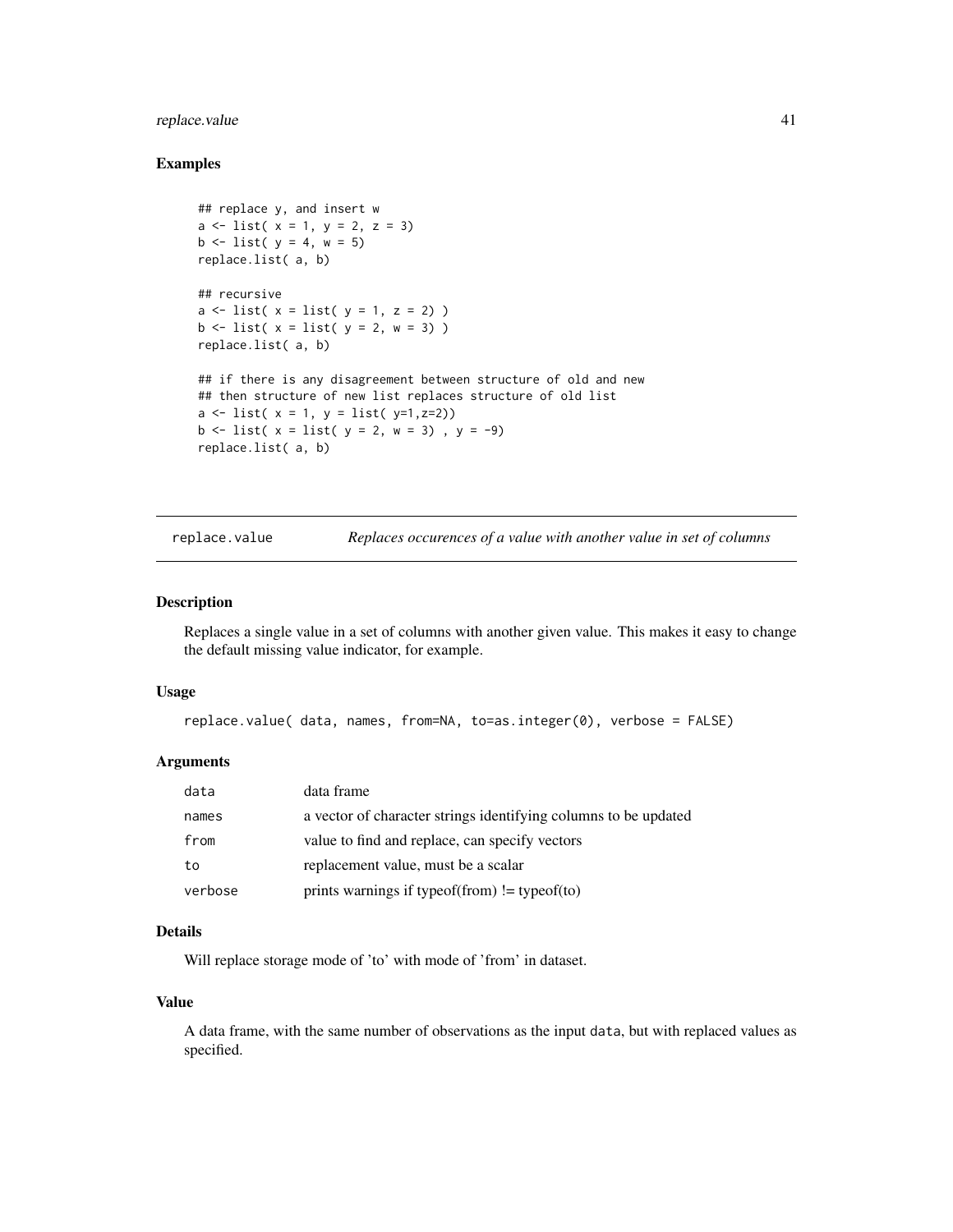<span id="page-41-0"></span>42 selfcare and the self-care and the self-care and the self-care and the self-care and the self-care and the self-care and the self-care and the self-care and the self-care and the self-care and the self-care and the self

# Note

Related materials and worked examples are available at http://wand.stanford.edu/anchors/

# Author(s)

Jonathan Wand <http://wand.stanford.edu>

# References

Wand, Jonathan; Gary King; and Olivia Lau. (2007) "Anchors: Software for Anchoring Vignettes". *Journal of Statistical Software*. Forthcoming. copy at http://wand.stanford.edu/research/anchorsjss.pdf

Wand, Jonathan and Gary King. (2007) Anchoring Vignetttes in R: A (different kind of) Vignette copy at http://wand.stanford.edu/anchors/doc/anchors.pdf

# See Also

[anchors](#page-2-1)

# Examples

```
## data with zeroes as missing values in responses
data(poleff)
## data with NA missing values in responses
data(poleffna)
## convert NA to 0:
dd <- replace.value(poleffna,c("xsayself","xsay1","xsay2","xsay3","xsay4","xsay5"))
## convert 0 to NA:
```

```
dd2 <- replace.value(poleff,c("xsayself","xsay1","xsay2","xsay3","xsay4","xsay5"),0,as.double(NA))
```
selfcare *Selfcare data for China*

#### Description

#### Questions:

1. Overall in the last 30 days, how much difficulty did [name of person/you] have with self-care, such as washing or dressing [yourself/himself/herself]? 2. In the last 30 days, how much difficulty did [name of person/you] have in taking care of and maintaining [your/his/her] general appearance (e.g.grooming, looking neat and tidy etc.)

Response categories:

1. None 2. Mild 3. Moderate 4. Severe 5. Extreme/Cannot Do

Vignettes: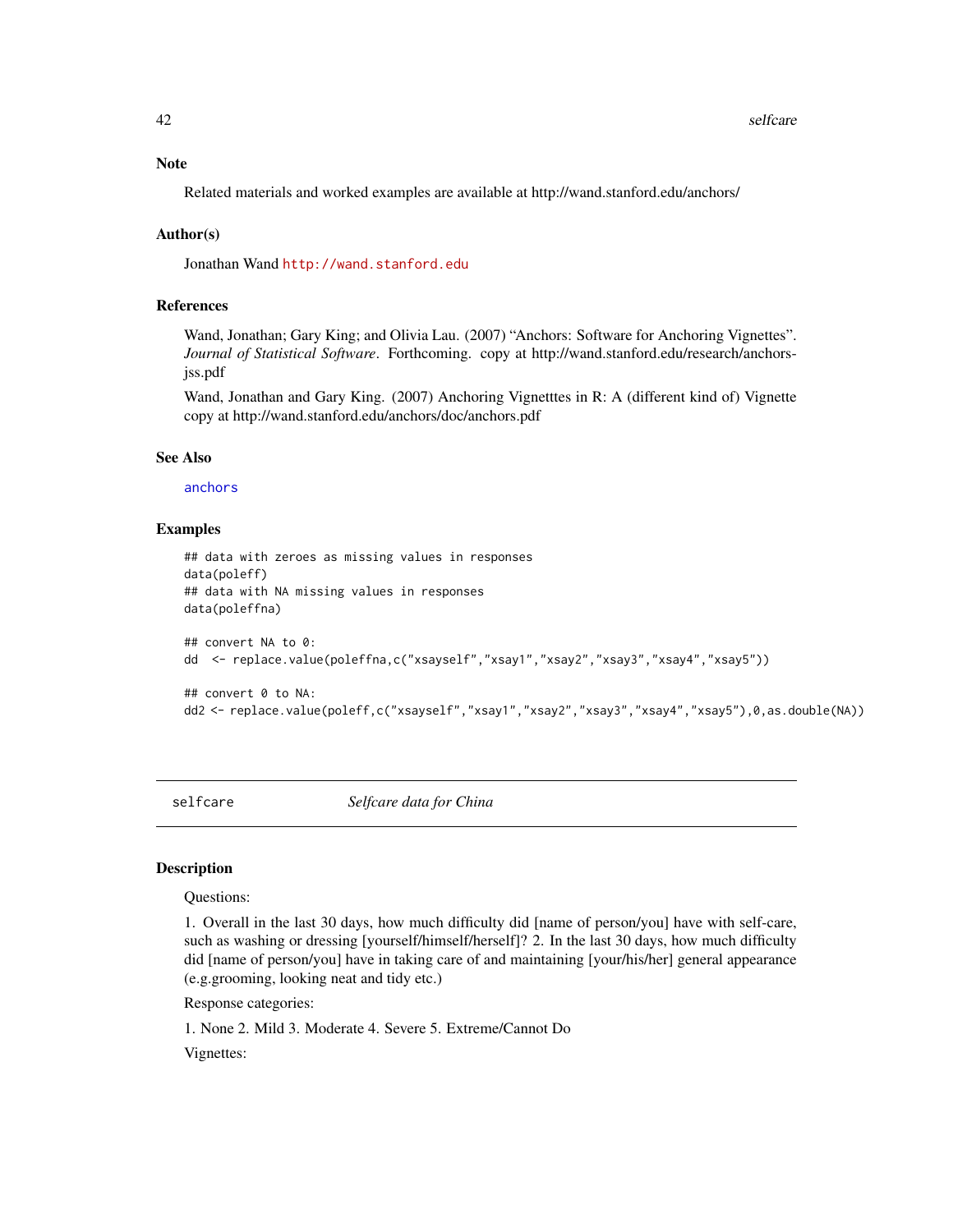#### selfcare and the self-care and the self-care and the self-care and the self-care and the self-care and the self-care and the self-care and the self-care and the self-care and the self-care and the self-care and the self-ca

1. [Helena] pays a lot of attention to the way she looks. She requires no assistance with cleanliness, dressing and eating.\*\*\*

2. [Anne] takes twice as long as others to put on and take off clothes, but needs no help with this. Although it requires an effort, she is able to bathe and groom herself, though less frequently than before. She does not require help with feeding.\*\*\*

3. [Victor] usually requires no assistance with cleanliness, dressing and eating. He occasionally suffers from back pain and when this happens he needs help with bathing and dressing.\*\*\*

4. [Sandra] lives on her own and has no relatives or friends nearby. Because of her arthritis, she is house-bound. She often stays all day in the same clothes that she has slept in as changing clothes is too painful. A neighbour helps her wash herself.\*\*\*

5. [Sue] is quadriplegic and must be washed, groomed, dressed and fed by somebody else.\*\*\*

Variables:

q2020: self-assessemnt

q2101d: vignette 1

q2119d: vignette 2

q2113d: vignette 3

q2105d: vignette 4

q2117d: vignette 5

q1008: married is '2'

q1006: height

q1001: sex

q1002: age

q1004: weight

q1010: years of schooling.

#### Usage

data(selfcare)

#### References

*WHO's World Health Survey* by Lydia Bendib, Somnath Chatterji, Alena Petrakova, Ritu Sadana, Joshua A. Salomon, Margie Schneider, Bedirhan Ustun, Maria Villanueva

Gary King and Jonathan Wand. "Comparing Incomparable Survey Responses: New Tools for Anchoring Vignettes," Political Analysis, 15, 1 (Winter, 2007): Pp. 46-66, copy at http://gking.harvard.edu/files/abs/cabs.shtml.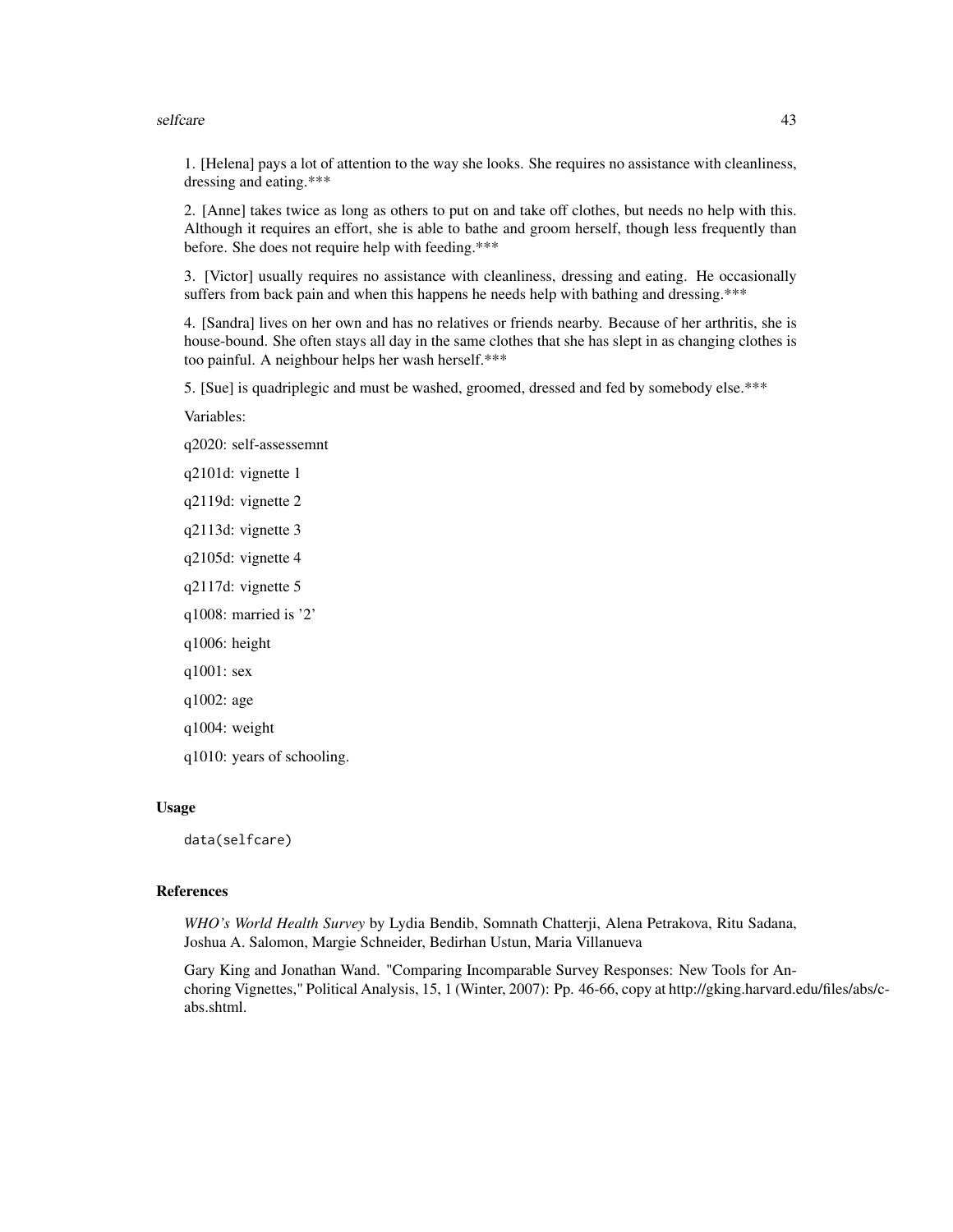#### Description

Question:

1. In the last 30 days, how much difficulty do you think [name of person/you] had with sleeping, such as falling asleep, waking up frequently during the night or waking up too early in the morning?

2. In the last 30 days, how much of a problem did you have due to not feeling rested and refreshed during the day?

Response categories:

1. None 2. Mild 3. Moderate 4. Severe 5. Extreme/Cannot Do

Vignettes:

1. [Mark] falls asleep every night within five minutes of going to bed. He sleeps soundly during the whole night and wakes up in the morning feeling well-rested.\*\*\*

2. [Paolo] has no trouble falling asleep at night and does not wake up during the night, but every morning he finds it difficult to wake up. He uses an alarm clock but falls back asleep after the alarm goes off. He is late to work on four out of five days.\*\*\*

3. [Noemi] falls asleep easily at night, but two nights a week she wakes up in the middle of the night and cannot go back to sleep for the rest of the night.\*\*\*

4. [Damien] wakes up almost once every hour during the night. When she wakes up in the night, it takes around 15 minutes for her to go back to sleep. In the morning she does not feel well-rested.\*\*\*

5. [Daniel] takes about two hours every night to fall asleep. He wakes up once or twice a night feeling panicked and takes more than one hour to fall asleep again. Three to four nights a week he wakes up in the middle of the night and cannot go back to sleep for the rest of the night.\*\*\*

q2080 : self-assessment

- q2119c : vignette 1
- q2103c : vignette 2
- q2107c : vignette 3
- q2109c : vignette 4
- q2115c : vignette 5
- q1008: married is '2'
- q1006: height
- q1001: sex
- q1002: age
- q1004: weight
- q1010: years of schooling.

<span id="page-43-0"></span>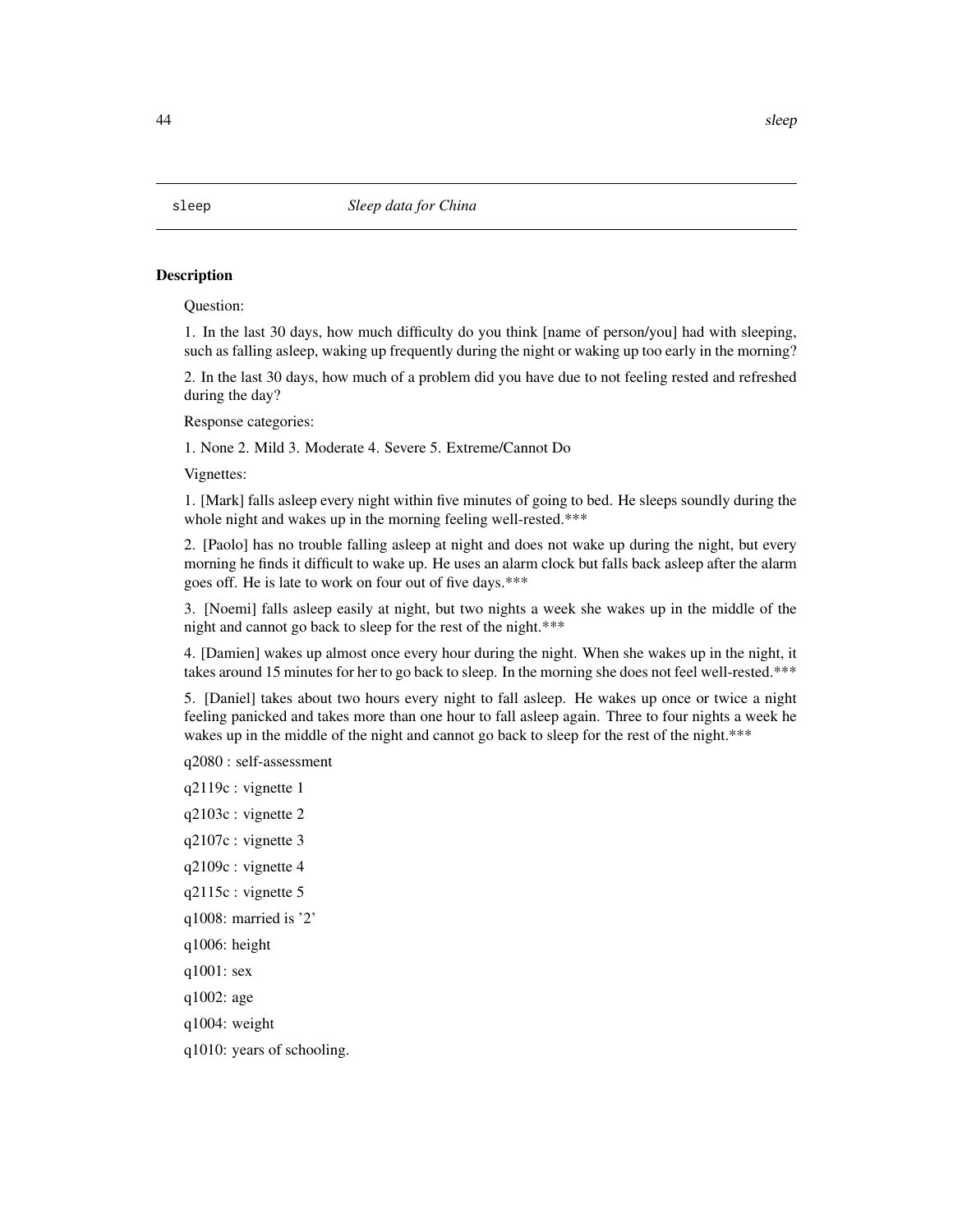# <span id="page-44-0"></span>summary.anchors.chopit 45

#### Usage

data(sleep)

## References

*WHO's World Health Survey* by Lydia Bendib, Somnath Chatterji, Alena Petrakova, Ritu Sadana, Joshua A. Salomon, Margie Schneider, Bedirhan Ustun, Maria Villanueva

Gary King and Jonathan Wand. "Comparing Incomparable Survey Responses: New Tools for Anchoring Vignettes," Political Analysis, 15, 1 (Winter, 2007): Pp. 46-66, copy at http://gking.harvard.edu/files/abs/cabs.shtml.

summary.anchors.chopit

*Summary of CHOPIT Analysis*

#### Description

Prints estimates and -log-likelihood from the out of CHOPIT model.

#### Usage

## S3 method for class 'anchors.chopit' summary( object, ..., digits = 4 )

#### Arguments

| object | The object of class "anchors.chopit", as returned by anchors           |
|--------|------------------------------------------------------------------------|
| .      | additional arguments affecting the summary produced                    |
| digits | Number of digits you would like to have printed, using round function. |

#### Note

Related materials and worked examples are available at http://wand.stanford.edu/anchors/

#### Author(s)

Jonathan Wand <http://wand.stanford.edu>

# References

Wand, Jonathan; Gary King; and Olivia Lau. (2007) "Anchors: Software for Anchoring Vignettes". *Journal of Statistical Software*. Forthcoming. copy at http://wand.stanford.edu/research/anchorsjss.pdf

Wand, Jonathan and Gary King. (2007) Anchoring Vignetttes in R: A (different kind of) Vignette copy at http://wand.stanford.edu/anchors/doc/anchors.pdf

King, Gary; Christopher J.L. Murray; Joshua A. Salomon; and Ajay Tandon. "Enhancing the Validity and Cross-cultural Comparability of Survey Research," American Political Science Review, Vol. 98, No. 1 (February, 2004): 191-207, copy at http://gking.harvard.edu/files/abs/vign-abs.shtml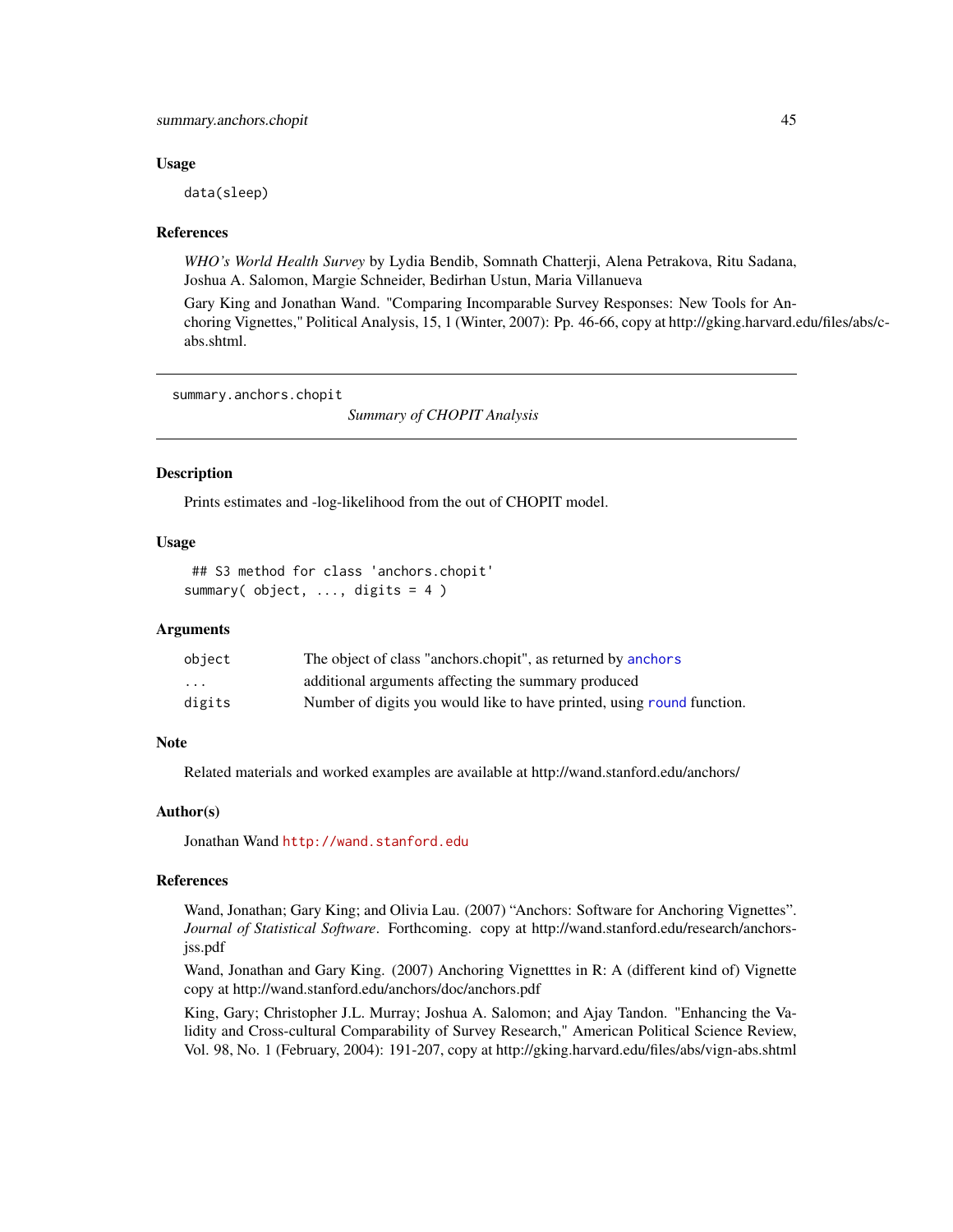#### See Also

[anchors](#page-2-1),[chopit](#page-18-1)

#### Examples

## see help(anchors)

summary.anchors.combn *Summary of anchors(..., method='entropy') analysis*

#### Description

Summary of anchors(..., method='entropy') analysis

# Usage

```
## S3 method for class 'anchors.combn'
summary( object, ...,
                   sort = c("max","estimated","minimum","interval","span"),
                                    digits=3)
```
# Arguments

| object | The object of class "anchors.combn", as returned by anchors |
|--------|-------------------------------------------------------------|
| .      | additional arguments affecting the summary produced.        |
| sort   | column by which to sort results                             |
| digits | sig digits to print                                         |

#### **Note**

Related materials and worked examples are available at http://wand.stanford.edu/anchors/

#### Author(s)

Jonathan Wand <http://wand.stanford.edu>

#### References

Wand, Jonathan; Gary King; and Olivia Lau. (2007) "Anchors: Software for Anchoring Vignettes". *Journal of Statistical Software*. Forthcoming. copy at http://wand.stanford.edu/research/anchorsjss.pdf

Wand, Jonathan and Gary King. (2007) Anchoring Vignetttes in R: A (different kind of) Vignette copy at http://wand.stanford.edu/anchors/doc/anchors.pdf

Gary King and Jonathan Wand. "Comparing Incomparable Survey Responses: New Tools for Anchoring Vignettes," Political Analysis, 15, 1 (Winter, 2007): Pp. 46-66, copy at http://gking.harvard.edu/files/abs/cabs.shtml.

<span id="page-45-0"></span>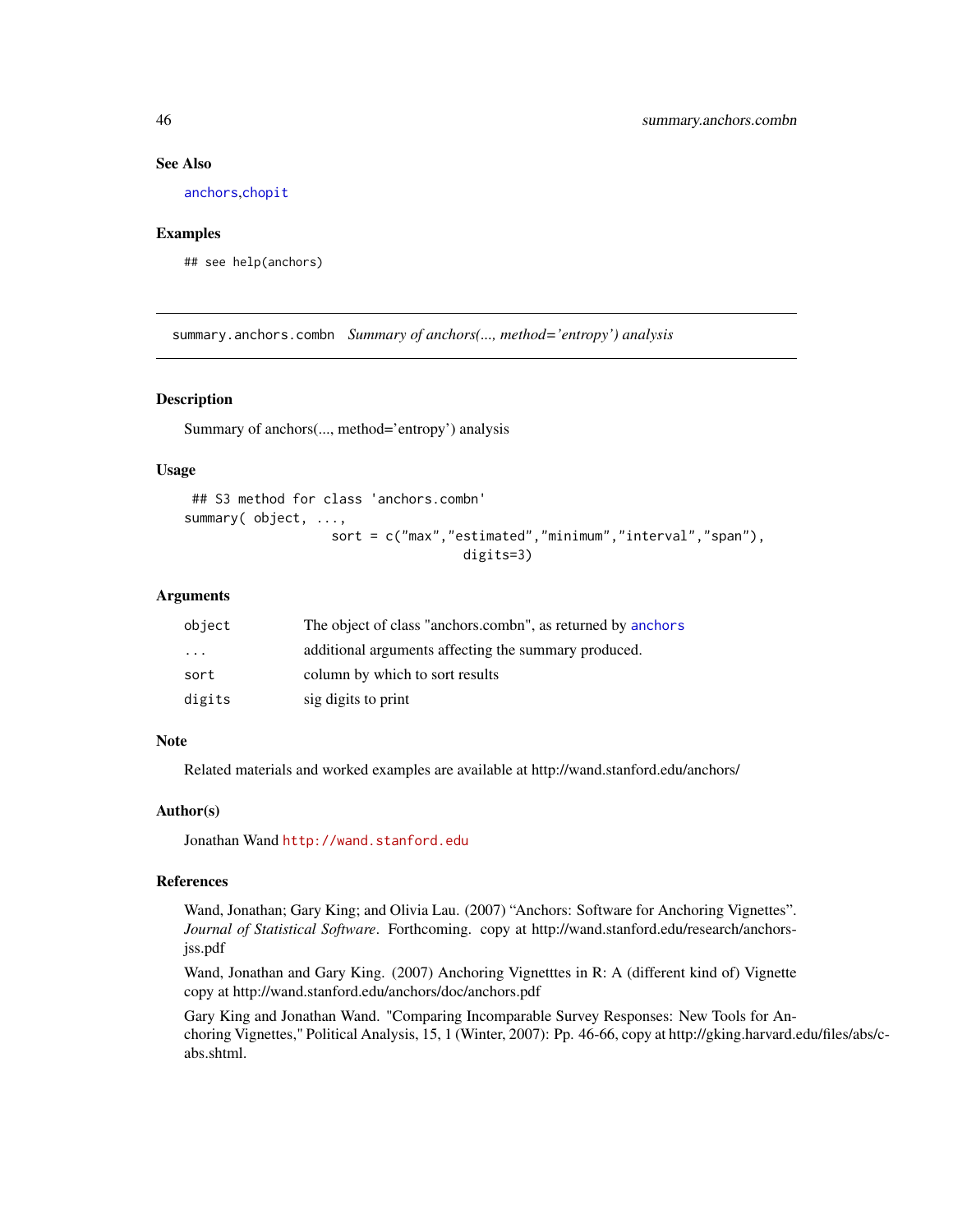# <span id="page-46-0"></span>summary.anchors.order 47

King, Gary; Christopher J.L. Murray; Joshua A. Salomon; and Ajay Tandon. "Enhancing the Validity and Cross-cultural Comparability of Survey Research," American Political Science Review, Vol. 98, No. 1 (February, 2004): 191-207, copy at http://gking.harvard.edu/files/abs/vign-abs.shtml

# See Also

[anchors](#page-2-1)

#### Examples

## see anchors

summary.anchors.order *Calculate frequency of vignette orderings*

#### Description

Calculate frequency of vignette orderings

#### Usage

```
## S3 method for class 'anchors.order'
summary(object, top, digits = getOption("digits"), verbose=FALSE, ...)
```
### Arguments

| object  | anchors.order object                |
|---------|-------------------------------------|
| top     | Show 'top' most common combinations |
| digits  | digits to print                     |
| verbose | additional summaries                |
|         | additional arguments                |

# Details

Each vignette is represented by the integer indexing it's place as passed to the function. For example, let

 $f_0 \leq -\text{list}(vign = \text{cbind}(vign1, \text{vign2}, \text{vign3}))$ 

then 1=vign1, 2=vign2, 3=vign3. In the case of an anchors.order object produced with the option ties="interval", tied variables are represented by being included in brackets.

z <- anchors( fo, data, method="order", options=anchors.options(ties="interval"))

then a row with " $\{1,3\}$ ,2" indicates that vign1 and vign3 are tied, and vign2 has a higher value than both of them.

#### Note

Related materials and worked examples are available at http://wand.stanford.edu/anchors/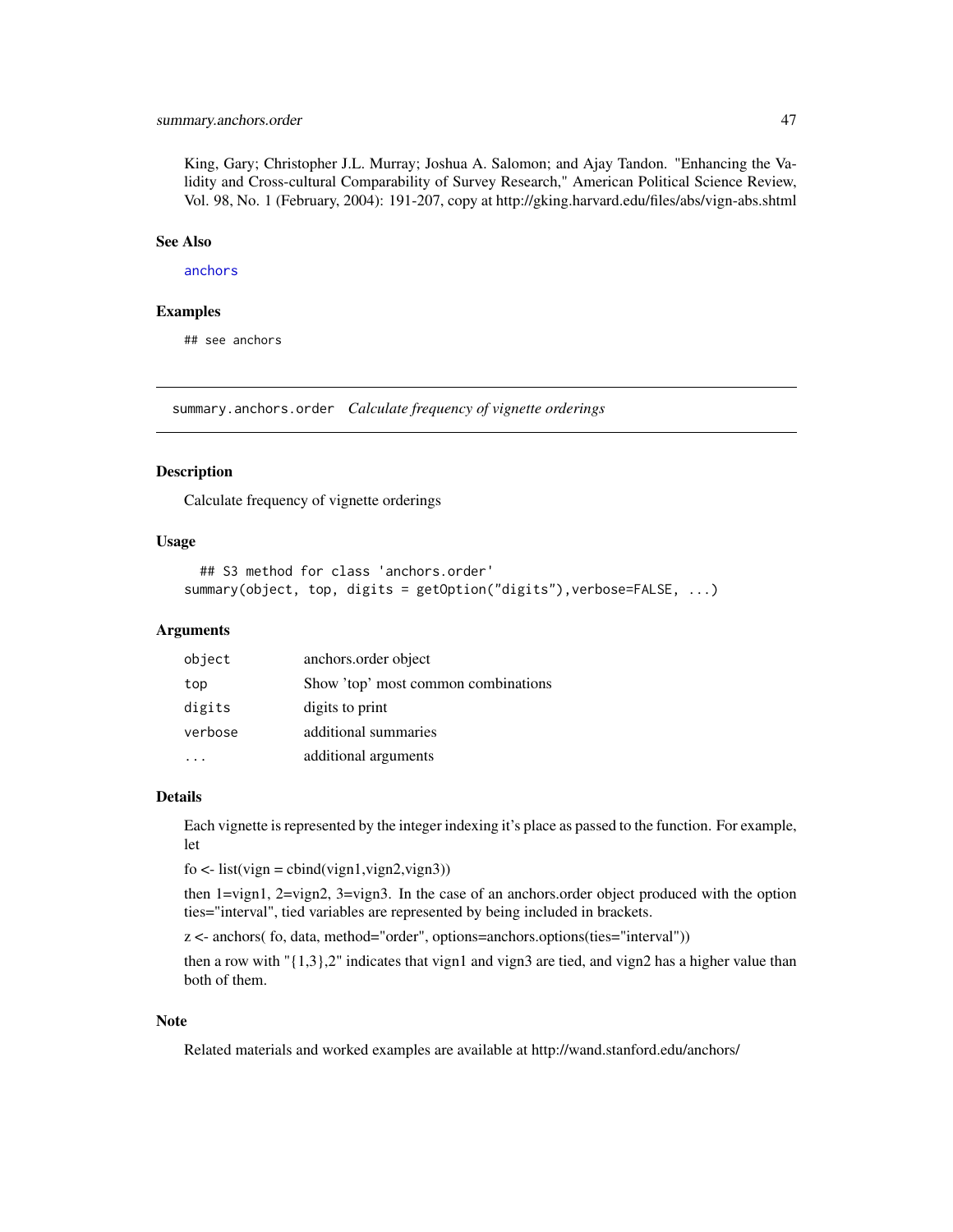#### <span id="page-47-0"></span>Author(s)

Jonathan Wand <http://wand.stanford.edu>

# References

Wand, Jonathan; Gary King; and Olivia Lau. (2007) "Anchors: Software for Anchoring Vignettes". *Journal of Statistical Software*. Forthcoming. copy at http://wand.stanford.edu/research/anchorsjss.pdf

Wand, Jonathan and Gary King. (2007) Anchoring Vignetttes in R: A (different kind of) Vignette copy at http://wand.stanford.edu/anchors/doc/anchors.pdf

# See Also

[anchors](#page-2-1),[anchors.order](#page-13-1)

# Examples

## see example in help(anchors.order)

summary.anchors.rank *Summary of non-parameteric anchors analysis*

### Description

Summary of non-parameteric analysis of a set of vignettes and a self-assessment.

#### Usage

## S3 method for class 'anchors.rank' summary( object, ..., ties = c("omit", "uniform", "cpolr", "minentropy"), combn = TRUE, digits = 3)

#### Arguments

| object    | The object of class "anchors.rank", as returned by anchors                                                                                              |  |
|-----------|---------------------------------------------------------------------------------------------------------------------------------------------------------|--|
| $\ddotsc$ | additional arguments affecting the summary produced.                                                                                                    |  |
| ties      | (optional) shows distribution of ranks by method for allocating ties/interval val-<br>ued cases to a scalar value; can be one or more of the following: |  |
|           | "uniform": allocates in equal proportions among scalar values                                                                                           |  |
|           | "omit": drops cases with interval values                                                                                                                |  |
|           | "cpolr": uses censored ordered probit model to allocate ties                                                                                            |  |
|           | "minentropy": allocates ties to produce minimum entropy                                                                                                 |  |
| combn     | print summary of combi if avaiable in anchors.rank object                                                                                               |  |
| digits    | sig digits to print                                                                                                                                     |  |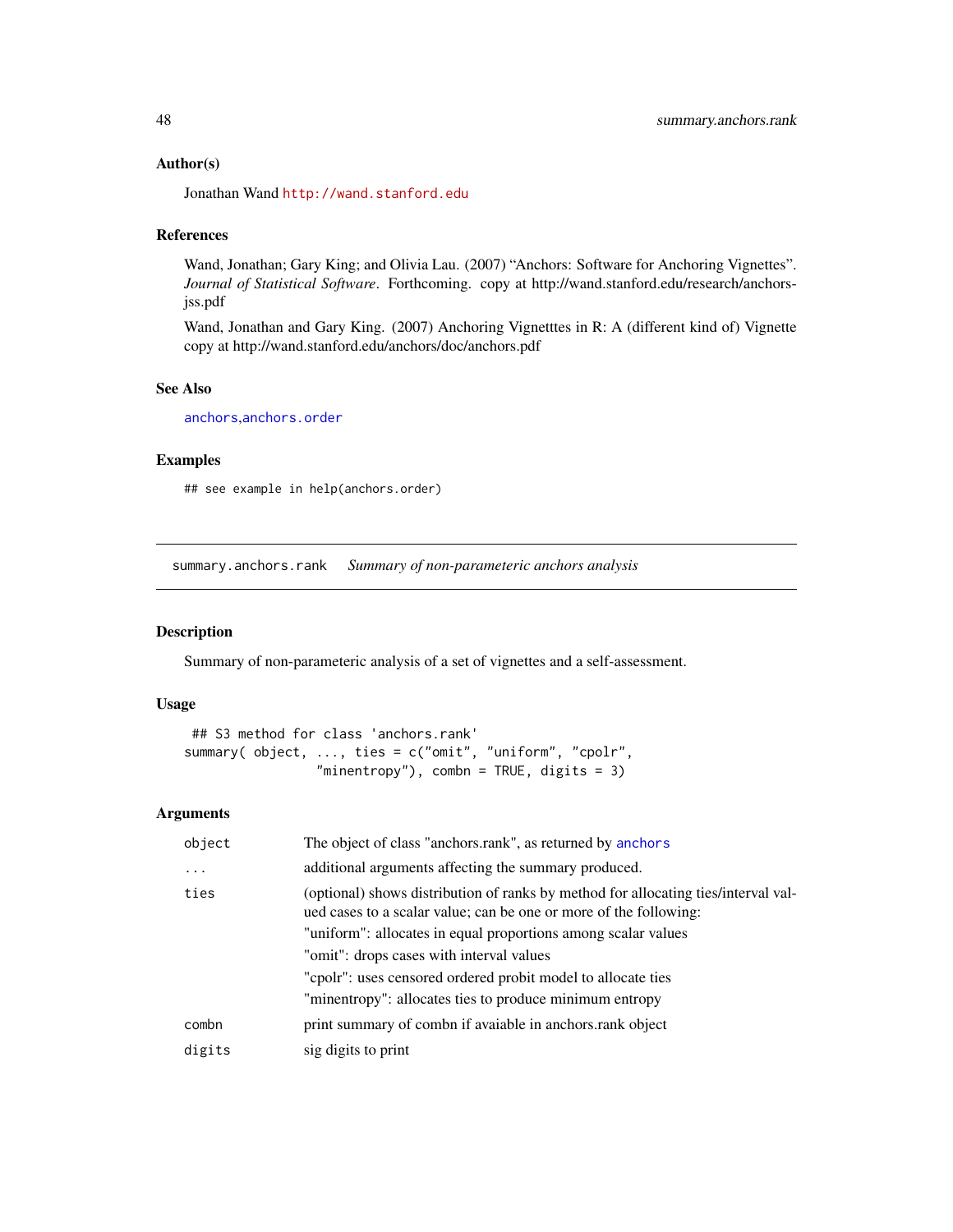<span id="page-48-0"></span> $table1$   $49$ 

# Note

Related materials and worked examples are available at http://wand.stanford.edu/anchors/

#### Author(s)

Jonathan Wand <http://wand.stanford.edu>

# References

Wand, Jonathan; Gary King; and Olivia Lau. (2007) "Anchors: Software for Anchoring Vignettes". *Journal of Statistical Software*. Forthcoming. copy at http://wand.stanford.edu/research/anchorsjss.pdf

Wand, Jonathan and Gary King. (2007) Anchoring Vignetttes in R: A (different kind of) Vignette copy at http://wand.stanford.edu/anchors/doc/anchors.pdf

Gary King and Jonathan Wand. "Comparing Incomparable Survey Responses: New Tools for Anchoring Vignettes," Political Analysis, 15, 1 (Winter, 2007): Pp. 46-66, copy at http://gking.harvard.edu/files/abs/cabs.shtml.

King, Gary; Christopher J.L. Murray; Joshua A. Salomon; and Ajay Tandon. "Enhancing the Validity and Cross-cultural Comparability of Survey Research," American Political Science Review, Vol. 98, No. 1 (February, 2004): 191-207, copy at http://gking.harvard.edu/files/abs/vign-abs.shtml

# See Also

[anchors](#page-2-1)

#### Examples

## see anchors

table1 *Results from cases given in King and Wand (2007)*

#### Description

Table with 13 observations and two columns, "Cs" (indicating the lower bound of the range for the DIF-corrected variable), and "Ce" (indicating the upper case of the DIF-corrected variable). This table provides a baseline for checking the output from the [anchors](#page-2-1) example.

# Usage

```
data(table1)
```
#### Author(s)

Gary King and Jonathan Wand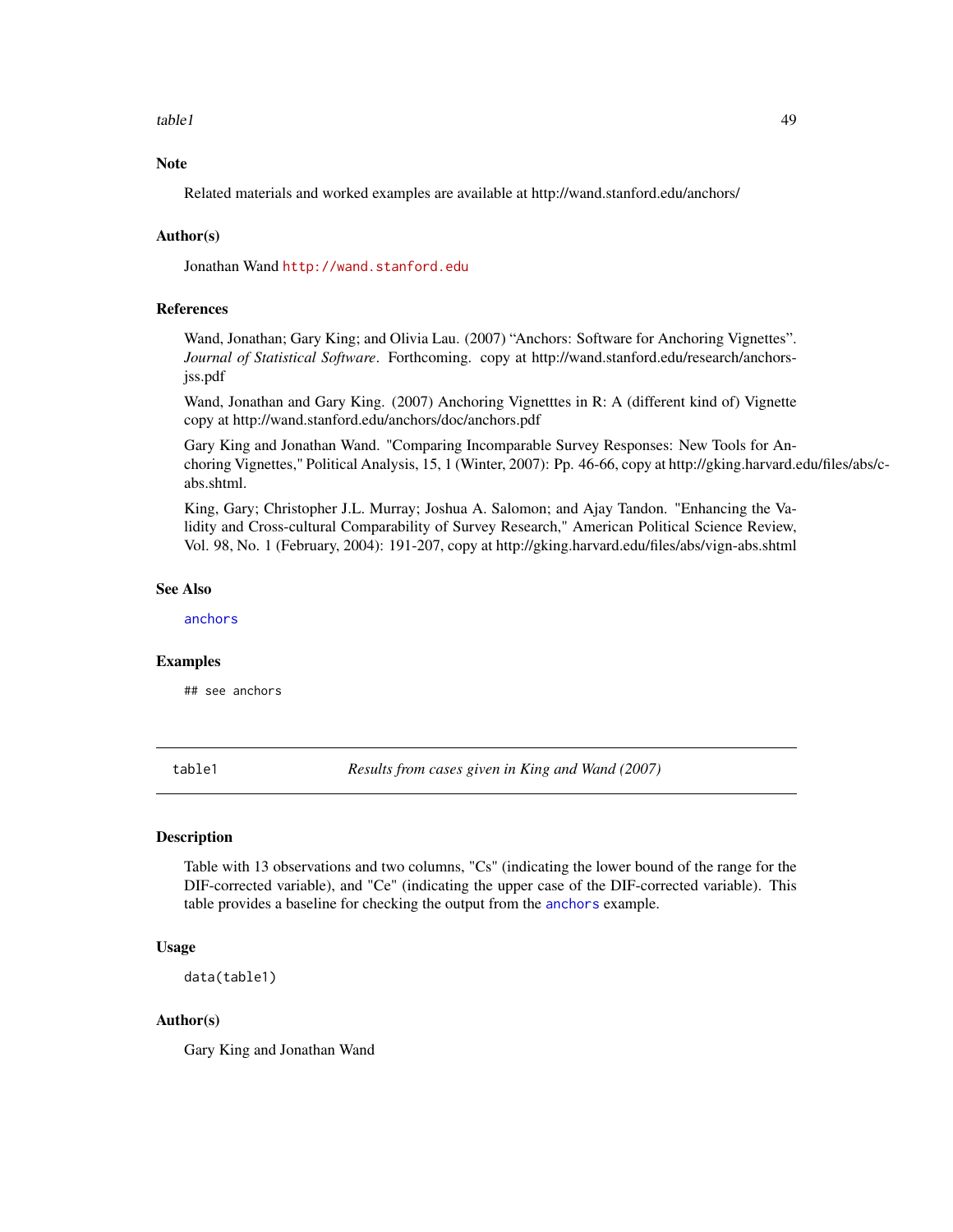# <span id="page-49-0"></span>References

Gary King and Jonathan Wand. "Comparing Incomparable Survey Responses: New Tools for Anchoring Vignettes," Political Analysis, 15, 1 (Winter, 2007): Pp. 46-66, copy at http://gking.harvard.edu/files/abs/cabs.shtml.

table1src *Specific response values that have inequalities to create table1*

#### Description

Table with 13 observations.

summary(anchors( $y \sim z1 + z2$ , data=table1src))

will create contents of data(table1)

# Usage

data(table1src)

#### Author(s)

Gary King and Jonathan Wand

#### References

Gary King and Jonathan Wand. "Comparing Incomparable Survey Responses: New Tools for Anchoring Vignettes," Political Analysis, 15, 1 (Winter, 2007): Pp. 46-66, copy at http://gking.harvard.edu/files/abs/cabs.shtml.

trim.data *Trim a dataset to have same cases present in an anchors.data object*

#### Description

Given a dataset X that was used in the process of creating an anchors.data object Y (which may have had cases deleted due to missing values), trim cases of X to include only cases that would be used in an anchors() analyis of Y. Matching is done by rownames.

#### Usage

trim.data( data, anchors )

#### Arguments

| data    | A data frame or matrix        |
|---------|-------------------------------|
| anchors | An object returned by anchors |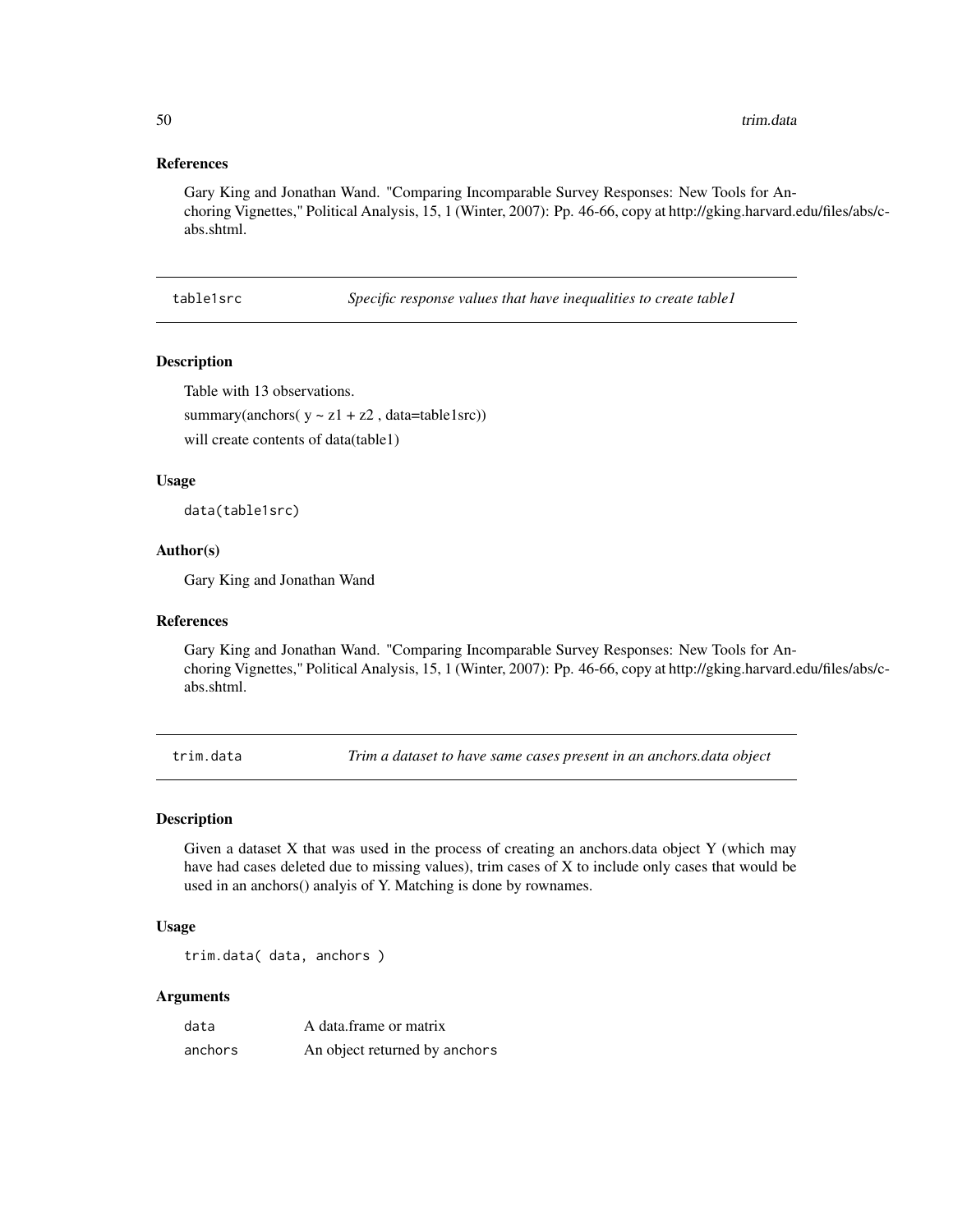#### <span id="page-50-0"></span>trim.data 51

# Value

A data.frame or matrix with cases that match rows of anchors\$data\$z0; matching done by rownames

#### Note

'data' is unchanged: remember to assign the result.

# Author(s)

Jonathan Wand <http://wand.stanford.edu>

# References

Wand, Jonathan; Gary King; and Olivia Lau. (2007) "Anchors: Software for Anchoring Vignettes". *Journal of Statistical Software*. Forthcoming. copy at http://wand.stanford.edu/research/anchorsjss.pdf

Wand, Jonathan and Gary King. (2007) Anchoring Vignetttes in R: A (different kind of) Vignette copy at http://wand.stanford.edu/anchors/doc/anchors.pdf

#### See Also

[anchors](#page-2-1)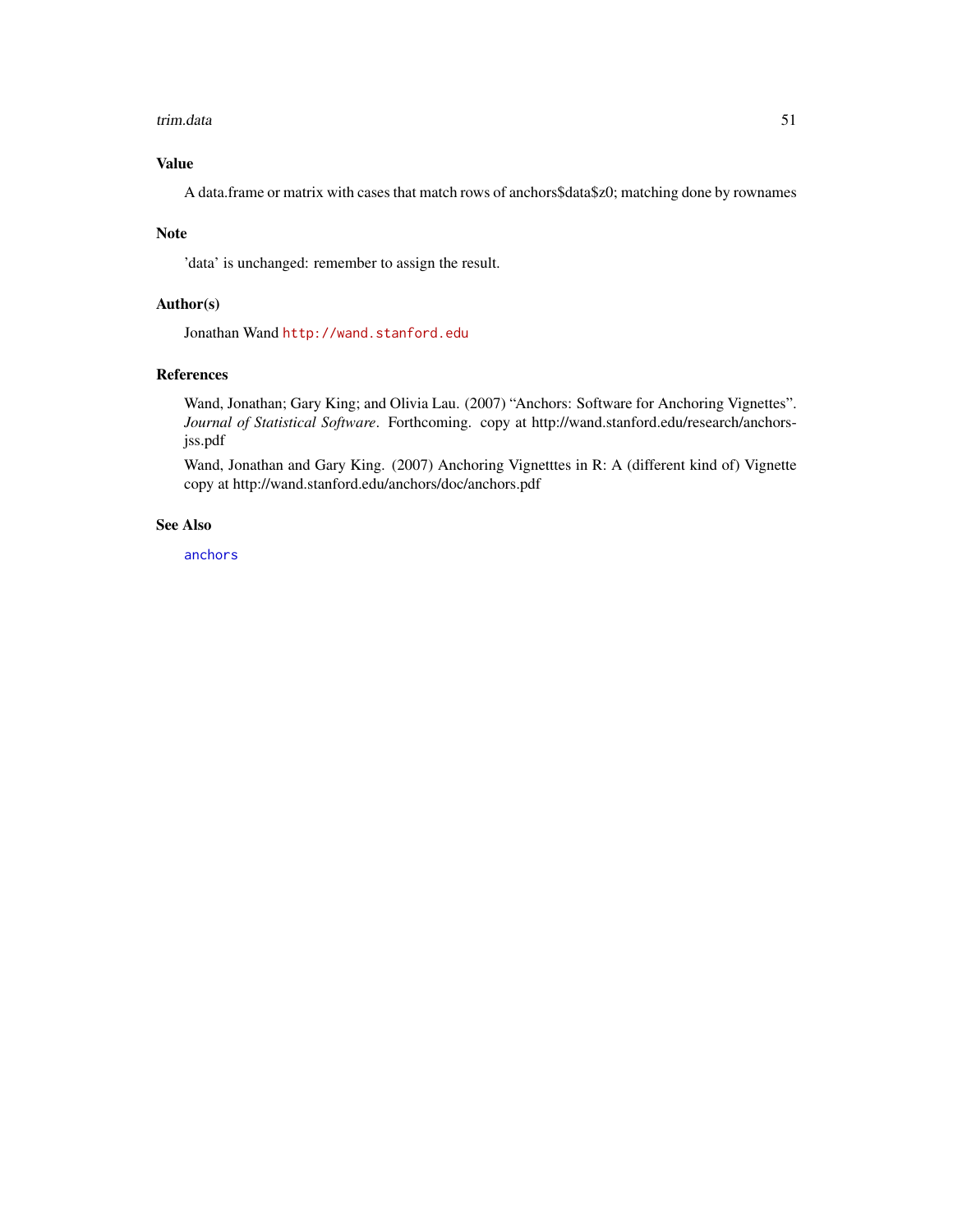# <span id="page-51-0"></span>**Index**

∗Topic datasets chopitsim, [23](#page-22-0) freedom, [32](#page-31-0) mexchn, [35](#page-34-0) poleff, [38](#page-37-0) poleffna, [39](#page-38-0) selfcare, [42](#page-41-0) sleep, [44](#page-43-0) table1, [49](#page-48-0) table1src, [50](#page-49-0) ∗Topic hplot anchors.order, [14](#page-13-0) barplot.anchors.order, [17](#page-16-0) barplot.anchors.rank, [18](#page-17-0) plot.anchors.combn, [36](#page-35-0) plot.anchors.rank, [37](#page-36-0) summary.anchors.order, [47](#page-46-0) ∗Topic htest anchors.combn, [9](#page-8-0) ∗Topic manip convert, [24](#page-23-0) insert, [33](#page-32-0) replace.list, [40](#page-39-0) replace.value, [41](#page-40-0) trim.data, [50](#page-49-0) ∗Topic models anchors, [3](#page-2-0) anchors.chopit.check, [6](#page-5-0) anchors.chopit.fit, [7](#page-6-0) anchors.chopit.parm, [8](#page-7-0) anchors.data, [10](#page-9-0) anchors.options, [13](#page-12-0) chopit, [19](#page-18-0) cpolr, [25](#page-24-0) fitted.anchors.cpolr, [27](#page-26-0) fitted.anchors.rank, [29](#page-28-0) fitted.cpolr, [30](#page-29-0) summary.anchors.chopit, [45](#page-44-0) summary.anchors.combn, [46](#page-45-0)

summary.anchors.rank, [48](#page-47-0) ∗Topic utilities allequal.test, [2](#page-1-0) allequal.test, [2](#page-1-0) anchors, [3,](#page-2-0) *[7](#page-6-0)[–10](#page-9-0)*, *[12](#page-11-0)*, *[14](#page-13-0)*, *[16](#page-15-0)*, *[18,](#page-17-0) [19](#page-18-0)*, *[22](#page-21-0)*, *[24](#page-23-0)*, *[26](#page-25-0)[–28](#page-27-0)*, *[30,](#page-29-0) [31](#page-30-0)*, *[34](#page-33-0)*, *[37,](#page-36-0) [38](#page-37-0)*, *[40](#page-39-0)*, *[42](#page-41-0)*, *[45](#page-44-0)[–49](#page-48-0)*, *[51](#page-50-0)* anchors.chopit.check, [6](#page-5-0) anchors.chopit.fit, [7](#page-6-0) anchors.chopit.parm, [8](#page-7-0) anchors.combn, [9,](#page-8-0) *[37](#page-36-0)* anchors.data, [10,](#page-9-0) *[14](#page-13-0)*, *[22](#page-21-0)* anchors.options, *[6](#page-5-0)*, [13,](#page-12-0) *[22](#page-21-0)* anchors.order, *[6](#page-5-0)*, *[14](#page-13-0)*, [14,](#page-13-0) *[18](#page-17-0)*, *[38](#page-37-0)*, *[48](#page-47-0)* anchors.rank, *[29](#page-28-0)* barplot.anchors.order, *[16](#page-15-0)*, [17](#page-16-0) barplot.anchors.rank, [18](#page-17-0) chopit, *[6](#page-5-0)[–9](#page-8-0)*, *[14](#page-13-0)*, [19,](#page-18-0) *[24](#page-23-0)*, *[46](#page-45-0)* chopitsim, [23](#page-22-0) convert, [24](#page-23-0) cpolr, [25,](#page-24-0) *[27,](#page-26-0) [28](#page-27-0)*, *[30,](#page-29-0) [31](#page-30-0)*, *[34](#page-33-0)* fitted.anchors.cpolr, [27](#page-26-0) fitted.anchors.rank, [29](#page-28-0) fitted.cpolr, [30](#page-29-0) freedom, [32](#page-31-0) genoud, *[21,](#page-20-0) [22](#page-21-0)* insert, [33](#page-32-0) mexchn, [35](#page-34-0) optim, *[21,](#page-20-0) [22](#page-21-0)*, *[25,](#page-24-0) [26](#page-25-0)* plot.anchors.combn, [36](#page-35-0) plot.anchors.rank, *[19](#page-18-0)*, [37](#page-36-0) poleff, [38](#page-37-0)